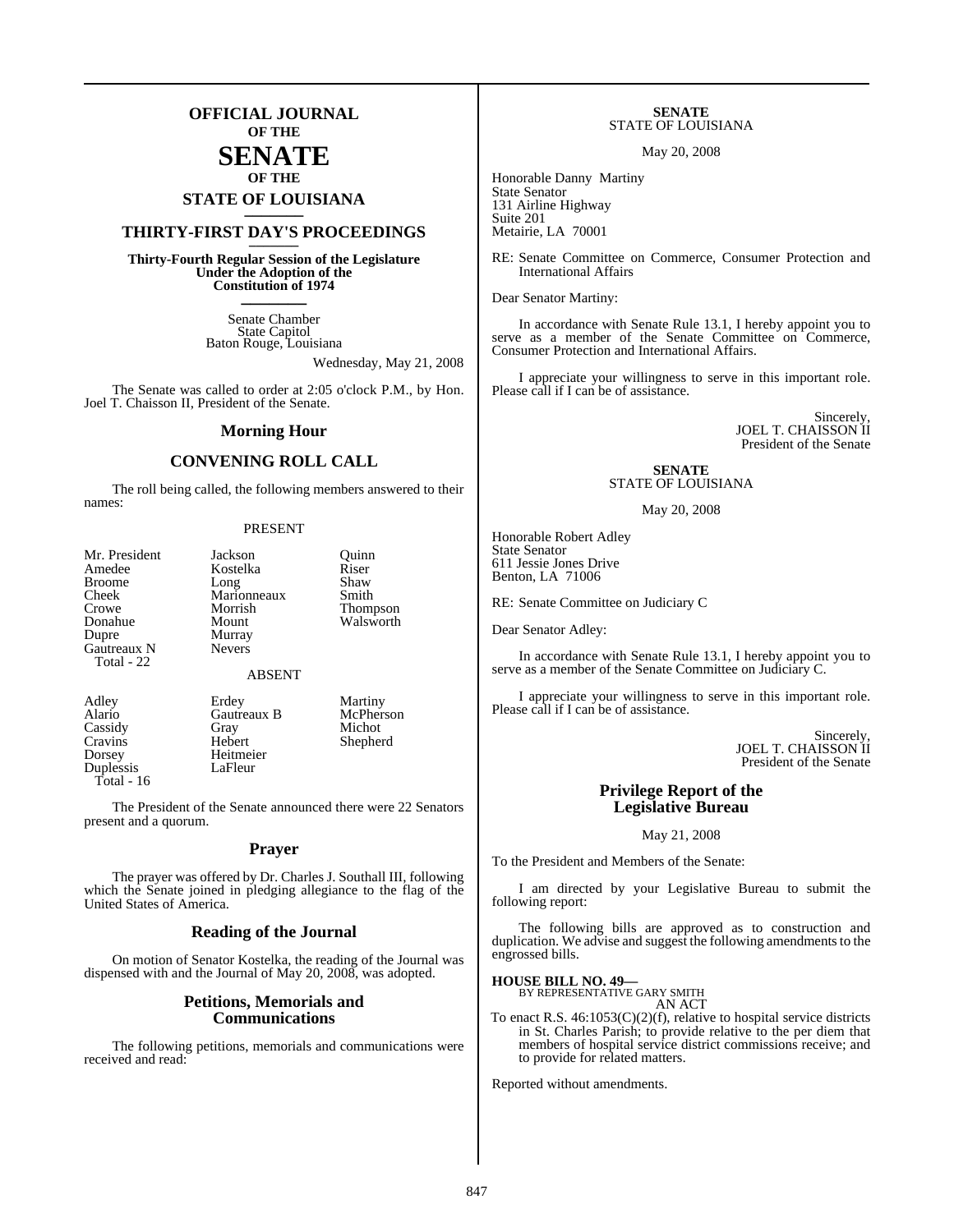## **Page 2 SENATE 31st DAY'S PROCEEDINGS**

May 21, 2008

### **HOUSE BILL NO. 50—**

BY REPRESENTATIVE ELLINGTON AN ACT

To enact R.S. 33:2711.24, relative to municipal sales and use taxes; to authorize the governing authority of the city of Winnsboro to levy and collect an additional sales and use tax; to provide for voter approval; to provide for the use of the proceeds of such tax; and to provide for related matters.

Reported without amendments.

# **HOUSE BILL NO. 51—** BY REPRESENTATIVE ELLINGTON

AN ACT

To enact R.S. 33:2740.18.3, relative to the city of Winnsboro; to authorize the governing authority of the city to levy and collect a hotel occupancy tax subject to voter approval; to provide for the use of such tax; and to provide for related matters.

Reported without amendments.

# **HOUSE BILL NO. 54—** BY REPRESENTATIVE MICKEY GUILLORY

AN ACT

To amend and reenact R.S. 40:539(C)(1), relative to local housing authorities; to provide relative to the executive director of a local housing authority; to require a local housing authority to enter into an employment contract with the executive director; to provide relative to the termofthe contract; to provide relative to the compensation of the executive director and other terms of employment; and to provide for related matters.

Reported without amendments.

# **HOUSE BILL NO. 170—** BY REPRESENTATIVE TALBOT

AN ACT

To amend and reenact Section 3 of Act No. 222 of the 2005 Regular Session of the Legislature, as amended by Act No. 21 of the 2007 Regular Session of the Legislature, relative to the transfer of certain state property in Jefferson Parish; to extend the termination date of the Act; and to provide for related matters.

Reported without amendments.

#### **HOUSE BILL NO. 171—** BY REPRESENTATIVE HUTTER

AN ACT

To amend and reenact R.S. 56:421(D), relative to the Louisiana Oyster Task Force; to authorize reimbursement of expenses associated with serving on the task force; and to provide for related matters.

Reported without amendments.

### **HOUSE BILL NO. 184—** BY REPRESENTATIVE KATZ

AN ACT

To amend and reenact R.S. 17:170(D), relative to immunization of persons entering schools, kindergartens, colleges, proprietary or vocational schools, and day care centers for the first time; to provide for the electronic transmission of immunization compliance reports; to provide for the promulgation of rules and regulations by the Department of Health and Hospitals; and to provide for related matters.

Reported without amendments.

# **HOUSE BILL NO. 203—** BY REPRESENTATIVE ST. GERMAIN

AN ACT

To repeal R.S. 25:1225, relative to the Atchafalaya Trace Commission; to repeal the sunset of the Atchafalaya Trace Commission.

Reported without amendments.

**HOUSE BILL NO. 227—**<br>BY REPRESENTATIVES ROBIDEAUX, ARNOLD, DOERGE,<br>MONTOUCET, PEARSON, AND POPE AND SENATORS CASSIDY, B.<br>GAUTREAUX, AND HEBERT

AN ACT To amend and reenact R.S. 11:2258(C), relative to the Firefighters' Retirement System; to provide for survivor's benefits; to provide for continuation of benefits for a surviving spouse of a disability retiree; to provide for an effective date; and to provide for related matters.

Reported without amendments.

**HOUSE BILL NO. 228—**<br>BY REPRESENTATIVES ROBIDEAUX AND DOERGE AND SENATOR B.<br>GAUTREAUX AND REPRESENTATIVES ARNOLD, MONTOUCET,<br>PEARSON, AND POPE AND SENATOR HEBERT AN ACT

To amend and reenact R.S. 11:2260(A)(5) and (6), relative to the Firefighters' Retirement System; to provide with respect to the quorum and voting requirements of the board of trustees; to provide relative to the oath taken by trustees; to provide for an effective date; and to provide for related matters.

Reported without amendments.

**HOUSE BILL NO. 231—** BY REPRESENTATIVES DOERGE, ARNOLD, MONTOUCET, PEARSON, AND POPE AND SENATORS B. GAUTREAUX AND HEBERT AN ACT

To amend and reenact R.S. 11:314(A)(introductory paragraph), 315(A)(introductory paragraph), and 2261(A), relative to the Firefighters' Retirement System; to provide with respect to the management of system funds; to exempt the system from the requirement of constructively engaging certain companies with facilities or employees or both in prohibited nations; to provide an effective date; and to provide for related matters.

Reported without amendments.

### **HOUSE BILL NO. 252—** BY REPRESENTATIVE PUGH

AN ACT To enact R.S. 33:423.19, relative to the city of Ponchatoula; to provide with respect to the powers of the chief of police; to authorize the chief of police to take certain personnel actions; and to provide for related matters.

Reported without amendments.

#### **HOUSE BILL NO. 305—**

BY REPRESENTATIVE AUSTIN BADON AN ACT

To amend and reenact R.S. 17:95, relative to requirements that the superintendent of a city, parish, or other local public school board serve as the treasurer of certain school funds and perform specified duties; to remove the exception applicable to Orleans Parish; to provide an effective date; and to provide for related matters.

Reported without amendments.

#### **HOUSE BILL NO. 306—**

BY REPRESENTATIVE AUSTIN BADON AN ACT

To amend and reenact R.S. 17:91, relative to certain supervisory duties and responsibilities of the superintendent of a city, parish, or other local public school system, including but not limited to duties pertaining to the office of the secretary of the school board; to remove certain exceptions, prohibitions, and requirements applicable to Orleans Parish; to provide an effective date; and to provide for related matters.

Reported without amendments.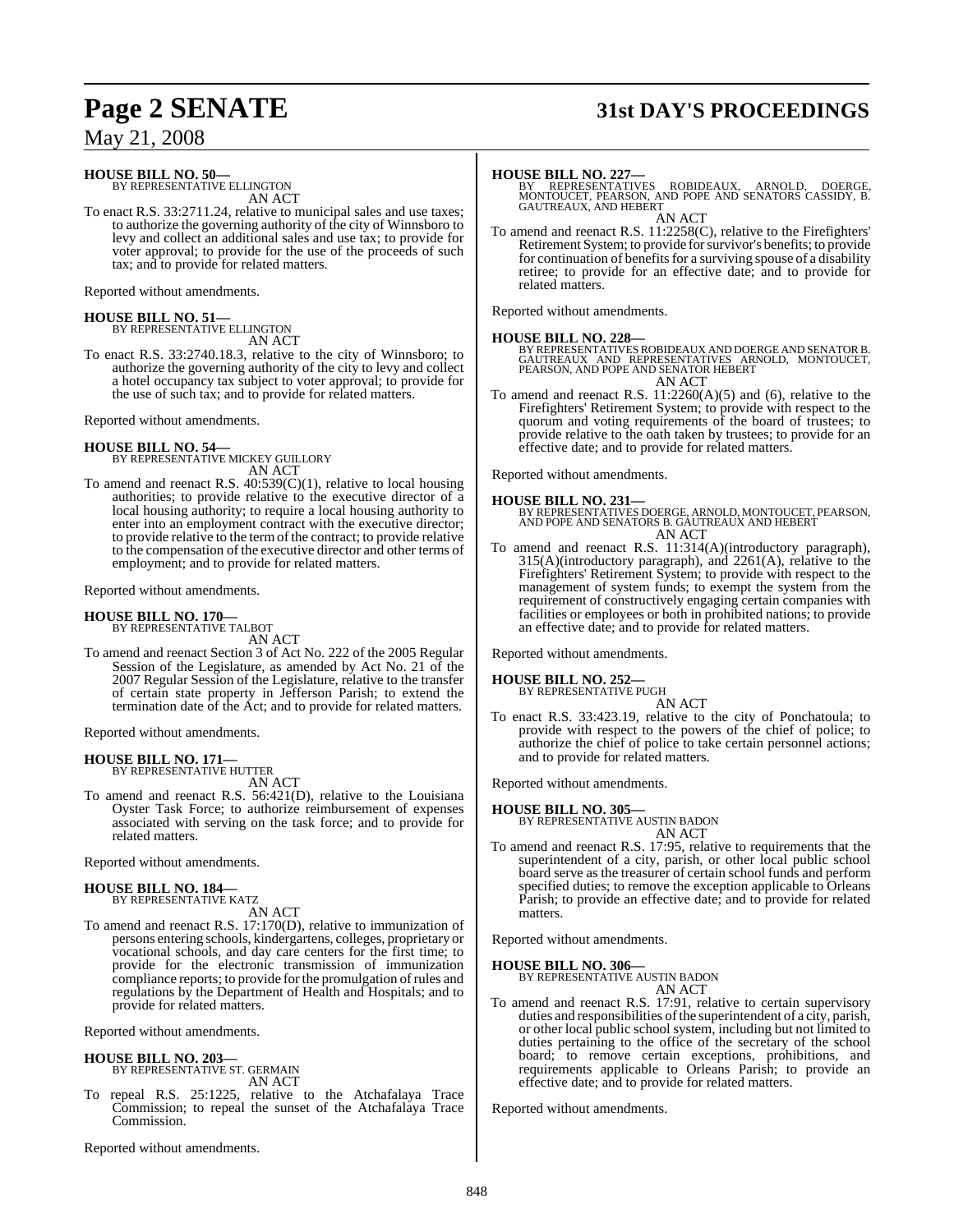## **31st DAY'S PROCEEDINGS Page 3 SENATE**

# May 21, 2008

**HOUSE BILL NO. 309—**

BY REPRESENTATIVE POPE AND SENATOR NEVERS AN ACT

To amend and reenact R.S. 11:1302(B), relative to the State Police Pension and Retirement System; to provide for the length of terms of elected members of the board of trustees; to provide for an effective date; and to provide for related matters.

Reported without amendments.

**HOUSE BILL NO. 311—** BY REPRESENTATIVE GARY SMITH

AN ACT

To amend and reenact R.S.  $33:103(C)(1)(a)$ , relative to the zoning commission in St. Charles Parish; to authorize an increase in the per diem paid to commission members for attending meetings; and to provide for related matters.

Reported without amendments.

#### **HOUSE BILL NO. 354—** BY REPRESENTATIVE PERRY

AN ACT

To amend and reenact R.S. 47:1923(D), relative to tax assessors; to provide for the payment of certain insurance premiums for certain retired assessors and assessors' employees; and to provide for related matters.

Reported without amendments.

# **HOUSE BILL NO. 355—** BY REPRESENTATIVE POPE

AN ACT

To amend and reenact R.S. 11:1162(A)(6), relative to the Louisiana School Employees' Retirement System; to provide with respect to districts from which certain members of the board of trustees are elected by systemmembers; to provide an effective date; and to provide for related matters.

Reported without amendments.

#### **HOUSE BILL NO. 360—**

BY REPRESENTATIVES MONTOUCET, BOBBY BADON, BALDONE,<br>BARROW, BILLIOT, CHAMPAGNE, CORTEZ, CROMER, FRANKLIN,<br>GALLOT, GISCLAIR, HARDY, HENDERSON, SAM JONES, LAMBERT,<br>LEBAS, PERRY, POPE, RICHARD, SMILEY, GARY SMITH, PATRICIA<br>SM

AN ACT

To amend and reenact R.S. 36:610(I) and R.S. 56:266(A), (B), (C),  $(D)(1), (E)(3),$  and  $(F)$  and  $279(B)(2)$  and  $(3), (C)(1), (D)(3),$  and  $(E)$  and to enact R.S. 36:610 $(L)$  and R.S. 56:278, relative to alligators; to remove alligators from the jurisdiction of the Fur and Alligator Council; to create the Louisiana Alligator Advisory Council; to provide the council's membership, functions, duties, and responsibilities; to provide relative to funding for the council; and to provide for related matters.

Reported without amendments.

#### **HOUSE BILL NO. 373—**

BY REPRESENTATIVES HAZEL, ARMES, BILLIOT, HENRY BURNS, DIXON, DOERGE, FRANKLIN, GISCLAIR, GUINN, HILL, HOWARD, HUTTER, LITTLE, LORUSSO, MONTOUCET, NORTON, POPE, AND ST. GERMAIN

### AN ACT

To amend and reenact R.S. 47:490.19(A), (B), and (D) and to enact R.S. 47:490.19(E) and (F), 490.20, and 490.21, relative to military honor license plates; to provide for the U.S. Army Airborne license plate; to provide for the establishment of a military honor license plate for recipients of the Iraq Campaign Medal; to provide for the establishment of a military honor license plate for the recipients of the Afghanistan Campaign Medal; and to provide for related matters.

Reported without amendments.

#### **HOUSE BILL NO. 378—**

BY REPRESENTATIVE ARMES AN ACT

To amend and reenact R.S. 17:436(A)(2) and to enact R.S.  $17:436(E)$ , relative to school employees performing noncomplex health procedures; to remove certain procedures from the definition of noncomplex health procedure; to prohibit school employees, except certain health professionals, from being required to perform certain procedures; and to provide for related matters.

Reported without amendments.

#### **HOUSE BILL NO. 402—**

BY REPRESENTATIVES FOIL AND HARDY

- AN ACT
- To enact R.S. 32:289, relative to driving school buses; to prohibit the use of a cellular radio telecommunication device while driving a school bus; to provide for penalties; and to provide for related matters.

Reported without amendments.

### **HOUSE BILL NO. 433—** BY REPRESENTATIVE WILLIAMS

AN ACT

To amend and reenact R.S. 11:1942.1(C), relative to the Parochial Employees' Retirement System; to provide relative to court reporters employed byCaddo Parish who are paid separately for transcriptions; to provide for computation of benefits for such reporters; to provide for contributions; and to provide forrelated matters.

Reported without amendments.

## **HOUSE BILL NO. 439—** BY REPRESENTATIVE DOVE

AN ACT

To amend and reenact R.S. 30:905(B)(2) and (14), 905.1, 905.3(A) and (D), and 905.4(A)(1)(a) and (c) and (2), (B), (C), (D), (E)(2), (F), (G), (H), and (J)(2) and to repeal R.S. 30:905.2 and  $905.4(K)$ , relative to abandoned mine reclamation; to provide for the authority to participate and to promulgate rules and regulations; to provide for funding sources and appropriation for reclamation of mining operations; to provide for an implementation plan; to provide for notice; to provide for exemptions and exclusions; and to provide for related matters.

Reported with amendments.

#### **LEGISLATIVE BUREAU AMENDMENTS**

Amendments proposed by Legislative Bureau to Engrossed House Bill No. 439 by Representative Dove

#### AMENDMENT NO. 1

On page 4, line 14, following "C" and before "." insert "of this Section"

# **HOUSE BILL NO. 488—** BY REPRESENTATIVE GISCLAIR

AN ACT

To enact R.S. 56:579.1(C)(4), relative to mariculture; to require review by or cooperation with certain marine biologists for mariculture projects located offshore in state waters; and to provide for related matters.

Reported with amendments.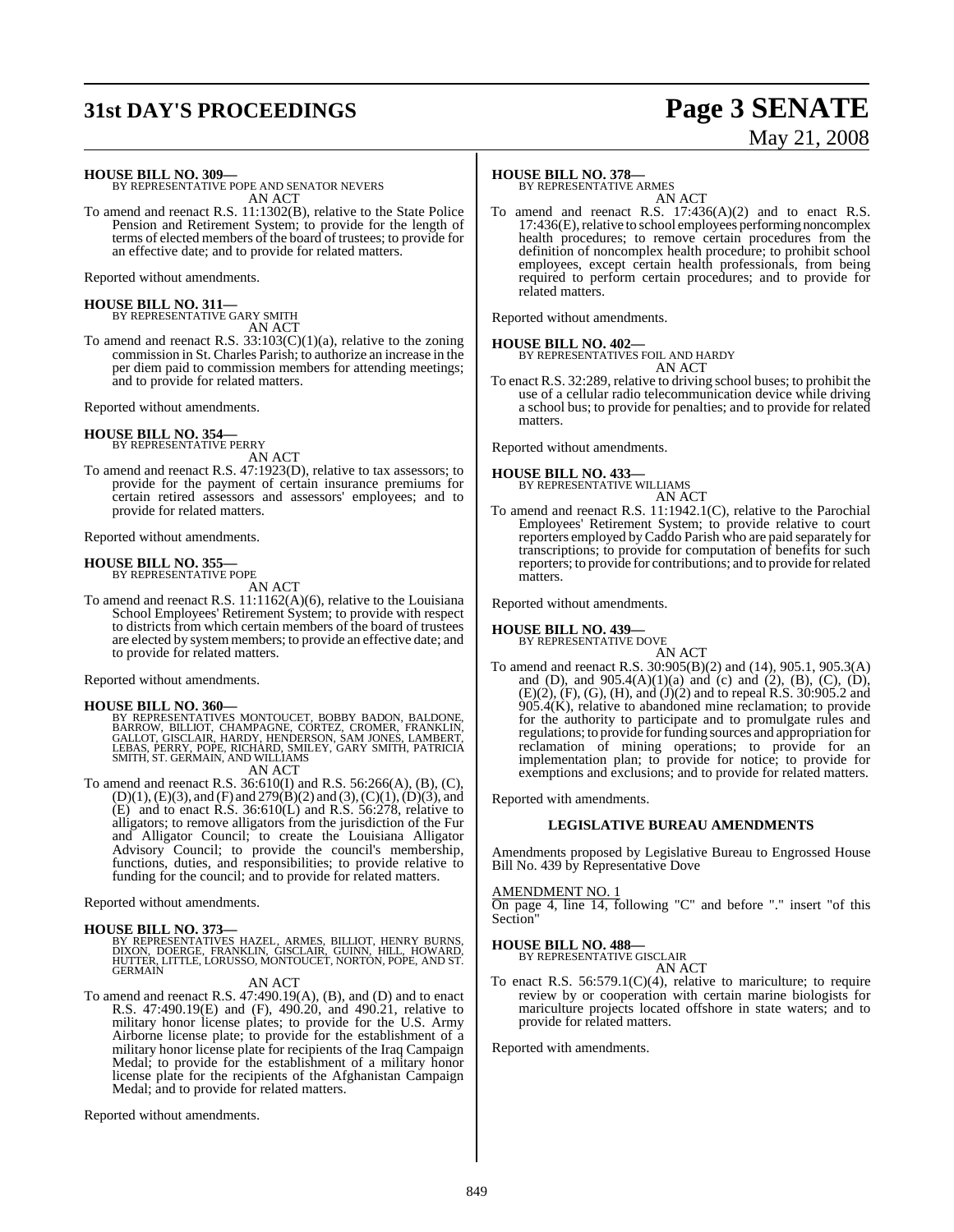## **Page 4 SENATE 31st DAY'S PROCEEDINGS**

### May 21, 2008

#### **LEGISLATIVE BUREAU AMENDMENTS**

Amendments proposed by Legislative Bureau to Reengrossed House Bill No. 488 by Representative Gisclair

#### AMENDMENT NO. 1

On page 1, line 16, following "Louisiana" and before "Marine" change "University" to "Universities"

# **HOUSE BILL NO. 521—** BY REPRESENTATIVE MONTOUCET

AN ACT

To amend and reenact R.S. 11:208 and 2223(B)(4), relative to the Municipal Police Employees' Retirement System; to provide with respect to disability retirement; to provide for non-service disability retirement eligibility; to provide for an effective date; and to provide for related matters.

Reported without amendments.

**HOUSE BILL NO. 544—** BY REPRESENTATIVES HUTTER AND DOWNS AN ACT

To amend and reenact R.S. 48:250.2, relative to design-build contracts; to expand the authority of the Department of Transportation and Development for design-build contracts; to authorize the secretary to select projects or combine a program of projects utilizing the design-build method; to provide for an effective date; and to provide for related matters.

Reported without amendments.

# **HOUSE BILL NO. 557—** BY REPRESENTATIVE DOVE

AN ACT

To amend and reenact R.S. 30:215(A), to enact R.S. 30:123.1, and to repeal R.S. 30:125(B), relative to mineral lease applications; to provide for information required to be submitted to the State Mineral Board; to provide for liquidated damages; to provide for the determination of the fee for seismic, geophysical, or geological surveying; and to provide for related matters.

Reported with amendments.

#### **LEGISLATIVE BUREAU AMENDMENTS**

Amendments proposed by Legislative Bureau to Engrossed House Bill No. 557 by Representative Dove

#### AMENDMENT NO. 1

On page 2, line 14, following "the" and before "damage" change "liquid<sup>"</sup> to "liquidated"

# **HOUSE BILL NO. 566—** BY REPRESENTATIVE HUTTER

AN ACT

To amend and reenact R.S. 48:205(A), relative to general administrative functions of the Department of Transportation and Development; to authorize a notice when the purchase exceeds twenty-five thousand dollars to persons who furnish commodities by notice sent through an electronic interactive environment; to provide for an effective date; and to provide for related matters.

Reported without amendments.

#### **HOUSE BILL NO. 576—**

BY REPRESENTATIVE TRAHAN AN ACT

To enact R.S. 49:191(3)(m) and to repeal R.S. 49:191(2)(d), relative to the Department of Education, including provisions to provide for the re-creation of the Department of Education and the statutory entities made a part of the department by law; to

provide for the effective termination date for all statutory authority for the existence of such statutory entities; and to provide for related matters.

Reported without amendments.

# **HOUSE BILL NO. 581—** BY REPRESENTATIVE TRAHAN

AN ACT

To amend and reenact R.S. 17:170(A)(1) and (D) and to enact R.S. 17:170(A)(4), relative to immunizations; to provide for the enforcement of immunization requirements for students; and to provide for related matters.

Reported without amendments.

### **HOUSE BILL NO. 590—** BY REPRESENTATIVE HUTTER

AN ACT

To amend and reenact R.S. 34:1708(A), relative to the St. Bernard Port, Harbor, and Terminal District; to provide relative to the authority of the board of commissioners to acquire certain property; and to provide for related matters.

Reported without amendments.

#### **HOUSE BILL NO. 620—**

BY REPRESENTATIVE LORUSSO

```
AN ACT
```
To enact R.S. 36:802.22(E)(1)(d), relative to New Orleans City Park and the New Orleans City Park Improvement Association and its board of commissioners; to provide relative to audits of the park, the association, and its board and for the responsibility of the park, the association, and its board, and of the Department of Culture, Recreation and Tourism relative to such audits; and to provide for related matters.

Reported without amendments.

**HOUSE BILL NO. 656—** BY REPRESENTATIVE SIMON AND SENATOR NEVERS AN ACT

To amend and reenact R.S. 48:1805(A), relative to the Zachary Taylor Parkway Commission; to provide relative to the appointment of commission members; to provide that members shall be appointed by the presidents of their respective parishes; to provide for exceptions; and to provide for related matters.

Reported without amendments.

#### **HOUSE BILL NO. 668—**

BY REPRESENTATIVE DOWNS

AN ACT To amend and reenact R.S.  $33:5161(A)(2)$  and  $(B)(3)$  and to enact R.S.  $33:5161(B)(2)(c)$  and  $5162$ , relative to post-employment benefits funds established by political subdivisions; to provide relative to the management and investment of such funds; to provide for authorized and prohibited investments; to provide relative to asset allocation; to authorize the retention of investment managers or advisors; to provide for penalties; and to provide for related matters.

Reported without amendments.

#### **HOUSE BILL NO. 672—**

BY REPRESENTATIVE TRAHAN AN ACT

To amend and reenact R.S. 17:416.18, relative to the rights of teachers; to rename the list of provisions providing for the rights of teachers; to provide for the immunity and legal defense of teachers; to provide for the rights of beginning teachers; to provide for the distribution of such list of rights to schools and to parents and legal guardians; and to provide for related matters.

Reported without amendments.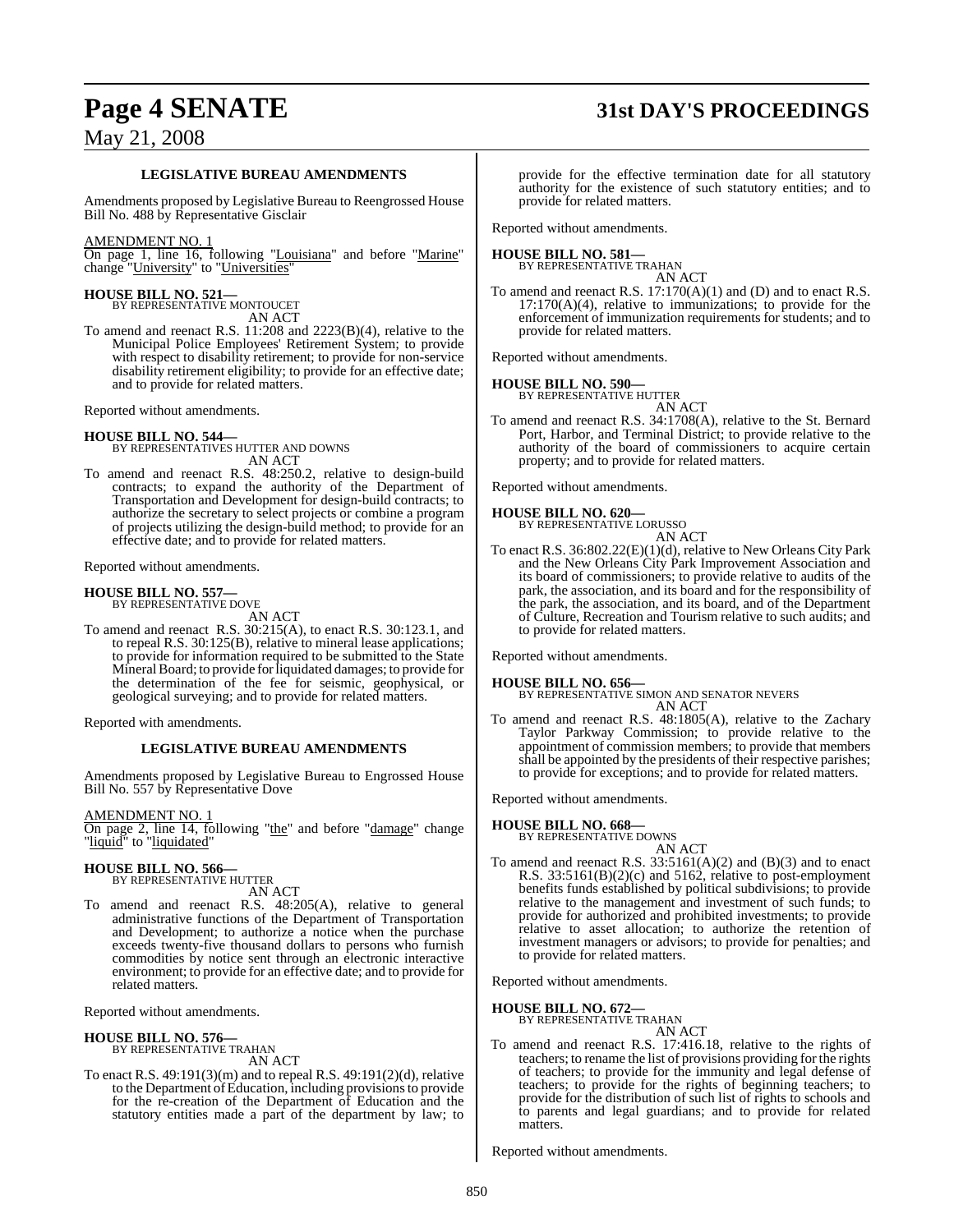## **31st DAY'S PROCEEDINGS Page 5 SENATE**

# May 21, 2008

**HOUSE BILL NO. 719—** BY REPRESENTATIVE CARMODY

AN ACT

To enact R.S. 17:437.1, relative to training for certain public school employees; to provide for in-service training for teachers, school counselors, principals, and certain other school administrators in suicide prevention; to provide for the responsibilities of the State Board of Elementary and Secondary Education; and to provide for related matters.

Reported without amendments.

#### **HOUSE BILL NO. 784—** BY REPRESENTATIVE HUTTER

AN ACT

To amend and reenact R.S. 32:408(A)(8)(introductory paragraph) and (b)(introductory paragraph),  $(B)(2)(e)$ , and  $(3)(\text{introducing the value of the function})$ paragraph) and (d) and to repeal R.S. 32:408(B)(4)(c), relative to the requirements of applicants for certain classes of commercial driver's licenses; to provide for exemptions from the requirements; to provide for the issuance of endorsements; to provide for restrictions to the classes of commercial driver's licenses; and to provide for related matters.

Reported with amendments.

### **LEGISLATIVE BUREAU AMENDMENTS**

Amendments proposed by Legislative Bureau to Reengrossed House Bill No. 784 by Representative Hutter

#### AMENDMENT NO. 1

On page 1, line 3, following "paragraph)," and before ", and" change  $\Gamma(B)(2)(e)$ " to  $\Gamma(B)(2)(introductiony)$  paragraph) and (e)"

#### AMENDMENT NO. 2

On page 1, line 10, following "paragraph)," and before ", and" change  $T(B)(2)(e)$ " to  $T(B)(2)(introductiony)$  paragraph) and (e)"

#### AMENDMENT NO. 3

On page 2, line 15, following "for in" and before ". The" change "R.S. 32:408(B)(2)(e)" to "Subparagraph (e) of this Paragraph"

#### AMENDMENT NO. 4

On page 3, line 4, following "Part" and before ", Subpart" change "178" to "172"

AMENDMENT NO. 5 On page 3, line 18, following "may" and before "if" change "only be issued" to "be issued only"

#### **HOUSE BILL NO. 785—** BY REPRESENTATIVE HUTTER

AN ACT To amend and reenact R.S.  $32:427(A)(4)$  and (5), relative to the operation of commercial motor vehicles; to provide for willful violations of the operation of commercial motor vehicles; and to provide for related matters.

Reported without amendments.

# **HOUSE BILL NO. 791—** BY REPRESENTATIVE HUTTER

AN ACT

To repeal R.S. 48:221(C), relative to expropriation, to repeal provisions requiring the Department of Transportation and Development to offer to sell excess expropriated property.

Reported without amendments.

#### **HOUSE BILL NO. 797—**

BY REPRESENTATIVE POPE

AN ACT To amend and reenact R.S. 11:1541, relative to the Clerks' of Court Retirement and Relief Fund; to provide for the length of terms of elected members of the board of trustees; to provide for an effective date; and to provide for related matters.

Reported without amendments.

### **HOUSE BILL NO. 839—** BY REPRESENTATIVE HUTTER

AN ACT

To enact R.S. 32:361.2(D) and 361.3(C), relative to the tinting of motor vehicle windows; to prohibit holders of security and medical exemptions from tinting the area below the top six inches of the windshield; and to provide for related matters.

Reported without amendments.

### **HOUSE BILL NO. 848—**

BY REPRESENTATIVE HUTTER

AN ACT To amend and reenact R.S. 56:433(B) and to reenact R.S. 56:433(G), relative to taking oysters from public seed grounds; to provide for a period of time for harvest of seed oysters; to provide for a period of time for the harvest of oysters generally from the seed grounds; to provide for a sacking only area east of the Mississippi River in Plaquemines Parish; and to provide for related matters.

Reported without amendments.

#### **HOUSE BILL NO. 1014—**

- BY REPRESENTATIVE MORRIS
- AN ACT To amend and reenact R.S. 11:1461, 1761(B), and 2225(A)(7)(c), relative to the Assessors' Retirement Fund, Municipal Employees' Retirement System, and Municipal Police Employees' Retirement System; to provide for a cost-of-living adjustment; to provide legislative exemption for the purpose thereof; to provide for recipients of the cost-of-living adjustment; to provide for an effective date; and to provide for related matters.

Reported without amendments.

### **HOUSE BILL NO. 1026—** BY REPRESENTATIVE DOVE

AN ACT

To amend and reenact R.S. 30:153, relative to mineral leases; to provide for administration of certain leases by the State Mineral Board; and to provide for related matters.

Reported without amendments.

#### **HOUSE BILL NO. 1032—**

BY REPRESENTATIVE LORUSSO AN ACT

To enact R.S. 33:9091.12, relative to Orleans Parish; to create the Mid-City Security District within the parish; to provide relative to the purpose, governance, and powers and duties of the district; to provide for the imposition and collection of a parcel fee and for the use thereof; and to provide for related matters.

Reported with amendments.

### **LEGISLATIVE BUREAU AMENDMENTS**

Amendments proposed by Legislative Bureau to Engrossed House Bill No. 1032 by Representative Lorusso

#### AMENDMENT NO. 1

On page 5, line 28, following "the" and before "Local" insert "Louisiana"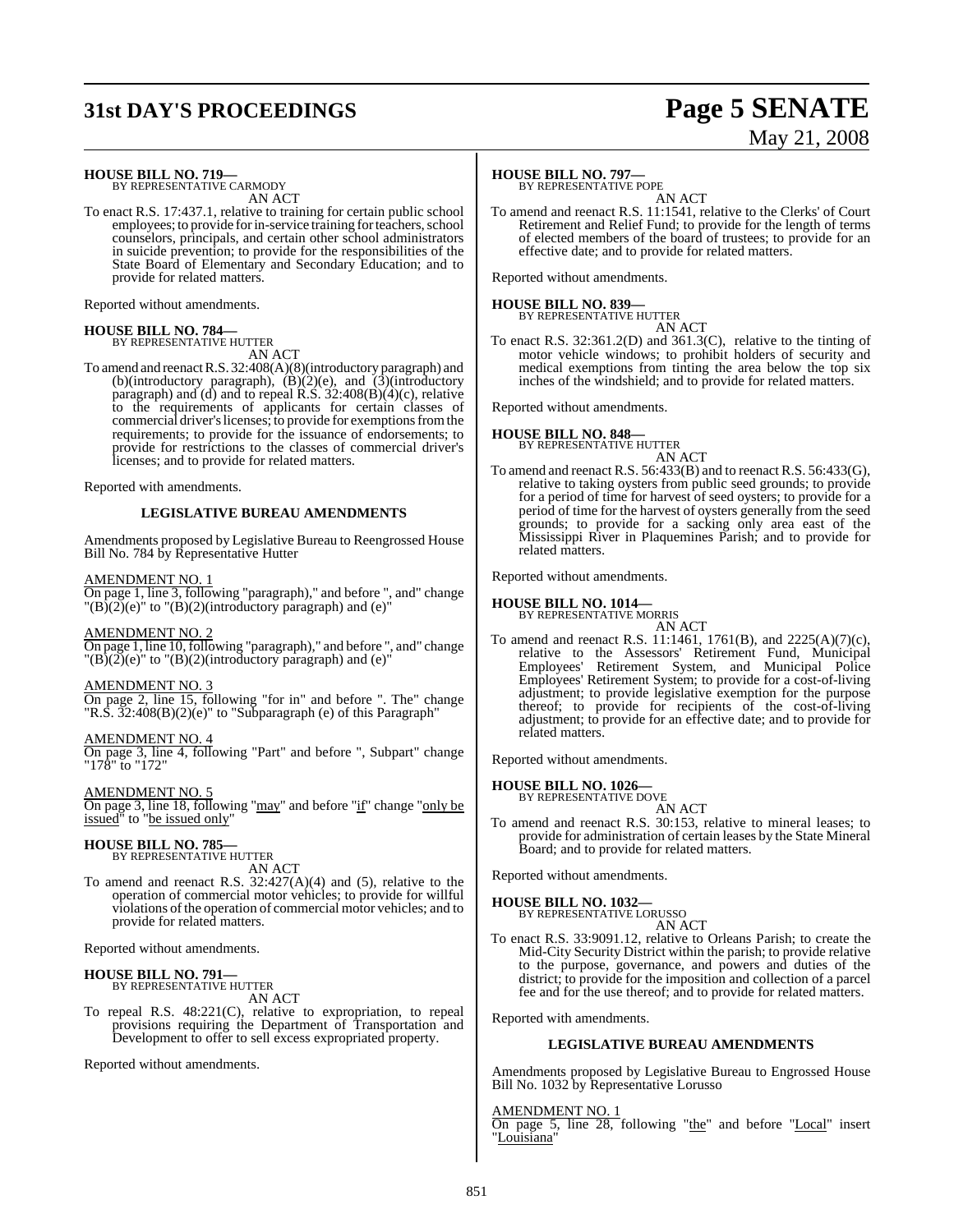# **Page 6 SENATE 31st DAY'S PROCEEDINGS**

May 21, 2008

#### **HOUSE BILL NO. 1047—**

BY REPRESENTATIVE ST. GERMAIN AN ACT

To authorize the secretary of the Department of Public Safety and Corrections to exchange certain properties in Iberville Parish with First Louisiana Resource, L.L.C.; to provide for property descriptions; to provide for the reservation of mineral rights; to provide for terms and conditions; and to provide for related matters.

Reported without amendments.

#### **HOUSE BILL NO. 1081—**

BY REPRESENTATIVES SCHRODER AND PEARSON AND SENATOR DONAHUE

AN ACT

To enact R.S. 48:942, relative to state bridges; to authorize the sale of state bridges under certain circumstances; to provide for exceptions; to provide for the approval of the legislature; and to provide for related matters.

Reported without amendments.

#### **HOUSE BILL NO. 1110—** BY REPRESENTATIVE DOERGE

AN ACT

To amend and reenact R.S.  $11:2262(D)(1)$  and (2), relative to the Firefighters' Retirement System; to provide with respect to the pension accumulation fund, employer contributions, and the interest rate applicable to collection of delinquent employee and employer contributions; to provide for an effective date; and to provide for related matters.

#### Reported without amendments.

#### **HOUSE BILL NO. 1117—** BY REPRESENTATIVE MORRIS

AN ACT

To amend and reenact R.S. 30:22, 23, 148.1, 148.2, 148.3, 148.4, 148.5, 148.6, 148.8, and 148.9(A) and (B)(introductory paragraph) and to repeal R.S.  $30:148.9(B)(1)$ , (2), and (3), relative to mineral leases; to provide for leases for storage; to provide for application, advertising, bids, public hearings, and selection for certain leases; to provide for the authority of the State Mineral Board and the commissioner of conservation; and to provide for related matters.

Reported without amendments.

### **HOUSE BILL NO. 1119—**

BY REPRESENTATIVE CHANEY AN ACT

To amend and reenact R.S. 40:1843, relative to the Liquefied Petroleum Gas Commission; to increase the per diem for members of the commission; and to provide for related matters.

Reported without amendments.

**HOUSE BILL NO. 1128—** BY REPRESENTATIVE HENRY BURNS AN ACT

To amend and reenact R.S. 30:10(A)(2)(b)(i), relative to drilling units; to provide for a landowner's election to participate in a drilling unit; to provide for the risk charge for a nonparticipant or an owner who fails to participate as elected; and to provide for related matters.

Reported without amendments.

#### **HOUSE BILL NO. 1138—**

BY REPRESENTATIVE GISCLAIR AN ACT

To amend and reenact R.S. 56:495.1(A)(1)(b), relative to trawling vessels; to provide relative to the legal size of trawl doors; and to provide for related matters.

Reported without amendments.

#### **HOUSE BILL NO. 1165—**

BY REPRESENTATIVES HONEY, ARMES, AUSTIN BADON, BOBBY BADON, BALDONE, BARROW, BURRORD, HENRY BURNS, BURRELL, HARRISON, HINES, HOFFMANN, HOWARD, MICHAEL JACKSON, HARRISON, HINES, HOFFMANN, HOWARD, MICHAEL JACKSON, ROSALIND J

To amend and reenact R.S. 23:1474(I), 1592(E), and 1595(A) and to enact R.S.  $23:1536(E)(4)$ , relative to unemployment compensation weekly benefit amounts; to provide with respect to the unemployment trust fund balance; to provide for an increase in the weekly benefit amount paid; to provide for the duration of benefits; to provide for a reduction in contributions; and to provide for related matters.

Reported without amendments.

#### **HOUSE BILL NO. 1220—**

BY REPRESENTATIVE HENRY BURNS AN ACT

To enact R.S. 30:209(4)(e), relative to the State Mineral Board; to provide for the authority of the State Mineral Board; to provide for operating agreements for certain underground storage; and to provide for related matters.

Reported without amendments.

Respectfully submitted, ROB MARIONNEAUX Chairman

### **Adoption of Legislative Bureau Report**

On motion of Senator Marionneaux, the Legislative Bureau amendments were adopted and the Bills were read by title and passed to a third reading.

#### **Senate Bills and Joint Resolutions on Second Reading**

The following Senate Bills and Joint Resolutions were taken up and acted upon as follows:

#### **SENATE BILL NO. 811— (Substitute of Senate Bill No. 621 by Senator Cravins)**

BY SENATOR CRAVINS

AN ACT

To enact Chapter 13-J of Title 33 of the Louisiana Revised Statutes of 1950, to be comprised of R.S.33:4720.151 and 4720.161, relative to local redevelopment, to create certain parish redevelopment authorities; to create the North Lafayette and Downtown Redevelopment Authority to provide for the formation of a program or programs for the use of appropriate private and public resources to eliminate and prevent the development or spread of slum, blighted, and distressed areas; to allow the rehabilitation, clearance, and redevelopment of slum, blighted, and distressed areas; to provide for the expeditious conversion of blighted or underused property into habitable residential dwellings needed to address the influx of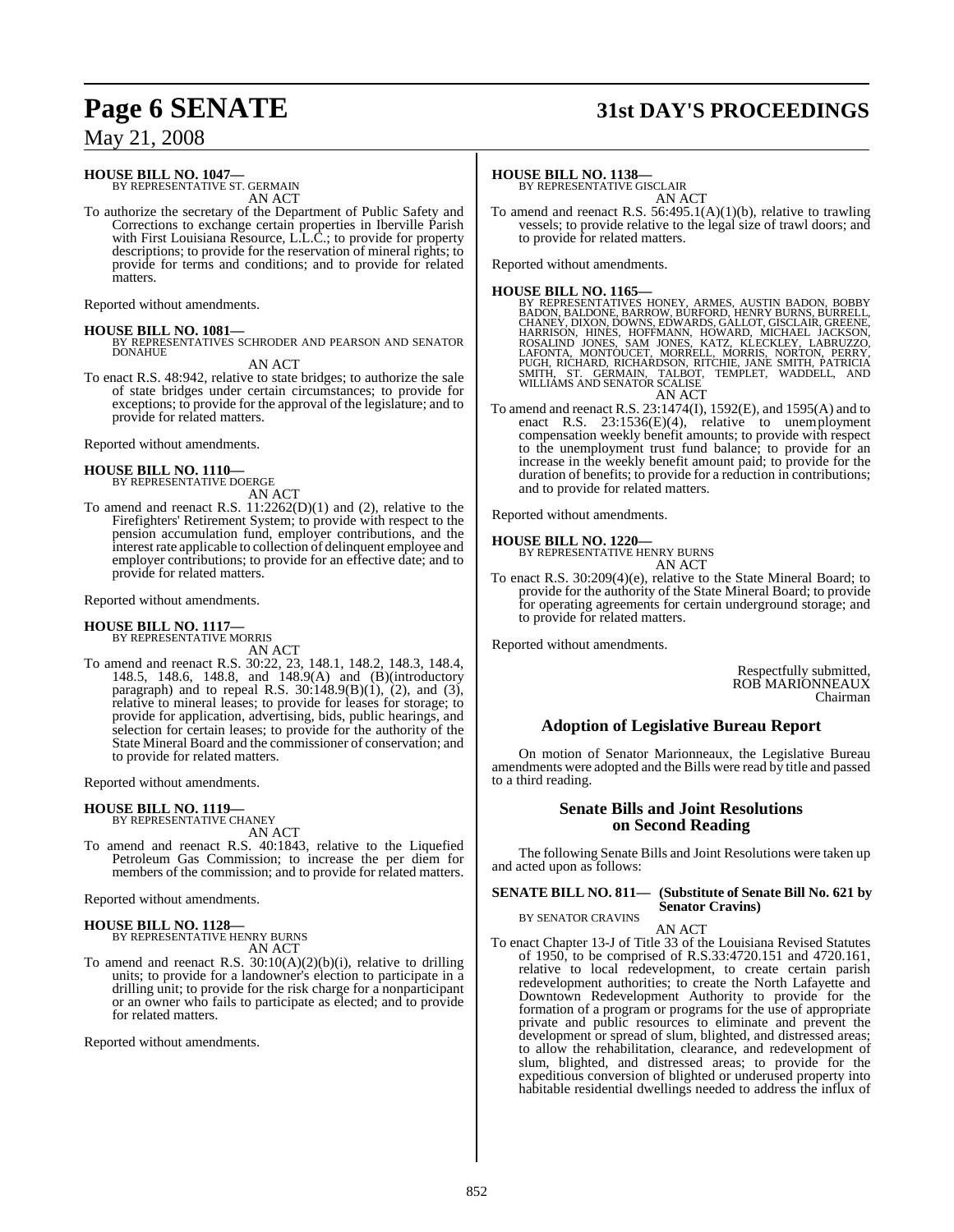# **31st DAY'S PROCEEDINGS Page 7 SENATE**

# May 21, 2008

displaced persons due to the effects of hurricanes Katrina and Rita; to provide for the governing body of such authorities; to provide for the powers, duties, functions, and liabilities of redevelopment authorities; to authorize public bodies to furnish funds, series, facilities, and property in aid of redevelopment projects; to authorize the authorities to initiate expedited quiet title and foreclosure actions; and to provide for related matters.

On motion of Senator Gray, the bill was read by title and ordered engrossed and passed to a third reading.

#### **Messages from the House**

The following Messages from the House were received and read as follows:

#### **Message from the House**

#### **ASKING CONCURRENCE IN HOUSE BILLS AND JOINT RESOLUTIONS**

#### May 20, 2008

To the Honorable President and Members of the Senate:

I am directed to inform your honorable body that the House of Representatives has finally passed and asks your concurrence in the following House Bills and Joint Resolutions:

### **HOUSE BILL NO. 399—** BY REPRESENTATIVE WOOTON

AN ACT

To amend and reenact R.S.  $40:1379.3(D)(1)(a)$ , (b), (c), (e), and (g)(introductory paragraph) and  $(T)(2)$  and to enact R.S.  $40:1379.3(J)(4)$  and  $(T)(3)$ , relative to statewide permits for concealed handguns; to amend provisions regarding approved firearms courses required to demonstrate competency; to provide a time limit from completion of a course and submission of an application for a concealed handgun permit; to provide for definitions; to provide with respect to reciprocity with other states; to provide regarding handgun competence and length of time; and to provide for related matters.

**HOUSE BILL NO. 591—** BY REPRESENTATIVE DANAHAY AN ACT

To enact R.S. 33:2212(H), relative to the city of Sulphur; to provide relative to the salaries of certain members of the police department; to authorize an increase in salary for certain members; to provide for the calculation of longevity pay; and to provide for related matters.

### **HOUSE BILL NO. 980—** BY REPRESENTATIVE HENRY BURNS

AN ACT

To enact R.S. 33:2501(C)(3) and R.S. 33:2561(C)(3), relative to municipal fire and police civil service; to provide relative to hearings by local civil service boards on disciplinary actions; to authorize rehearings under certain circumstances; and to provide for related matters.

#### **HOUSE BILL NO. 1023—**

BY REPRESENTATIVES BARRAS, CHAMPAGNE, AND SAM JONES AN ACT

To enact Subpart B-40 of Part IV of Chapter 1 of Title 33 of the Louisiana Revised Statutes of 1950, to be comprised of R.S. 33:130.761 through 130.771, relative to economic development; to create and provide with respect to the Iberia Economic Development Authority; to provide relative to the board of commissioners for the authority; to provide for the powers, duties, and functions of the authority; to authorize various

financial activities by the board of commissioners, including the authority to levy taxes, incur debt, and issue bonds to accomplish the purposes of the authority; to exempt the authority from all state taxation; and to provide for related matters.

**HOUSE BILL NO. 1206—** BY REPRESENTATIVES DOVE AND BALDONE AND SENATORS DUPRE AND B. GAUTREAUX

- AN ACT
- To enact Chapter 34 of Title 25 of the Louisiana Revised Statutes of 1950, to be comprised of R.S. 25:1311 through 1316 and R.S. 36:744(M) and 801.21,relative to the South Louisiana Wetlands DiscoveryCenter; to provide forlegislative intent; to provide for creation, domicile, and membership of a commission; to provide for powers and duties of the commission; to provide for donations and grants; to provide for operating funds; to place the center and the commission in the Department of State and to provide for the powers and functions of the department and the secretary of state relative thereto; to provide for rules; and to provide for related matters.

#### **HOUSE BILL NO. 1311—**

BY REPRESENTATIVE PONTI

- AN ACT To amend and reenact R.S. 14:95(H), relative to the crime of illegal
- carrying of weapons; to provide for exceptions for United States attorneys and assistant United States attorneys and investigators when POST certified; and to provide for related matters.

### **HOUSE BILL NO. 1324—** BY REPRESENTATIVE GIROD JACKSON

- AN ACT
- To amend and reenact R.S. 14:80(A) and 80.1(A), relative to carnal knowledge of a juvenile; to amend the elements of felony carnal knowledge of a juvenile; to amend the elements of misdemeanor carnal knowledge of a juvenile; and to provide for related matters.

#### **HOUSE BILL NO. 1363— (Substitute for House Bill No. 107 by Representative Abramson)** BY REPRESENTATIVE ABRAMSON

AN ACT

To enact Code of Criminal Procedure Article 334.2, relative to bail; to prohibit certain offenders from being readmitted to bail or released on the signature of any other person on those same charges, if that person did not voluntarily surrender following the revocation or forfeiture; to prohibit certain offenders from being readmitted to bail if bail on those charges has been revoked or is subject to forfeiture; to provide for definitions; to provide for applicability; and to provide for related matters.

#### **HOUSE BILL NO. 1366— (Substitute for House Bill No. 1327 by Representatives Ponti and LeBas)**

BY REPRESENTATIVE PONTI AN ACT

To enact R.S. 22:3047, relative to health insurance; to require that pharmacy benefit managers be licensed and regulated by the commissioner of insurance as third-party administrators; to otherwise provide with respect to pharmacy benefit managers as third-party administrators; and to provide for related matters.

> Respectfully submitted, ALFRED W. SPEER Clerk of the House of Representatives

### **House Bills and Joint Resolutions**

Senator Thompson asked for and obtained a suspension of the rules to take up at this time the following House Bills and Joint Resolutions just received from the House which were taken up, read a first and second time by their titles and acted upon as follows: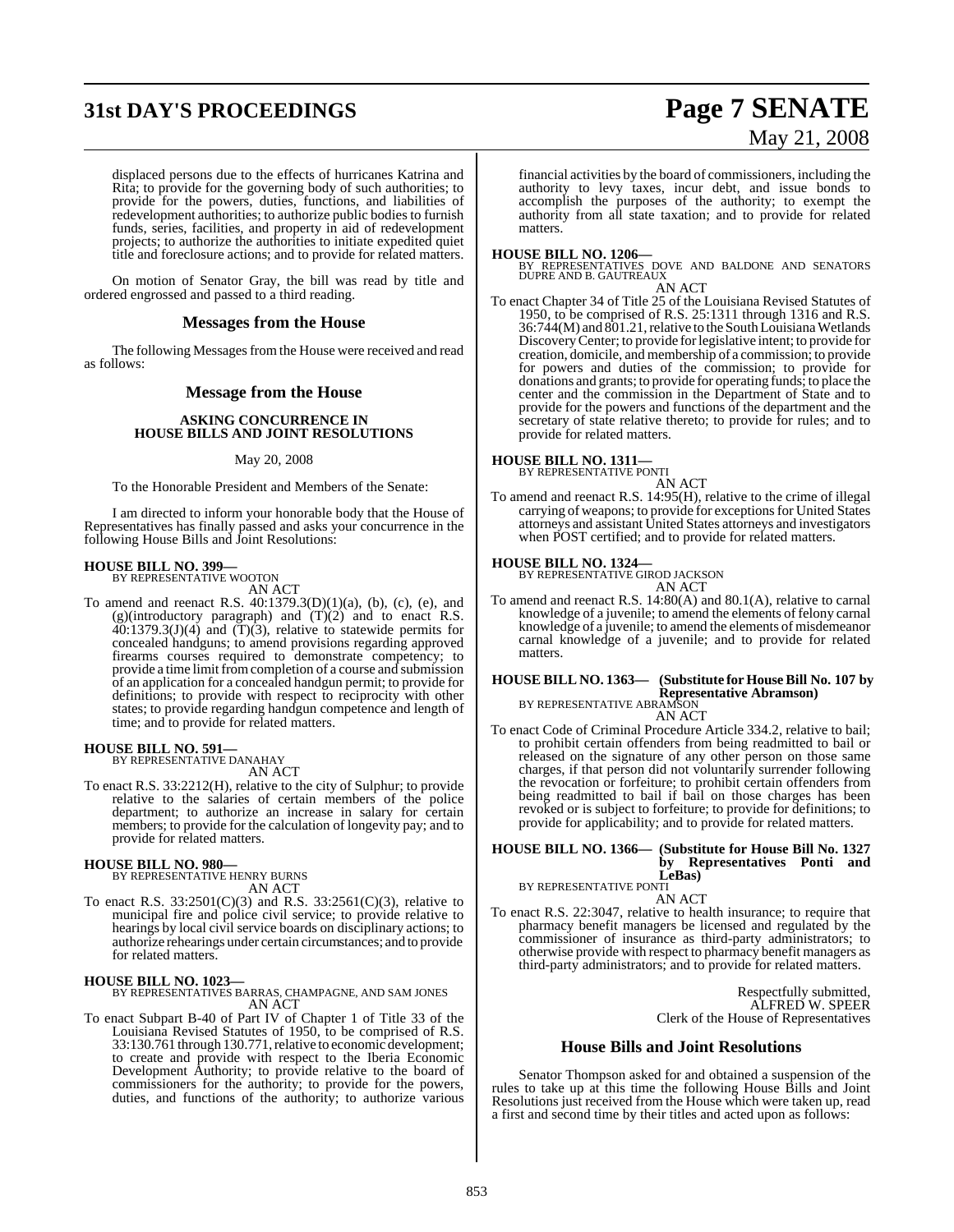### **Page 8 SENATE 31st DAY'S PROCEEDINGS**

### May 21, 2008

### **HOUSE BILL NO. 399—** BY REPRESENTATIVE WOOTON

AN ACT

To amend and reenact R.S.  $40:1379.3(D)(1)(a)$ , (b), (c), (e), and  $(g)(introducing) paragraph)$  and  $(T)(2)$  and to enact R.S.  $40:1379.3(J)(4)$  and  $(T)(3)$ , relative to statewide permits for concealed handguns; to amend provisions regarding approved firearms courses required to demonstrate competency; to provide a time limit fromcompletion of a course and submission of an application for a concealed handgun permit; to provide for definitions; to provide with respect to reciprocity with other states; to provide regarding handgun competence and length of time; and to provide for related matters.

The bill was read by title and referred by the President to the Committee on Judiciary B.

#### **HOUSE BILL NO. 591—**

BY REPRESENTATIVE DANAHAY AN ACT

To enact R.S. 33:2212(H), relative to the city of Sulphur; to provide relative to the salaries of certain members of the police department; to authorize an increase in salary for certain members; to provide for the calculation of longevity pay; and to provide for related matters.

The bill was read by title and referred by the President to the Committee on Local and Municipal Affairs.

#### **HOUSE BILL NO. 980—**

BY REPRESENTATIVE HENRY BURNS AN ACT

To enact R.S. 33:2501(C)(3) and R.S. 33:2561(C)(3), relative to municipal fire and police civil service; to provide relative to hearings by local civil service boards on disciplinary actions; to authorize rehearings under certain circumstances; and to provide for related matters.

The bill was read by title and referred by the President to the Committee on Local and Municipal Affairs.

#### **HOUSE BILL NO. 1023—**

BY REPRESENTATIVES BARRAS, CHAMPAGNE, AND SAM JONES AN ACT

To enact Subpart B-40 of Part IV of Chapter 1 of Title 33 of the Louisiana Revised Statutes of 1950, to be comprised of R.S. 33:130.761 through 130.771, relative to economic development; to create and provide with respect to the Iberia Economic Development Authority; to provide relative to the board of commissioners for the authority; to provide for the powers, duties, and functions of the authority; to authorize various financial activities by the board of commissioners, including the authority to levy taxes, incur debt, and issue bonds to accomplish the purposes of the authority; to exempt the authority from all state taxation; and to provide for related matters.

The bill was read by title and referred by the President to the Committee on Local and Municipal Affairs.

**HOUSE BILL NO. 1206—** BY REPRESENTATIVES DOVE AND BALDONE AND SENATORS DUPRE AND B. GAUTREAUX AN ACT

To enact Chapter 34 of Title 25 of the Louisiana Revised Statutes of

1950, to be comprised of R.S. 25:1311 through 1316 and R.S. 36:744(M) and 801.21, relative to the South Louisiana Wetlands DiscoveryCenter; to provide forlegislative intent; to provide for creation, domicile, and membership of a commission; to provide for powers and duties of the commission; to provide for donations and grants; to provide for operating funds; to place the center and the commission in the Department of State and to provide for the powers and functions of the department and the secretary of state relative thereto; to provide for rules; and to provide for related matters.

The bill was read by title and referred by the President to the Committee on Local and Municipal Affairs.

### **HOUSE BILL NO. 1311—** BY REPRESENTATIVE PONTI

AN ACT To amend and reenact R.S. 14:95(H), relative to the crime of illegal carrying of weapons; to provide for exceptions for United States attorneys and assistant United States attorneys and investigators when POST certified: and to provide for related matters.

The bill was read by title and referred by the President to the Committee on Judiciary C.

#### **HOUSE BILL NO. 1324—** BY REPRESENTATIVE GIROD JACKSON

AN ACT

To amend and reenact R.S. 14:80(A) and 80.1(A), relative to carnal knowledge of a juvenile; to amend the elements of felony carnal knowledge of a juvenile; to amend the elements of misdemeanor carnal knowledge of a juvenile; and to provide for related matters.

The bill was read by title and referred by the President to the Committee on Judiciary C.

#### **HOUSE BILL NO. 1363— (Substitute for HouseBill No. 107 by Representative Abramson)** BY REPRESENTATIVE ABRAMSON AN ACT

To enact Code of Criminal Procedure Article 334.2, relative to bail; to prohibit certain offenders from being readmitted to bail or released on the signature of any other person on those same charges, if that person did not voluntarily surrender following the revocation or forfeiture; to prohibit certain offenders from being readmitted to bail if bail on those charges has been revoked or is subject to forfeiture; to provide for definitions; to provide for applicability; and to provide for related matters.

The bill was read by title and referred by the President to the Committee on Judiciary B.

#### **HOUSE BILL NO. 1366— (Substitute for House Bill No. 1327 by Representatives Ponti and LeBas)** BY REPRESENTATIVE PONTI

AN ACT To enact R.S. 22:3047, relative to health insurance; to require that pharmacy benefit managers be licensed and regulated by the commissioner of insurance as third-party administrators; to otherwise provide with respect to pharmacy benefit managers as third-party administrators; and to provide for related matters.

The bill was read by title and referred by the President to the Committee on Insurance.

### **Messages from the House**

The following Messages from the House were received and read as follows:

#### **Message from the House**

#### **ASKING CONCURRENCE IN HOUSE CONCURRENT RESOLUTIONS**

#### May 20, 2008

To the Honorable President and Members of the Senate:

I am directed to inform your honorable body that the House of Representatives has finally passed and asks your concurrence in the following House Concurrent Resolutions: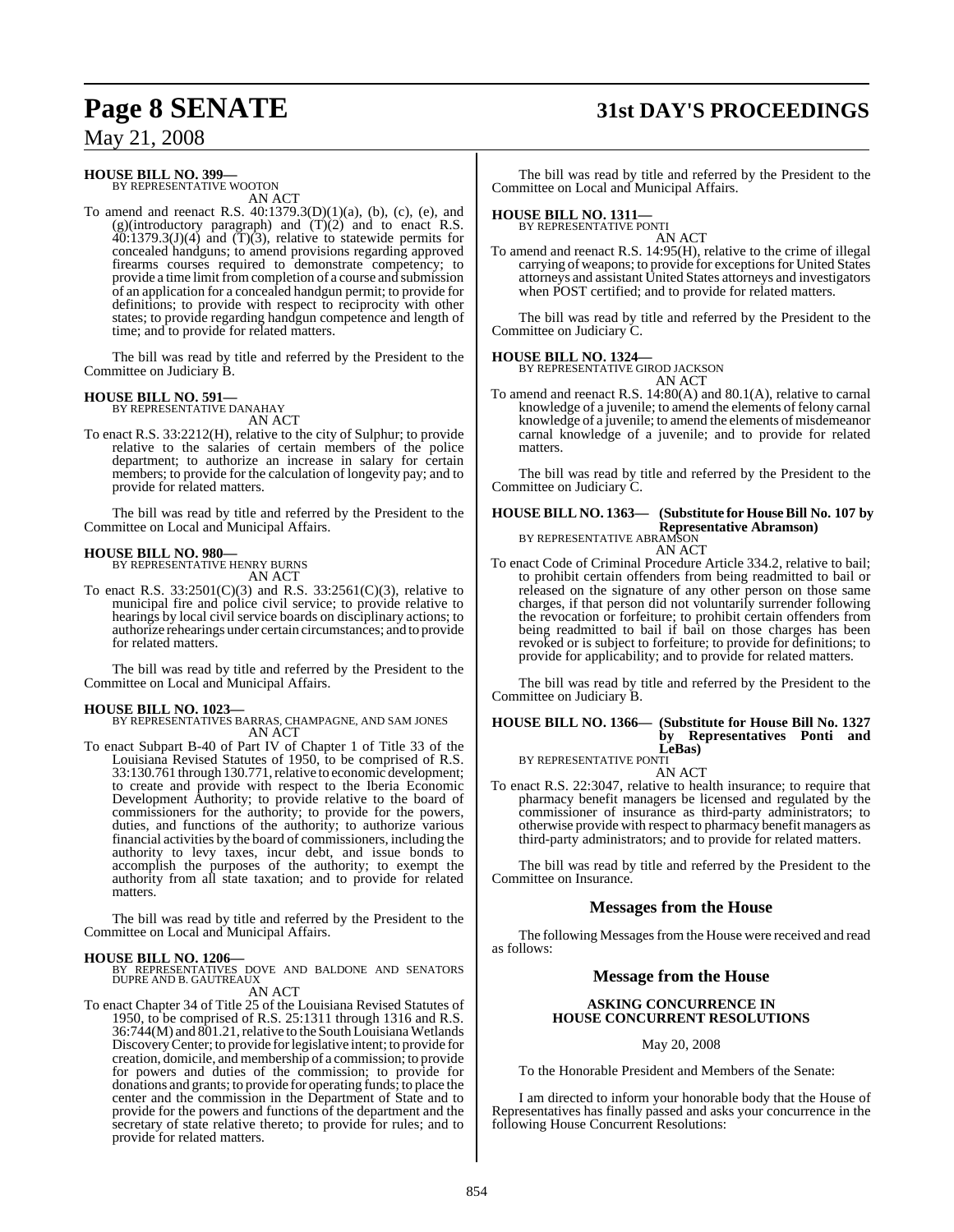# **31st DAY'S PROCEEDINGS Page 9 SENATE**

# May 21, 2008

#### **HOUSE CONCURRENT RESOLUTION NO. 150—**

BY REPRESENTATIVE JANE SMITH A CONCURRENT RESOLUTION

To commend First Baptist Church of Bossier City upon its celebration of "25 Years Together" and to recognize Dr. Fred and Leigh Lowery and its other leaders and members for their unwavering commitment to their faith community.

> Respectfully submitted, ALFRED W. SPEER Clerk of the House of Representatives

#### **House Concurrent Resolutions**

Senator Adley asked for and obtained a suspension of the rules to take up at this time the following House Concurrent Resolutions just received from the House which were taken up, read a first and second time by their titles and acted upon as follows:

### **HOUSE CONCURRENT RESOLUTION NO. 150—** BY REPRESENTATIVE JANE SMITH

A CONCURRENT RESOLUTION

To commend First Baptist Church of Bossier City upon its celebration of "25 Years Together" and to recognize Dr. Fred and Leigh Lowery and its other leaders and members for their unwavering commitment to their faith community.

The resolution was read by title. Senator Adley moved to concur in the House Concurrent Resolution.

### **ROLL CALL**

The roll was called with the following result:

#### YEAS

| Mr. President<br>Adley<br>Alario<br>Amedee<br><b>Broome</b><br>Cheek<br>Crowe<br>Donahue | Dupre<br>Gautreaux N<br>Jackson<br>Kostelka<br>Long<br>Marionneaux<br>McPherson<br>Morrish | Murray<br><b>Nevers</b><br>Ouinn<br>Riser<br>Shaw<br>Smith<br>Thompson<br>Walsworth |
|------------------------------------------------------------------------------------------|--------------------------------------------------------------------------------------------|-------------------------------------------------------------------------------------|
|                                                                                          |                                                                                            |                                                                                     |
| Total - 24                                                                               |                                                                                            |                                                                                     |
|                                                                                          | <b>NAYS</b>                                                                                |                                                                                     |
| Total - 0                                                                                |                                                                                            |                                                                                     |

#### ABSENT

| Cassidy    | Gautreaux B | Martiny  |
|------------|-------------|----------|
| Cravins    | Gray        | Michot   |
| Dorsey     | Hebert      | Mount    |
| Duplessis  | Heitmeier   | Shepherd |
| Erdey      | LaFleur     |          |
| Total - 14 |             |          |

The Chair declared the Senate had concurred in the House Concurrent Resolution and ordered it returned to the House.

### **Reports of Committees**

The following reports of committees were received and read:

#### **REPORT OF COMMITTEE ON**

### **INSURANCE**

Senator Donald R. Cravins, Jr., Chairman on behalf of the Committee on Insurance, submitted the following report:

#### May 21, 2008

To the President and Members of the Senate:

I am directed by your Committee on Insurance to submit the following report:

#### **HOUSE BILL NO. 140—**

BY REPRESENTATIVES KLECKLEY AND MONICA AN ACT

To amend and reenact R.S.  $22:680(1)(a)(iv)$  and (4), relative to uninsured motorist coverage; to delete reference to repealed statute; and to provide for related matters.

Reported favorably.

**HOUSE BILL NO. 141—** BY REPRESENTATIVES KLECKLEY AND MONICA AN ACT

To amend and reenact R.S. 22:667.1(A), relative to residential property insurance policies; to correct statutory reference to homeowner's insurance; and to provide for related matters.

Reported favorably.

#### **HOUSE BILL NO. 222—** BY REPRESENTATIVE KLECKLEY AN ACT

To enact R.S.  $22:1078(B)(26)$  and 1907.1, relative to property residual value insurance policies; to require filing with and approval of such policies or forms by the commissioner of insurance; to provide for fees; and to provide for related matters.

Reported with amendments.

**HOUSE BILL NO. 223—** BY REPRESENTATIVES KLECKLEY AND MONICA AN ACT

To amend and reenact R.S. 22:1479, relative to insurers and other entities regulated by the commissioner of insurance; to require life or health and accident insurers, health maintenance organizations, managing general agents, and third-party administrators to maintain written catastrophe response plans; and to provide for related matters.

Reported favorably.

#### **HOUSE BILL NO. 237—**

BY REPRESENTATIVE KLECKLEY AN ACT

To enact R.S. 22:1078(B)(26) and 1807.1, relative to vehicle mechanical breakdown insurance and fees of the Department of Insurance; to provide for commissioner of insurance review and approval of forms; to provide for fees for the review of vehicle mechanical breakdown policies; and to provide for related matters.

Reported with amendments.

### **HOUSE BILL NO. 606—** BY REPRESENTATIVE LOPINTO

AN ACT

To amend and reenact R.S. 22:1404(E) and (F) and to enact R.S. 22:1404(G), relative to automobile insurance rate reductions; to provide with respect to a rate reduction for automobiles that have technology that aids in the recovery of stolen vehicles; and to provide for related matters.

Reported favorably.

#### **HOUSE BILL NO. 1113—**

BY REPRESENTATIVE MONICA AN ACT

To amend and reenact R.S. 22:1021, 1024, and 1027 and to repeal R.S. 22:1023, 1025, and 1026, relative to statutory deposits of insurers; to provide for the amount of the deposit; to provide for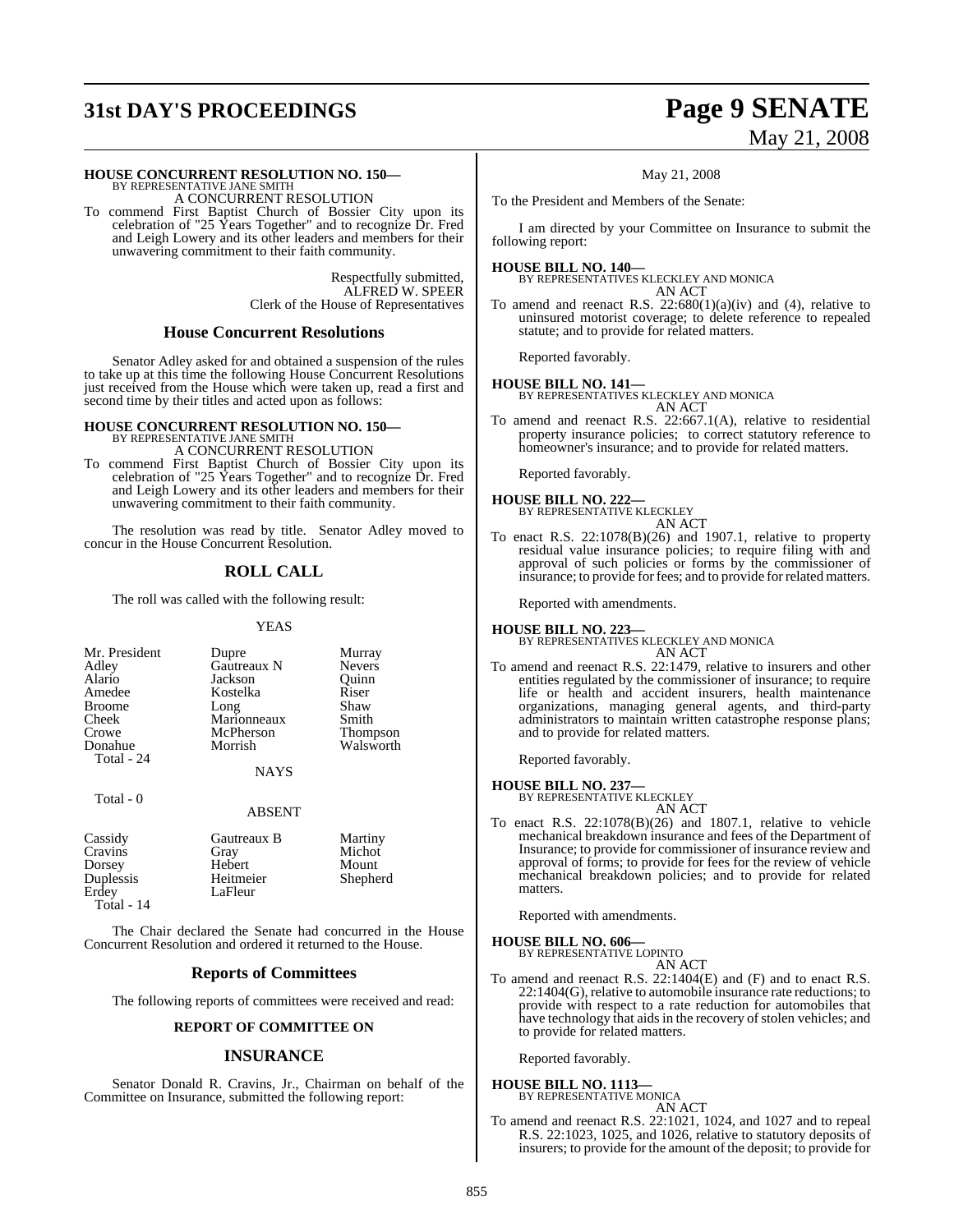### **Page 10 SENATE 31st DAY'S PROCEEDINGS**

May 21, 2008

delivery of home state certifications; to eliminate surety bonds in lieu of deposits; to eliminate additional deposits of surety insurers; to eliminate conditions of additional deposits; and to provide for related matters.

Reported favorably.

### **HOUSE BILL NO. 1130— (Substitute for House Bill No. 1095 by Representative Robideaux)** BY REPRESENTATIVES ROBIDEAUX AND CORTEZ

AN ACT

To amend and reenact R.S. 22:1474(B)(5) and (D)(3) and to enact R.S. 22:1474(D)(4), relative to life insurance, disability income, long-term care and annuity policies; to provide relative to exclusive use of certain records and information for individual life insurance, disability income, long-term care and annuity policies; to provide relative to ownership of life insurance, disability income, long-term care and annuity files; to provide relative to the right to retain files upon termination of affiliation between insurance company and producer; to provide relative to all written or electronic records gathered and maintained by the producer; to provide relative to exclusion of real-time policy data and updates maintained on the insurance company computer system or any data protected by the Gramm-Leach-Bliley Act or the security laws; and to provide for related matters.

Reported favorably.

#### **HOUSE BILL NO. 1332—**

BY REPRESENTATIVE PETERSON AN ACT

To enact R.S. 22:1135(I), relative to life insurance agent examinations; to require the commissioner of insurance to publish a report regarding life insurance agent examinations; to provide for the commissioner of insurance to publish a report regarding life insurance test forms administered; to provide for the commissioner of insurance to supply testing service providers with demographic information of an insurance producer applicant; and to provide for related matters.

Reported favorably.

#### **HOUSE BILL NO. 1360— (Substitute for HouseBill No. 412 by Representative Mills)** BY REPRESENTATIVES MILLS AND ELLINGTON

AN ACT

To enact R.S. 22:170.2, relative to life insurance policies and annuities; to provide with respect to any such policy or annuity issued to fund a pre-need funeral contract; to provide for the relationship of a funeral establishment to such a policy or contract; and to provide for related matters.

Reported favorably.

Respectfully submitted, DONALD R. CRAVINS, JR. Chairman

#### **REPORT OF COMMITTEE ON**

### **HEALTH AND WELFARE**

Senator Willie L. Mount, Chairman on behalf of the Committee on Health and Welfare, submitted the following report:

#### May 21, 2008

To the President and Members of the Senate:

I am directed by your Committee on Health and Welfare to submit the following report:

#### **HOUSE BILL NO. 155—**

BY REPRESENTATIVE KATZ AN ACT

To amend and reenact R.S. 40:2116(B)(1) and (C), relative to the facility need review process; to provide for facility need review approval for nursing facilities; to change reference to community and group home beds for the mentally retarded to community and group home beds for the developmentally disabled; and to provide for related matters.

Reported favorably.

#### **HOUSE BILL NO. 194—** BY REPRESENTATIVE KATZ

AN ACT

To enact R.S. 40:2116.36(E), relative to home health care providers; to provide for the denial, revocation, or nonrenewal of a home health agency license; and to provide for related matters.

Reported favorably.

#### **HOUSE BILL NO. 196—** BY REPRESENTATIVE KATZ

AN ACT

To enact R.S.  $49:191(4)$  and to repeal R.S.  $49:191(2)(c)$ , relative to the Department of Health and Hospitals, including provisionsto provide for the re-creation of the Department of Health and Hospitals and the statutory entities made a part of the department by law; to provide for the effective termination date for all statutory authority for the existence of such statutory entities; and to provide for related matters.

Reported favorably.

HOUSE BILL NO. 370—<br>BY REPRESENTATIVES HENRY, AUSTIN BADON, BOBBY BADON, BARRAS, BARROW, BURFORD, HENRY BURNS, TIM BURNS, CARMODY, CARTER, CAZAYOUX, CHAMPAGNE, CHANEY, CONNICK, CORTEZ, CROMER, DANNIN, HOWARD, ELLINGTON, FA

#### AN ACT

To enact R.S. 40:1299.36, relative to human cloning; to prohibit the expenditure of public funding forthe purpose of human cloning; to provide for exceptions; to provide for an effective date; and to provide for related matters.

Reported with amendments.

**HOUSE BILL NO. 670—** BY REPRESENTATIVES WILLIAMS, BARROW, DOERGE, HINES, SIMON, AND WILLMOTT

#### AN ACT

To amend and reenact R.S. 46:1301(A)(introductory paragraph) and (1) and (B), relative to autism services provided by the Department of Health and Hospitals; to transfer the center of excellence for autism to the office of citizens with developmental disabilities; to rename the center; to provide for formal agreements with the center; to establish the location of the center and any facilities; and to provide for related matters.

Reported favorably.

#### **HOUSE BILL NO. 858—** BY REPRESENTATIVE KATZ

AN ACT

To amend and reenact R.S. 37:2503(C) and (D) and 2504(D) and (E), relative to the Board of Examiners of Nursing Facility Administrators; to provide meeting attendance requirements; to provide for the creation of vacancies; to establish what constitutes a quorum; to authorize the board to maintain the Direct Service Worker Registry; to authorize the board to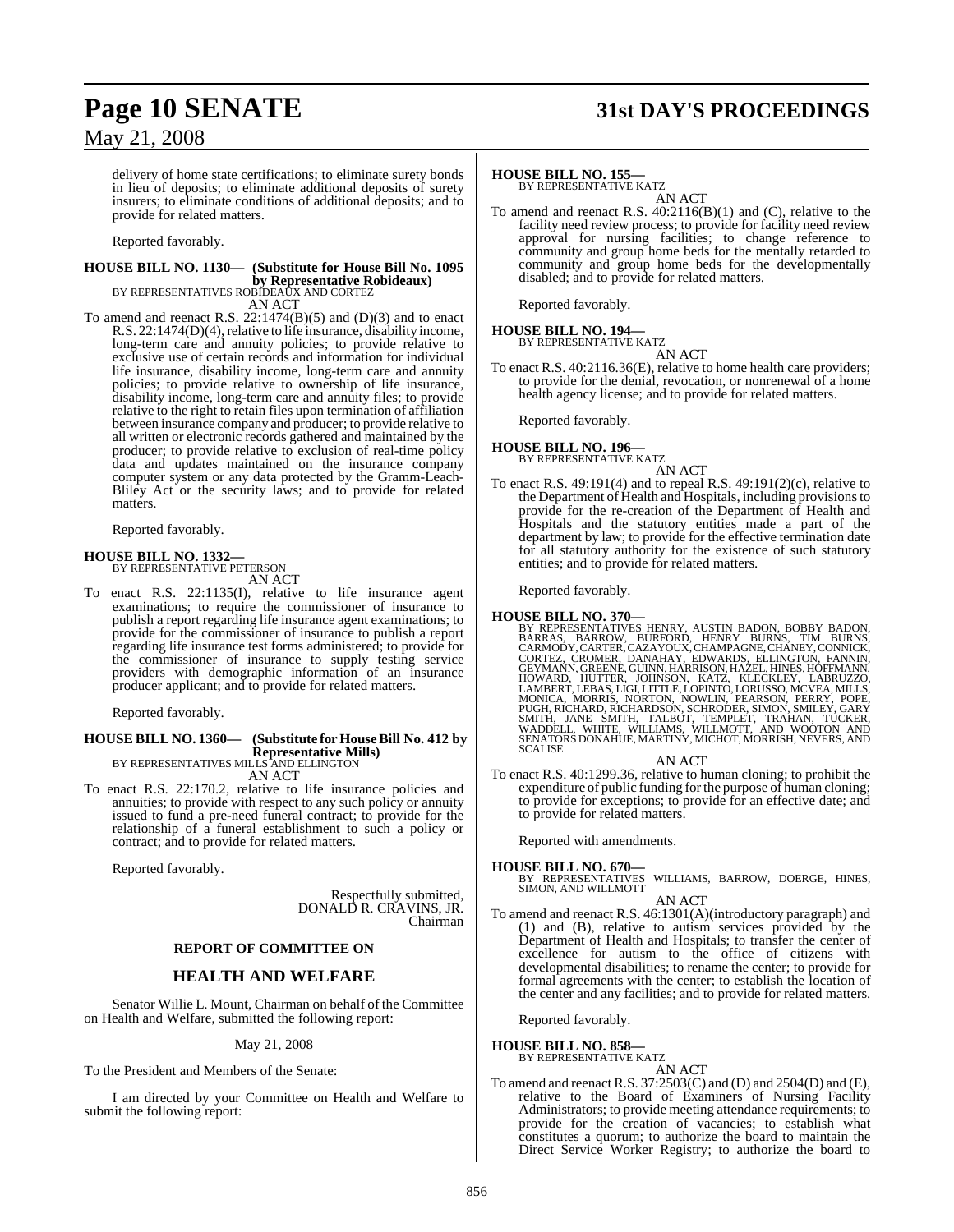## **31st DAY'S PROCEEDINGS Page 11 SENATE**

# May 21, 2008

determine and document direct service worker registration status; and to provide for related matters.

Reported favorably.

**HOUSE BILL NO. 861—**<br>BY REPRESENTATIVES HINES, ABRAMSON, BARROW, BURFORD,<br>DOERGE, HILL, KATZ, LABRUZZO, LEBAS, MILLS, NOWLIN, POPE,<br>SIMON, AND WILLMOTT

AN ACT

To enact Chapter 62 of Title 46 of the Louisiana Revised Statutes of 1950, to be comprised of R.S. 46:2881 and 2882, relative to the Umbilical Cord Blood Banking Program; to provide for a short title; to establish the program within the Department of Health and Hospitals; to provide for the duties of the department; to provide for funding; and to provide for related matters.

Reported favorably.

**HOUSE BILL NO. 930—**<br>BY REPRESENTATIVES MILLS, ABRAMSON, ARMES, ARNOLD,<br>AUBERT, AUSTIN BADON, BALDONE, BARRAS, BILLIOT, BURFORD,<br>HENRY BURNS, BURRELL, CHAMPAGNE, CORTEZ, DANAHAY,<br>DOERGE, ELLINGTON, GALLOT, GISCLAIR, MICKE

#### AN ACT

To amend and reenact R.S. 36:258(G) through (L), to enact Chapter 20 of Title 28 of the Louisiana Revised Statutes of 1950, to be comprised of R.S. 28:901 through 906, and Chapter 21 of Title 28 of the Louisiana Revised Statutes of 1950, to be comprised of R.S. 28:911 through 920, and to repeal R.S. 28:382.2 and R.S. 46:2661 through 2666, relative to human services districts; to provide relative to the Capital Area Human Services District, including the powers, duties, and functions of the district, its governing board and nomination procedures, reporting duties, and the transfer of powers, duties, functions, and employees from the Department of Health and Hospitals to the district; to provide for the reversion of the functions of human services districts to the Department of Health and Hospitals in the event of the termination of a contract; to create statewide human services delivery systems; to establish the jurisdiction of human services districts; to create governing boards and provide for the appointment of board members, their terms, and compensation; to establish requirements for existing and newly created boards; to provide for the powers, duties, and functions of the districts; to provide for the transfer of certain powers, duties, and functions from the Department of Health and Hospitals to the districts; to provide for transfer of employees; to provide relative to the membership, responsibilities, and duties of the Human Services Interagency Council; to establish the duties and responsibilities of the Department of Health and Hospitals; to provide for the event of a conflict with other laws; and to provide for related matters.

Reported favorably.

### **HOUSE BILL NO. 1051—** BY REPRESENTATIVE KATZ

AN ACT

To amend and reenact R.S. 40:2120.33(3), relative to adult brain injury facilities; to remove restrictions against related patients within the same adult brain injury facility; and to provide for related matters.

Reported favorably.

#### **HOUSE BILL NO. 1062—** BY REPRESENTATIVE MILLS

AN ACT

To amend and reenact R.S. 40:1058.3(C), relative to methadone maintenance programs; to extend the moratoriumon methadone maintenance programs; to provide that the Department of Health and Hospitals may license a new or additional methadone

maintenance programif a need is determined to exist; to provide for the promulgation of rules and regulations; to provide for a special effective date; and to provide for related matters.

Reported favorably.

### **HOUSE BILL NO. 1361— (Substitute for House Bill No. 1080 by Representative Patricia Smith)**<br>BY REPRESENTATIVE PATRICIA SMITH AN ACT

To amend and reenact R.S. 40:2120.42(1), relative to adult day health care providers; to change certain operational requirements; and to provide for related matters.

Reported favorably.

Respectfully submitted, WILLIE L. MOUNT Chairman

### **REPORT OF COMMITTEE ON**

### **SENATE AND GOVERNMENTAL AFFAIRS**

Senator Robert W. Kostelka, Chairman on behalf of the Committee on Senate and Governmental Affairs, submitted the following report:

#### May 21, 2008

To the President and Members of the Senate:

I am directed by your Committee on Senate and Governmental Affairs to submit the following report:

#### **SENATE BILL NO. 438—**

BY SENATOR JACKSON

AN ACT To enact R.S. 24:672 and to repeal R.S. 36:4(B)(8), relative to the Children's Cabinet; to provide with respect to the authority of the Children's Cabinet; and to provide for related matters.

Reported by substitute.

#### **HOUSE BILL NO. 180—** BY REPRESENTATIVE GALLOT AN ACT

To enact R.S. 49:191(3)(m), relative to the termination and recreation of statutory entities; to provide relative to the termination of the Department of Veterans Affairs and statutory entities made a part of the department; and to provide for related matters.

Reported favorably.

**HOUSE BILL NO. 340—** BY REPRESENTATIVE MORRELL AN ACT

To amend and reenact R.S. 42:1124.2(A), relative to financial disclosure; to require certain public employees in the Department of Public Safety and Corrections to file financial disclosure reports; to provide for penalties; and to provide for related matters.

Reported favorably.

#### **HOUSE BILL NO. 503—** BY REPRESENTATIVE GALLOT

AN ACT<br>and reenact R.S. To amend and reenact R.S. 25:2(A) and R.S. 51:1256(B)(2)(introductory paragraph), (3)(introductory paragraph), and (4),  $(E)$ ,  $(F)$ , and  $(G)$ , 1257 $(E)$ ,  $1284(A)$ (introductory paragraph) and (B), and  $1318(C)$  and (I), relative to certain boards and commissions; to change the appointing authority for certain boards and commissions; to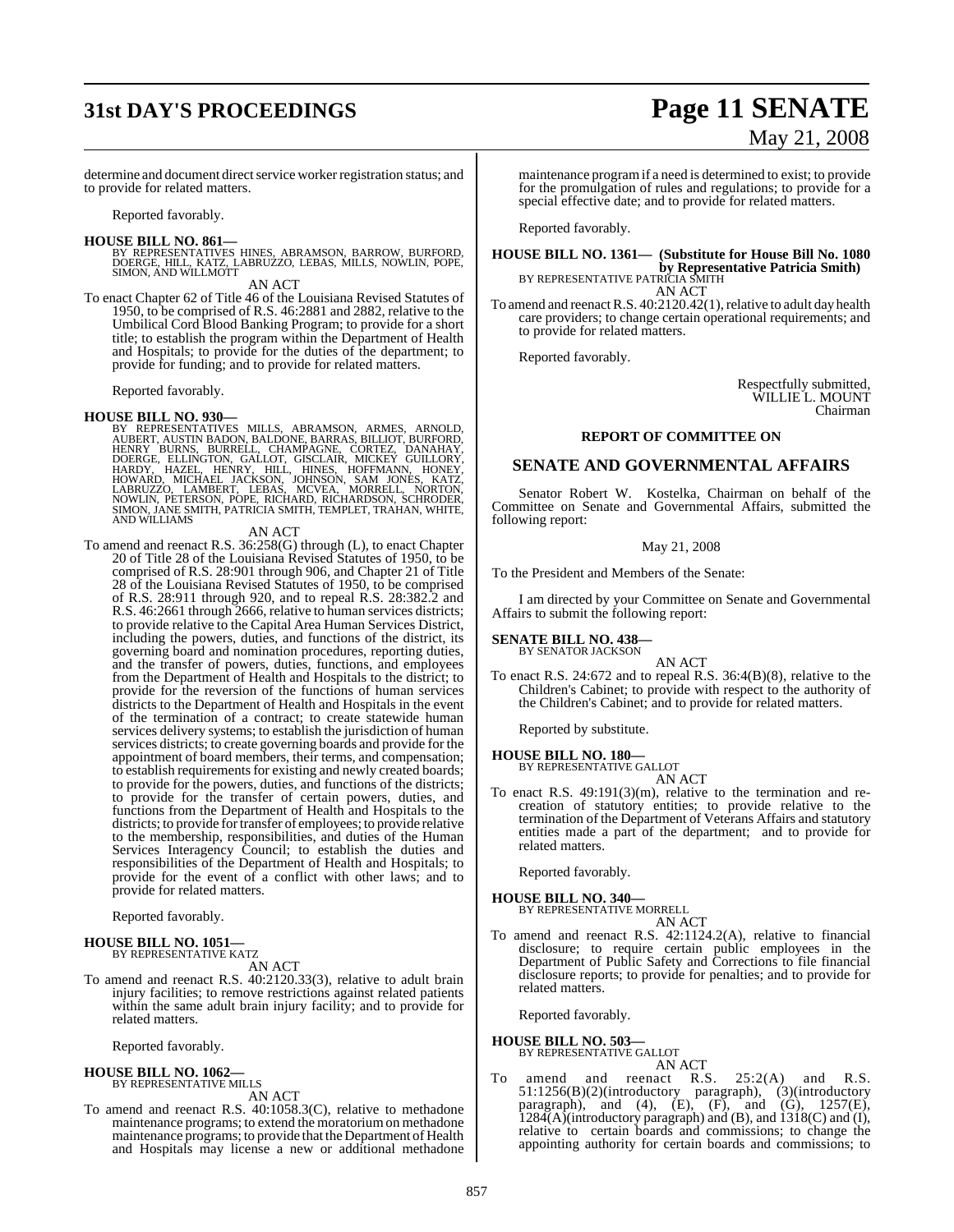### May 21, 2008

provide for terms of service; to provide for appointment of chairmen; to provide for implementation; and to provide for related matters.

Reported with amendments.

#### **HOUSE BILL NO. 635—** BY REPRESENTATIVE GREENE

AN ACT

To amend and reenact R.S. 42:1124.2(A), relative to financial disclosure; to require certain persons to file financial disclosure reports; to provide for penalties; and to provide for related matters.

Reported favorably.

**HOUSE BILL NO. 678—** BY REPRESENTATIVES GREENE, ABRAMSON, FOIL, ROSALIND JONES, AND LEGER AN ACT

To amend and reenact R.S. 42:1125(B) and (C), relative to gubernatorial transition and inauguration; to provide for reporting of contributions and expenditures; to provide relative to applicability and effectiveness; and to provide for related matters.

Reported favorably.

**HOUSE BILL NO. 790—** BY REPRESENTATIVES FOIL, GREENE, AND RICHARDSON AN ACT

To repeal R.S. 18:402(F)(5), relative to election dates; to eliminate the July election date for bond, tax, and other proposition elections; and to provide for related matters.

Reported favorably.

#### **HOUSE BILL NO. 842—**

BY REPRESENTATIVES GALLOT AND TUCKER AN ACT

To amend and reenact R.S. 18:1495.7(A), R.S. 42:1124(A)(1),  $(C)(8)$ , and  $(D)(2)$ , 1124.2(A) and  $(C)(5)(b)$ , (c), and (d) and (8),  $1124.3(A)$ , and  $1124.4(D)(1)(a)$ , and Section 6 of Act No. 1 of the 2008 First Extraordinary Session of the Legislature and to enact R.S. 42:1124.3(D)(3) and Section 7 of Act No. 1 of the 2008 First Extraordinary Session of the Legislature, relative to financial disclosure; to provide relative to certain disclosures by certain public servants; to provide relative to certain disclosures by candidates for certain offices; to provide relative to deadlines for filing certain such disclosures; to provide relative to the content of such disclosures; to provide for certain actions by the Board of Ethics relative to such disclosures; to provide for definitions; to provide for penalties; to provide for effectiveness; and to provide for related matters.

Reported favorably.

### **HOUSE BILL NO. 854—** BY REPRESENTATIVE LAMBERT

AN ACT

To amend and reenact R.S. 13:312(1)(b) and 312.1(A), relative to court of appeal judges; to divide the first district of the Court of Appeal for the First Circuit into geographical election sections forthe purposes of qualification and election; to provide relative to the term of office for such judges; to provide for effective dates; and to provide for related matters.

Reported favorably.

#### **HOUSE BILL NO. 911—**

BY REPRESENTATIVES GALLOT, ARNOLD, BOBBY BADON,<br>BALDONE, BILLIOT, BURRELL, DIXON, DOWNS,(GISCLAIR, HARDY,<br>HINES,HUTTER,LEGER,NORTON,RICHARD,ST.GERMAIN,TUCKER,<br>AND WOOTON

## **Page 12 SENATE 31st DAY'S PROCEEDINGS**

#### AN ACT

To amend and reenact R.S. 42:1123(13), relative to the acceptance of certain things of economic value; to provide relative to the acceptance of complimentary admission to certain events by public servants; and to provide for related matters.

Reported favorably.

### **HOUSE BILL NO. 960—** BY REPRESENTATIVE GALLOT

AN ACT

To amend and reenact R.S. 18:1309.2, relative to a program for early voting; to authorize the secretary of state to develop and implement a program for the conduct of early voting in additional locations; to require the secretary of state, clerks of court, and the registrars of voters to work together to develop and implement the program; to require the approval of the program by the House and Senate governmental affairs committees prior to implementation; to require the secretary of state to provide a report regarding the program to the House and Senate governmental affairs committees; and to provide for related matters.

Reported favorably.

## **HOUSE BILL NO. 1002—** BY REPRESENTATIVE GALLOT



AN ACT To amend and reenact R.S.  $42:1113(D)(1)(a)(iii)$  and (iv) and (c), (2), (3), and (4) and  $1114.3(A)(1)$  and (2), to enact R.S.  $42:1113(D)(5)$ , and to repeal R.S.  $42:1113(E)$ , relative to conflicts of interest; to provide relative to certain contracts involving certain public servants and certain affiliated persons and entities; to provide relative to restrictions of such contracts; to provide for disclosure relative to such contracts; to provide for enforcement and penalties; to provide relative to applicability; to provide exceptions; to provide for effectiveness; and to provide for related matters.

Reported favorably.

- **HOUSE BILL NO. 1017—** BY REPRESENTATIVE GALLOT AN ACT
- To amend and reenact R.S. 18:18(A)(8)(b), 51(C), 108(B), 110(B)(2)(b), 115(A)(3), 154(C), 171, 172, 193(E) and (F), 196(D), 425(B)(4), 443.2(7), 503, 532(B)(5), 532.1(B)(2)(b) and (D),  $535(B)$ ,  $563(C)(2)$ ,  $564(A)$ ,  $566.2(B)$  and  $(G)$ ,  $571$ ,  $1259(A)$ and  $(B)(1)$ ,  $(2)$ (introductory paragraph), and  $(5)$ ,  $1275.14(B)$ , 1284(F)(1), 1299.1(A), 1306(B)(2), 1307(C), 1309(B), 1313(D), 1402(A)(introductory paragraph) and (B)(1)(introductory paragraph), and 1903, to enact R.S. 18:2(12), 552(A)(4),  $1300.7$ (C), (D), and (E),  $1306(B)(3)$ ,  $1309(J)$ , and  $1332(C)$ , and to repeal R.S. 18:532.1(G) and (H), relative to the Louisiana Election Code; to provide relative to the powers and duties of the secretary of state; to provide relative to the duties of clerks of court; to provide relative to the duties of registrars of voters; to provide relative to the duties of the secretary of the Department of Public Safety and Corrections; to provide definitions; to provide relative to filling a vacancy in the office of registrar of voters; to provide relative to transfer and cancellation of duplicate registrations; to provide relative to the effectiveness of certain changes in registration; to provide relative to disclosure of voter information; to provide relative to reporting of felony convictions; to provide relative to procedures for challenge and cancellation ofregistration; to provide relative to reporting of judgments of interdiction; to provide relative to the qualifications of commissioners; to provide relative to the submission of apportionment plans of the state central committees of certain recognized political parties; to provide relative to notice of withdrawal or disqualification of a candidate; to provide relative to notice of location of precincts and polling places; to provide relative to assistance in voting; to provide relative to procedures for voting; to provide relative to the counting and tabulation of provisional ballots for federal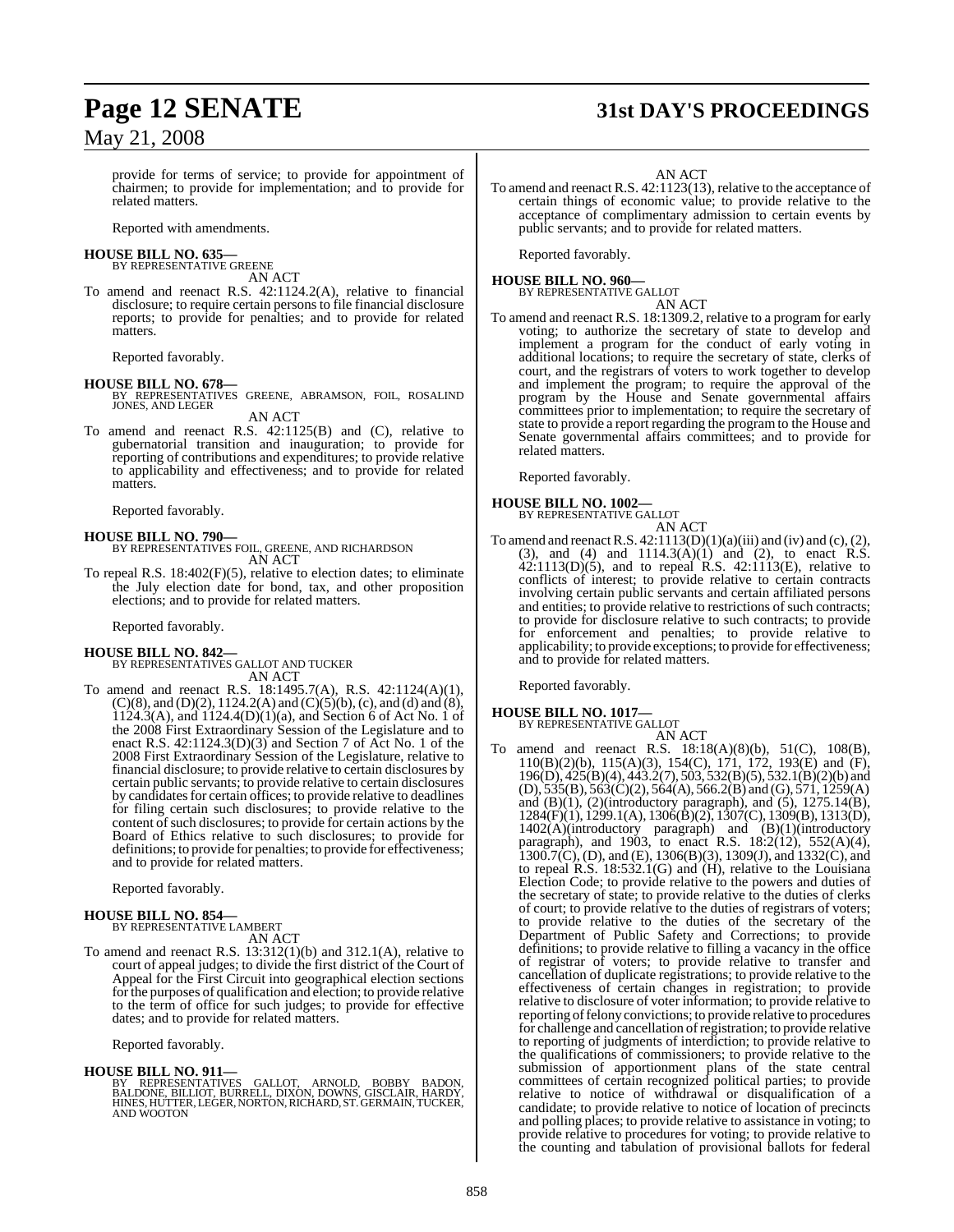# **31st DAY'S PROCEEDINGS Page 13 SENATE**

# May 21, 2008

office; to provide relative to procedures for counting and tabulating votes; to provide relative to arrangement of the voting machine ballot; to provide relative to selection of nominees in congressional elections; to provide relative to requirements for statements of propositions or questions to be submitted to the voters; to provide relative to recall elections; to provide relative to election paraphernalia accompanying absentee by mail and early voting ballots; to provide relative to the validity of certain applications to vote absentee by mail by certain persons; to provide relative to information required to be posted at an early voting polling place; to provide relative to persons present during the counting and tabulation of absentee and early voting ballots; to provide relative to registration of persons approved for participation in the special program for handicapped voters; to provide relative to partiesto an action objecting to candidacy; to provide relative to precincts; to provide for effectiveness; and to provide for related matters.

Reported favorably.

**HOUSE BILL NO. 1058—** BY REPRESENTATIVES GALLOT, TUCKER, AND WADDELL AN ACT

To amend and reenact R.S.  $6:103(B)(14)$ ,  $(E)(1)(e)$ , and  $(I)$ , R.S. 9:2798.5(A), R.S. 10:9-526(a)(2) as amended by Act No. 319 of the 2007 Regular Session of the Legislature, R.S.  $11:315(A)$ (introductory paragraph) and  $(B)$ (2)(introductory paragraph), 316(A)(introductory paragraph), 542.1(B), 1942.1(A), 2178(D), (E)(5), and  $(J)(1)$  and (2), and 2260(A)(9)(b)(iv),R.S. 13:961(B),(C),(D)(2), (E), and (I), R.S. 15:141, 142(F), 143(introductory paragraph), 147(B)(2), 148(A), 149, 160(E), 161(J), 162(C), 165(B)(1)(b), 170(D)(5)(introductory paragraph), 173(A), 181, 182, 185.3(D), 571.11(B), 572.8(G) and (H), and 574.9(A), R.S. 17:416(B)(2) and  $(3)(d)(iv)$ ,  $(C)(1)$  and  $(2)(a)(i)$ , and  $(E)$ , 525(A)(1) and  $(C)$ ,  $1518.1(1)(3)$  and  $(J)$ ,  $1990(B)(1)(c)$  and  $(d)$ , 3048.1(A)(1)(a)(iii)(dd)(I) and (V)(3)(a), 3394.1, 3394.2(6) and 3394.3(B)(introductory paragraph) and (1)(b), R.S. 23:101, 107(C) and (D),  $111(A)$ ,  $(B)(3)(e)$ , and  $(F)$ ,  $897(K)$  and  $(M)$ , 1191,  $1195(\text{A})(1)$  and  $(5)(\text{a})$ ,  $(\text{B})(\text{introducing paragraph})$ ,  $(1)(\text{a})$ , (2)(b), and (3)(a), and (C)(5)(a) and (b)(vi),  $119\bar{6}(\bar{A})(2)(c)(i)$ ,  $(3)(b)$ , and  $(5)$ , 1209(A), (B), and (D), 1211, 1378(A)(6)(b), (B), (C), (D), and  $(F)(1)$  through (29) and  $(30)(a)(iii)$ , 1392(introductory paragraph),  $(5)$ , and  $(8)(a)$ , 1532.1 $(B)(1)(a)$ and (b) and (2),  $(C)(1)(a)$  and (b), (2), and (3), and (E), 1541, 1552, 1553(A), (B)(3), (4), (5) and (10)(a) and (b), and (D)(4), and 1775(D)(2), R.S. 28:854(B)(1) and (C) and 894(A)(2) and (4),(B)(1), and (C), R.S. 32:784(B), R.S. 38:330.8(B)(4), 334.3, and  $2212(C)(1)$ , R.S. 56:320(A)(3) and 327(D) and to repeal R.S. 14:50.1, 54, 85.1, and 91.14, relative to the Louisiana Revised Statutes of 1950; to provide for technical correctionsto certain Revised Statutes; to provide for the Louisiana State Law Institute to redesignate certain provisions of Title 40 of the Louisiana Revised Statutes of 1950; to remove certain unconstitutional provisions of Title 14 of the Louisiana Revised Statutes of 1950.

Reported favorably.

Respectfully submitted, ROBERT W. KOSTELKA Chairman

### **Senate Bills and Joint Resolutions on Second Reading Reported by Committees**

The following Senate Bills and Joint Resolutions reported by Committees were taken up and acted upon as follows:

#### **SENATE BILL NO. 196—**

BY SENATOR HEBERT AND REPRESENTATIVE CHAMPAGNE AN ACT

To enact R.S. 30:2159, relative to landfill sites; to provide for siting restrictions on certain landfills; to provide for exceptions; and to provide for related matters.

Reported with amendments by theCommittee on Environmental Quality.

#### **SENATE COMMITTEE AMENDMENTS**

Amendments proposed by Senate Committee on Environmental Quality to Original Senate Bill No. 196 by Senator Hebert

#### AMENDMENT NO. 1

On page 1, line 3, delete "to provide for exceptions;" and insert "to provide for certain terms, conditions and requirements;"

#### AMENDMENT NO. 2

On page 1, delete lines 7 through 17 and insert: "**In parishes with populations of at least seventy thousand persons and less than seventy-five thousand persons according to the latest decennial figures,theDepartment ofEnvironmental Quality shall recognize and adhere to all Federal Aviation Administration safety guidelines, rules, regulations or recommendations before issuing any waste facility permits within five thousand feet of any main runway of an airport that may interfere with or endanger air traffic safety.**

Section 2. This Act shall become effective upon signature by the governor or, if not signed by the governor, upon expiration of the time for bills to become law without signature by the governor, as provided by Article III, Section 18 of the Constitution of Louisiana. If vetoed by the governor and subsequently approved by the legislature, this Act shall become effective on the day following such approval."

#### AMENDMENT NO. 3

On page 2, delete line 1

On motion of Senator Cheek, the committee amendment was adopted. The amended bill was read by title, ordered engrossed, and passed to a third reading.

#### **SENATE BILL NO. 399—**

BY SENATOR MARIONNEAUX

AN ACT To amend and reenact R.S. 27:25(B)(1) and (E), 26, 88, 310(E) and 363(D), relative to the Louisiana Gaming Control Law; to provide with respect to the Louisiana Gaming Control Board; to provide with respect to the duties of hearing officers; to provide for a procedure to appeal decisions of the hearing officers; to provide for a procedure to appeal decisions of the Louisiana Gaming Control Board; to provide for a procedure to appeal decisions of the division in the office of state police, Department of Public Safety and Corrections; and to provide for related matters.

Reported favorably by the Committee on Judiciary B. On motion of Senator Martiny, the bill was read by title, ordered engrossed, and passed to a third reading.

### **SENATE BILL NO. 749—** BY SENATOR CRAVINS

AN ACT To amend and reenact R.S. 15:902.3(A) and R.S. 46:2755(B)(3) and to enact R.S. 15:902.4 and R.S. 46:2755(B)(4) and (C)(6), relative to the Juvenile Justice Reform Act Implementation Commission; to provide for powers, duties, and functions of the Juvenile Justice Reform Act Implementation Commission; to provide for the closure of Jetson Youth Center-East Baton Rouge Parish Unit; and to provide for related matters.

Reported with amendments by the Committee on Judiciary B.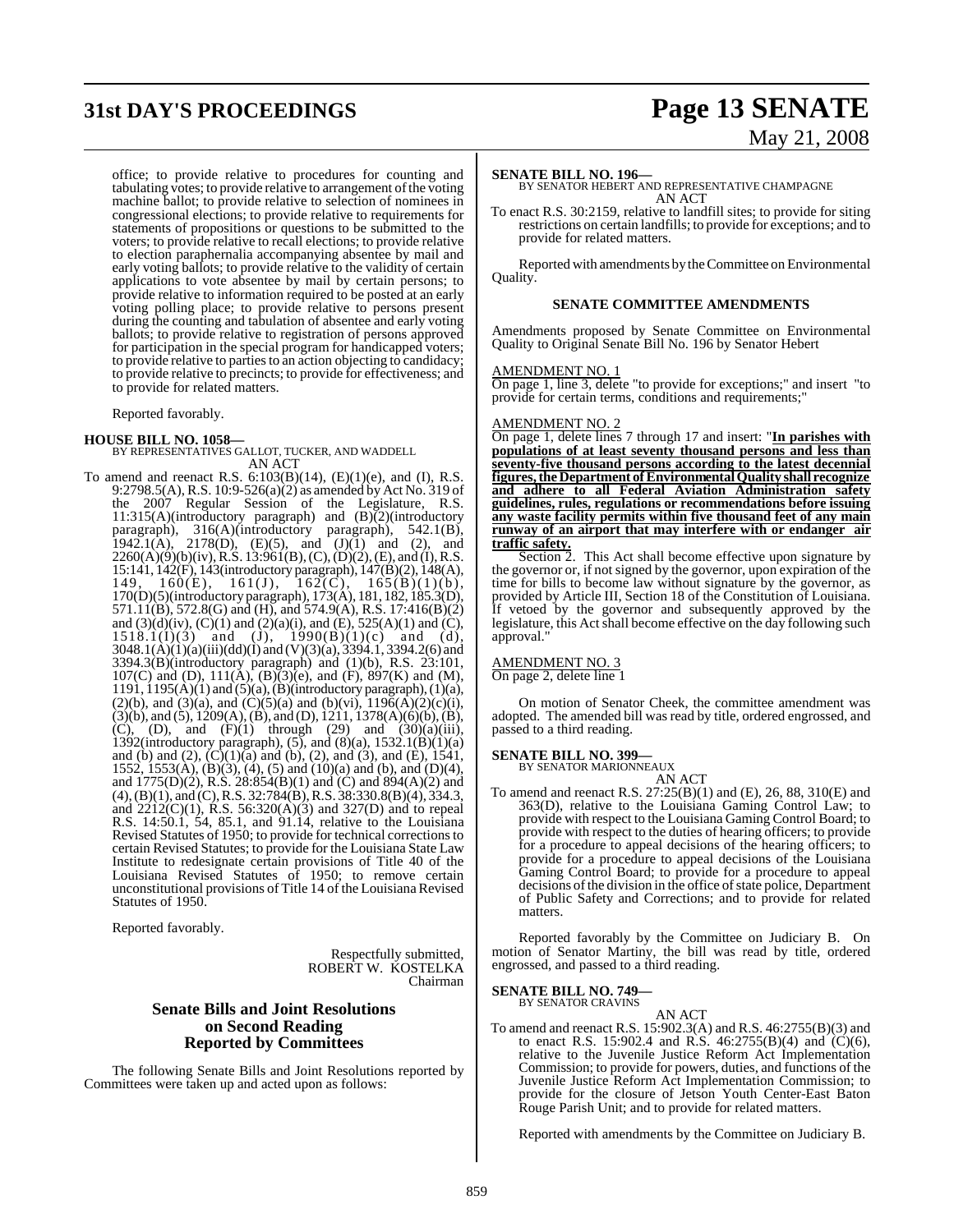## **Page 14 SENATE 31st DAY'S PROCEEDINGS**

### May 21, 2008

#### **SENATE COMMITTEE AMENDMENTS**

Amendments proposed by Senate Committee on Judiciary B to Original Senate Bill No. 749 by Senator Cravins

#### AMENDMENT NO. 1

On page 1, line 2, after "15:902.3(A)" delete the remainder of the line and delete lines 3 through 5 in their entirety and insert the following in lieu thereof: ",  $905(\overline{A})$ , (B), (C), and (D),  $921(C)$ ,  $1097.1(A)(5)$ , and 1106.1(A)(2)(i), R.S. 17:100.1(A)(1) and (C) and 419.2(A),R.S. 24:933(B)(8), R.S. 28:621(A), R.S. 36:401(C)(1)(b)(iii), 405(D)(3) and (6), 407(B), 408(H)(1) and (2)(b), (c), (d), and (f), R.S.  $39:1482(F)(1)$ , and R.S.  $46:2404(B)(3)(c)$ ,  $2605(B)(19)$ , 2605.3(A)(4), 2755(B)(3) and 2757(B) and to enact R.S. 15:902.4 and R.S.  $46:2755(B)(4)$  and (C)(6), relative to the Juvenile Justice Reform Act Implementation Commission; to provide for membership, powers, duties, and functions of the Juvenile Justice Reform Act Implementation Commission; to provide for the office of youth development; to provide for the closure"

#### AMENDMENT NO. 2

On page 1, line 9, after "R.S. 15:902.3(A)" delete "is" and insert ", 905(A), (B), (C), and (D), 921(C), 1097.1(A)(5), and 1106.1(A)(2)(i) are"

#### AMENDMENT NO. 3

On page 2, at the end of line 21, change "**youth**" to "**juvenile**"

#### AMENDMENT NO. 4

On page 2, at the beginning of line 22, change "**development**" to "**justice**" and after "**plan for**" delete "**the**"

#### AMENDMENT NO. 5

On page 3, delete lines 3 through 6 and insert the following: "**(c) The plan shall permit the funds spent at Jetson Center for Youth-East Baton Rouge Parish Unit to follow the youth of the center to continue to serve each youth in a regional facility.**"

### AMENDMENT NO. 6

On page 3, line 7, after "**plan**" change "**may**" to "**shall**"

#### AMENDMENT NO. 7

On page 3, line 9, after "**Parish Unit**" and before "**.**" insert "**, such as a productive reentry center managed by the Department of Public Safety and Corrections provided that all youth offenders will be treated in a humane manner**"

#### AMENDMENT NO. 8

On page 3, between lines 9 and 10, insert the following:

"**(e) A recommendation for implementation and funding for three regional youth centers with populations not to exceed fortyeight youths and housing units not to exceed twelve youths. Each center shall execute effective educational and therapeutic practices.**

**(f) The Department of Public Safety and Corrections, office of juvenile justice, in conjunction with the Juvenile Justice Reform Act Implementation Commission shall develop a comprehensive needs assessment plan for determining the quantity and location of additional community-based treatment and supervision programsfor youthwithintheLouisiana juvenile justice system.**"

#### AMENDMENT NO. 9

On page 3, after line 29 insert the following: "\* \* \*

§905. Rules and regulations; education; training and discipline, work opportunities, vocational training, contracts and agreements

A. The Department of Public Safety and Corrections, office of youth development **office of juvenile justice**, shall have full control of all juvenile institutions, facilities, and programs under its administration and the affairs of such institutions, facilities, and programs and shall adopt all rules and regulations which it deems essential to the proper conduct of these institutions, facilities, and

programs. All children in these juvenile institutions, facilities, and programs shall receive appropriate treatment, training, and education commensurate with their needs and abilities. The department may enter into contracts or cooperative agreements to fulfill its obligations to accomplish its goals in the most efficient manner possible.

B. The deputy secretary for youth services shall establish all rules and regulations for the placement, care, and treatment of a juvenile in the custody of the office of youth development **office of juvenile justice**.

C. Notwithstanding any other provisions of law to the contrary, the deputy secretary for youth services shall have the sole authority to establish the programmatic standards for juveniles assigned to the custody of the office of youth development office of juvenile **justice**.

D. Notwithstanding any other provisions of law to the contrary, the office of youth development **office of juvenile justice** may enter into contracts or cooperative agreements in order to provide employment and vocational training for juveniles in the office of youth development's **office of juvenile justice's** custody as part of the treatment plan for the juvenile. The deputy secretary for youth services shall establish all rules and regulations necessary for the operation of such programs consistent with the office of youth development's **office of juvenile justice's** mission to protect public safety and to provide opportunities for the rehabilitation of juvenile offenders.

\* \* \* §921. Youthful Offender Management Fund; creation

\* \* \* C. The monies in the Youthful Offender Management Fund shall be used solely by the department to supplement appropriated funds for salaries and other category expenditures within the office of youth development **office of juvenile justice** deemed necessary by the secretary of the department, and to defray cost of collection and disbursement of monetary assessments imposed as a condition of probation and parole, including reasonable attorney fees. \* \* \*

§1097.1. Board of commissioners; appointment; terms

A. The Ware Youth Center Authority shall be governed by a commission which shall control, administer, and manage the affairs of the district. The commission shall be composed of a board of commissioners, who shall be qualified electors domiciled and residing in the district. They shall be appointed for terms of four years, as follows:

\* \* \* (5) Three commissioners shall be appointed by the assistant secretary of the office of youth development **office of juvenile justice** of the Department of Public Safety and Corrections.

\* \* \* §1106.1. Board of directors; appointment; terms  $A$ .

A.  $*$   $*$   $*$   $*$ 

(2) \* \* \* (i) One director shall be appointed by the assistant secretary of the office of youth development **office of juvenile justice** of the Department of Public Safety and Corrections. \* \* \*

Section 2. R.S. 17:100.1(A)(1) and (C) and 419.2(A) are hereby amended and reenacted to read as follows:

§100.1. Alternative educational programs; certain adjudicated students; students in the custody of the office of youth development **office of juvenile justice**; funding; authority of the local school board to contract

A.(1) Any child who has been adjudicated delinquent or as a member of a family in need of services by a court or is in the custody of the office of youth development **office of juvenile justice** as a result of any such adjudication and is assigned by the office of youth development **office of juvenile justice** to a community-based program or facility shall be counted by the city, parish, or other local public school board for the city or parish where such program or facility exists for purposes of the Minimum Foundation Program and any other available state or federal funding for which the child is eligible. No other city, parish, or other local public school board shall include such a child in any count for purposes of the Minimum Foundation Program or any other available state or federal funding for which the child may be eligible. Funds inuring to the city, parish,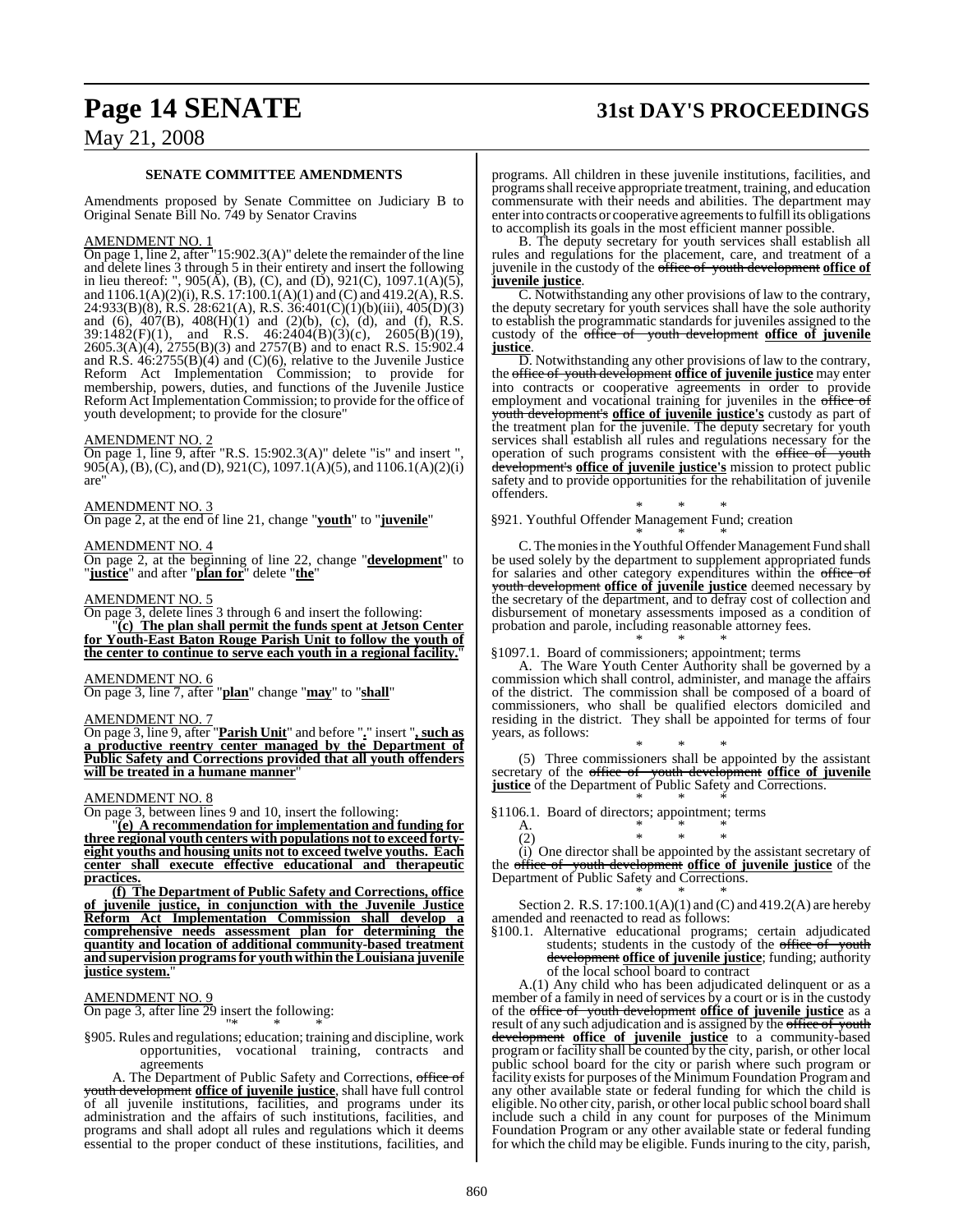# **31st DAY'S PROCEEDINGS Page 15 SENATE** May 21, 2008

or other local public school board as a result of the presence of such children in their jurisdiction shall be used to provide educational services for such children.

\* \* \* C. The State Board of Elementary and Secondary Education shall adopt necessary rules and regulations to assure that no funds provided through the Minimum Foundation Program or any other state or federal program as provided in this Section shall supplant any other funding provided to the office of youth development **office of juvenile justice** for the educational services for such children. \* \* \*

§419.2. Extra compensation for school support personnel

A. All noncertificated support personnel employed by city, parish, or other local public school systems and noncertificated, unclassified support personnel employed by the Louisiana School for the Visually Impaired, the Louisiana School for the Deaf, the Louisiana Special Education Center, the Louisiana School for Math, Science and the Arts, the Southern University Lab School, the Louisiana State University Lab School, the New Orleans Center for the Creative Arts, the special school districts, the office of youth development **office of juvenile justice** in the Department of Public Safety and Corrections, and nonpublic lunchroomemployees eligible for state salary supplements shall be paid by the state extra compensation as provided in Subsection B of this Section. The annual state extra compensation shall be paid only to those support personnel not paid exclusively from federal funds. \* \* \*

Section 3. R.S. 24:933(B)(8) is hereby amended and reenacted to read as follows:

§933. Interagency Council on the Prevention of Sex Offenses created; membership; officers; quorum

\* \* \* B. The council shall be composed of twenty-four members as follows:

\* \* \*

(8) The assistant secretary of the office of youth development **office of juvenile justice** of the Department of Public Safety and Corrections or his designee. \* \* \*

Section 4. R.S. 28:621(A) is hereby amended and reenacted to read as follows:

§621. Pilot programs for children with developmental disabilities who are considered at-risk juveniles

A. The office for citizens with developmental disabilities, Department of Health and Hospitals, may provide for the establishment of pilot programs for children with developmental disabilities who are considered at-risk juveniles. The pilot programs may provide developmental disabilities services including assessment, counseling, and structured activities and living options, both as defined in this Title for juveniles referred by other agencies including but not limited to juvenile courts, the office of community services, and the office of youth development **office of juvenile justice**. The pilot programs shall be operated in cooperation with other offices of the Department of Health and Hospitals, the Department of Social Services, and the Department of Public Safety and Corrections.

\* \* \* Section 5. R.S. 36:401(C)(1)(b)(iii), 405(D)(3) and (6), 407(B), and  $408(H)(1)$  and  $(2)(b)$ ,  $(c)$ ,  $(d)$ , and  $(f)$  are hereby amended and reenacted to read as follows:

§401. Department of Public Safety and Corrections; public safety services; corrections services; youth services; creation; domicile; composition; purposes and functions

\* \* \*  $C.(1)$  \* \* \*<br>
(b) \* \* \* (b) \* \* \*

(iii) Youth services shall include the office of management and finance for youth services and the office of youth development **office of juvenile justice** and shall also include the deputy secretary of youth services, the undersecretary for youth services, and the assistant secretary of the office of youth development **office of juvenile justice**, and personnel necessary to carry out their functions. \* \* \*

§405. Deputy secretaries for public safety services, corrections services, and youth services \* \* \*

D. \* \* \* (3) Youth services, including the office of youth development **office of juvenile justice** and its assistant secretary and the office of management and finance for youth services and its undersecretary, shall be under the supervision and direction of the deputy secretary for youth services.

\* \* \* (6) The deputy secretary for youth services shall employ, appoint, remove, assign, and promote such personnel as is necessary for the efficient administration of youth services and for the performance of the powers, duties, functions, and responsibilities of youth services, including the office of youth development **office of juvenile justice** and any agencies transferred to the department which are related to the functions of youth services, except as otherwise provided by this Title. The deputy secretary for youth services shall be solely responsible for employment, assignment, and removal of all personnel employed for youth services on a contractual basis. The deputy secretary for youth services shall be solely responsible for the transfer of all personnel within youth services, and no personnel shall be transferred to or from youth services to any other office of the department without his prior approval.

\* \* \*

§407. Assistant secretaries

\* \* \* B. Except as otherwise expressly provided in this Title and except for the offices within youth services, the duties and functions of each office and its assistant secretary shall be determined by the secretary, and all of such duties and functions shall be exercised under the direct supervision and control of the secretary. The exercise of the duties and functions of the offices of public safety services and their assistant secretaries shall be under the supervision of the deputy secretary for public safety services. The duties and functions of the office of youth development **office of juvenile justice** and its assistant secretary shall be as provided in this Chapter and as determined by the deputy secretary for youth services. The exercise of the duties and functions of youth services and its offices and officers shall be under the supervision of the deputy secretary for youth services.

\* \* \* §408. Offices; purposes and functions

\* \* \* H.(1) The office of youth development **office of juvenile justice** shall, in accordance with law, have responsibility for the care, custody, security, and treatment of children adjudicated delinquent and children of families adjudicated in need of services committed to the custody of or placed under the supervision of the office of youth development **office of juvenile justice** or of youth services pursuant to the Children's Code except as otherwise provided by law.

(2) The office shall provide:

\* \* \* (b) Community placement services for children adjudicated delinquent and children of families adjudicated in need of services and disposed to the custody of youth services or the office of youth development **office of juvenile justice**.

(c) Alternative services in lieu of out-of-home placement for children adjudicated delinquent and children of families adjudicated in need of services and disposed to the custody or supervision of youth services or the office of youth development **office of juvenile justice** and for their families.

 $\overline{d}$ ) Treatment services in secure custody facilities for children adjudicated delinquent disposed to the custody of youth services or the office of youth development **office of juvenile justice** and who, as determined by the office of youth development **office of juvenile justice** require this restrictive level of care and custody. \* \* \*

(f) Community services directed at prevention of juvenile delinquency, intake screening, and diversion as deemed appropriate by the office of youth development **office of juvenile justice**. \* \* \*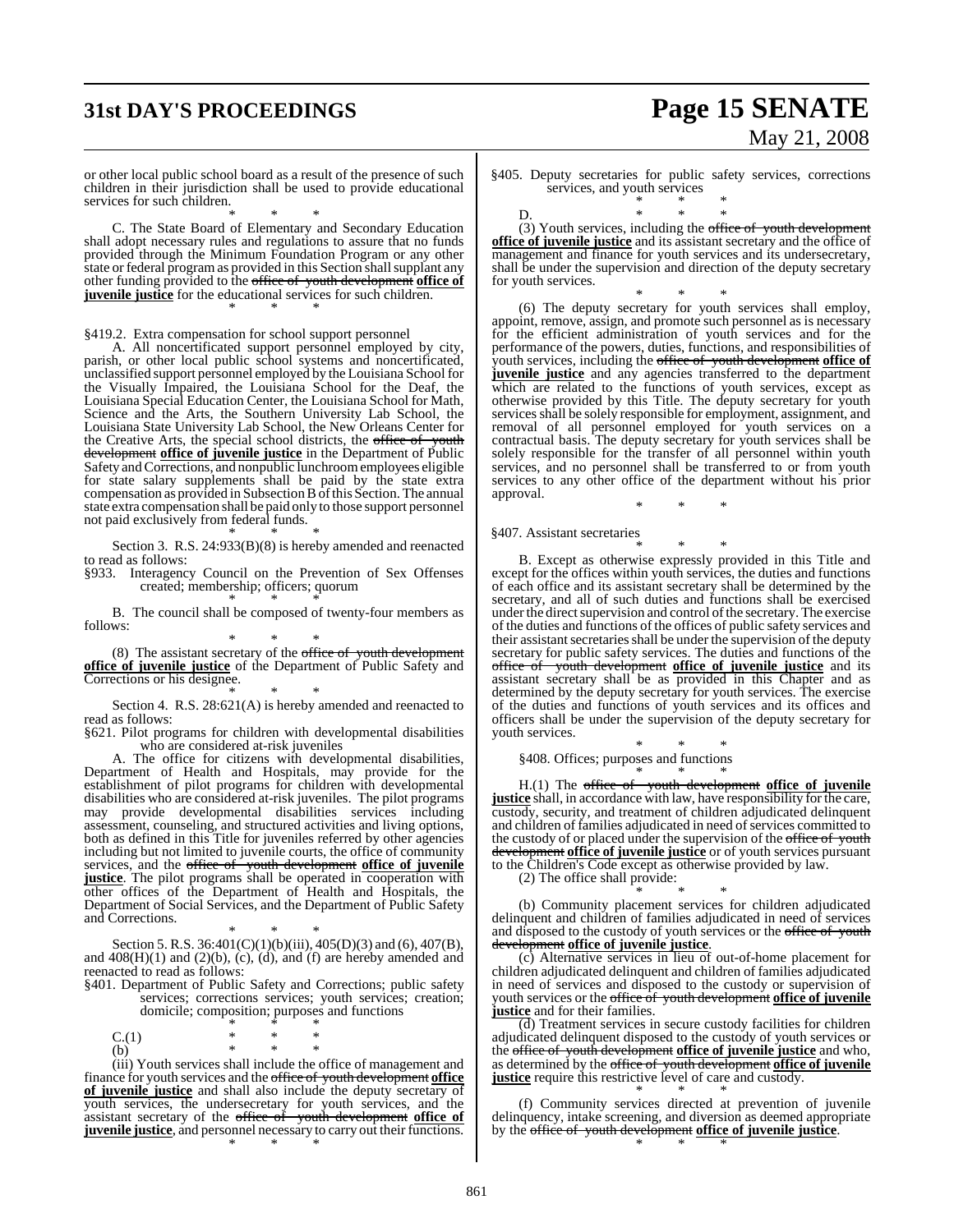## **Page 16 SENATE 31st DAY'S PROCEEDINGS**

### May 21, 2008

Section 6. R.S. 39:1482(F)(1) is hereby amended and reenacted to read as follows:

§1482. Application of the Chapter \* \* \*

F.(1) This Chapter shall not apply to those personal, professional, or social services provided to the clients of the Department of Health and Hospitals, the Department of Social Services, the office of special education services within the Department of Education, provided that the expense for these special education services is five thousand dollars or less per child, corrections services within the Department of Public Safety and Corrections, or the office of youth development **office of juvenile justice**, Department of Public Safety and Corrections, in the following circumstances: \* \* \*"

#### AMENDMENT NO. 10

On page 4, delete lines 1 and 2 and insert the following:

 $\text{Section 7. R.S. }46:2404(\text{B})(3)(\text{c}), 2605(\text{B})(19), 2605.3(\text{A})(4),$  $2755(B)(3)$ , and  $2757(B)$  are hereby amended and reenacted and  $\overline{R}.\overline{S}$ .  $46:2755(B)(4)$  and  $(C)(6)$  are hereby enacted to read as follows:"

#### AMENDMENT NO. 11

On page 4, between lines 2 and 3 insert the following:

Louisiana Children's Trust Fund Board; created; membership \* \* \*

B. The Louisiana Children's Trust Fund Board shall be composed of fifteen members as follows: \* \* \*

(3) A representative of each of the following, appointed by the governor, subject to Senate confirmation: \* \* \*

(c) The office of youth development **office of juvenile justice** of the Department of Public Safety and Corrections.

#### \* \* \* §2605. Children's Cabinet Advisory Board

\* \* \* B. The advisory board shall be composed of the following members:

\* \* \*  $(19)$  The assistant secretary of the office of youth development **office of juvenile justice** of the Department of Public Safety and Corrections.

\* \* \* §2605.3. Regional service areas; coordination by service agencies

A. In order to provide a coordinated and comprehensive delivery of services to children and their families by region, the following agencies shall, to the extent feasible, develop a plan for the delivery of services in the state's regional service areas:

\* \* \* (4) The office of youth development **office of juvenile justice** by the secretary of the Department of Public Safety and Corrections. \* \* \*"

#### AMENDMENT NO. 12

On page 5, after line 6 insert the following: " \* \* \*

§2757. Single state entity for children; additional duties and functions

\* \* \*

B. The legislature hereby further finds and declares that the creation of a single state entity for the delivery of services to children and their families should incorporate, to the extent deemed appropriate by the commission, services rendered by the office of community services, Department of Social Services, the office of public health and office of mental health, Department of Health and Hospitals, the office of youth development **office of juvenile justice**, Department of Public Safety and Corrections, and the Department of Education.

\* \* \*"

On motion of Senator Marionneaux, the committee amendment was adopted. The amended bill was read by title, ordered engrossed, and passed to a third reading.

#### **Rules Suspended**

Senator Marionneaux asked for and obtained a suspension of the rules for the purpose of allowing the Senate Committee on Judiciary B to continue to meet while the Senate is in Session.

#### **House Bills and Joint Resolutions on Second Reading Reported by Committees**

The following House Bills and Joint Resolutions reported by Committees were taken up and acted upon as follows:

**HOUSE BILL NO. 23—** BY REPRESENTATIVES GREENE AND NORTON AN ACT

To amend and reenact Code of Criminal Procedure Article  $271(A)(1)$ , relative to bail in extradition cases; to provide for the court's authority to admit a person arrested for extradition to another state; and to provide for related matters.

Reported favorably by the Committee on JudiciaryB. Under the provisions of Joint Rule No. 3 of the Rules of the Senate, the bill was read by title and referred to the Legislative Bureau.

### **HOUSE BILL NO. 28—** BY REPRESENTATIVE RICHMOND

AN ACT To enact Code of Criminal Procedure Article 334.2, relative to bail; to provide that a person arrested for a crime of violence shall not be released on his own recognizance; and to provide for related matters.

Reported favorably by theCommittee on JudiciaryC. Under the provisions of Joint Rule No. 3 of the Rules of the Senate, the bill was read by title and referred to the Legislative Bureau.

#### **HOUSE BILL NO. 46—**

BY REPRESENTATIVE MILLS AN ACT

To amend and reenact R.S. 40:964(Schedule I)(A), (B)(14), (C), (D)(1) and (2), and (E), (Schedule II) $(\hat{A})(1)(introducing$ paragraph) and (i) through (q), (B), (C)(introductory paragraph) and (1) and (2), (D)(introductory paragraph) and (2) through  $(4)$ , and (E), and (Schedule III)(A)(introductory paragraph), (B),  $(D)(2)$ , and  $(E)$ , and to enact R.S. 40:964(Schedule II) $(A)(1)(r)$ and  $(6)$ , $(C)$  $(3)$ ,  $(D)$  $(5)$  and  $(6)$ , and  $(F)$  and  $(Schedule V)$  $(A)$  $(6)$ , (C), and (D), and to repeal R.S.  $40:964$ (Schedule III)(A)(5), relative to the Controlled Dangerous Substances Law; to organize the drugs in Schedules I, II, III, and V to be consistent with the federal controlled substances designations; and to provide for related matters.

Reported favorably by theCommittee on JudiciaryB. Under the provisions of Joint Rule No. 3 of the Rules of the Senate, the bill was read by title and referred to the Legislative Bureau.

**HOUSE BILL NO. 84—** BY REPRESENTATIVE ROSALIND JONES AN ACT

To enact R.S.  $14:75(C)(5)$ , relative to failure to pay child support obligation; to provide for an increase in the penalty provision when the amount of support owed is more than twenty-five thousand dollars; and to provide for related matters.

Reported with amendments by the Committee on Judiciary A.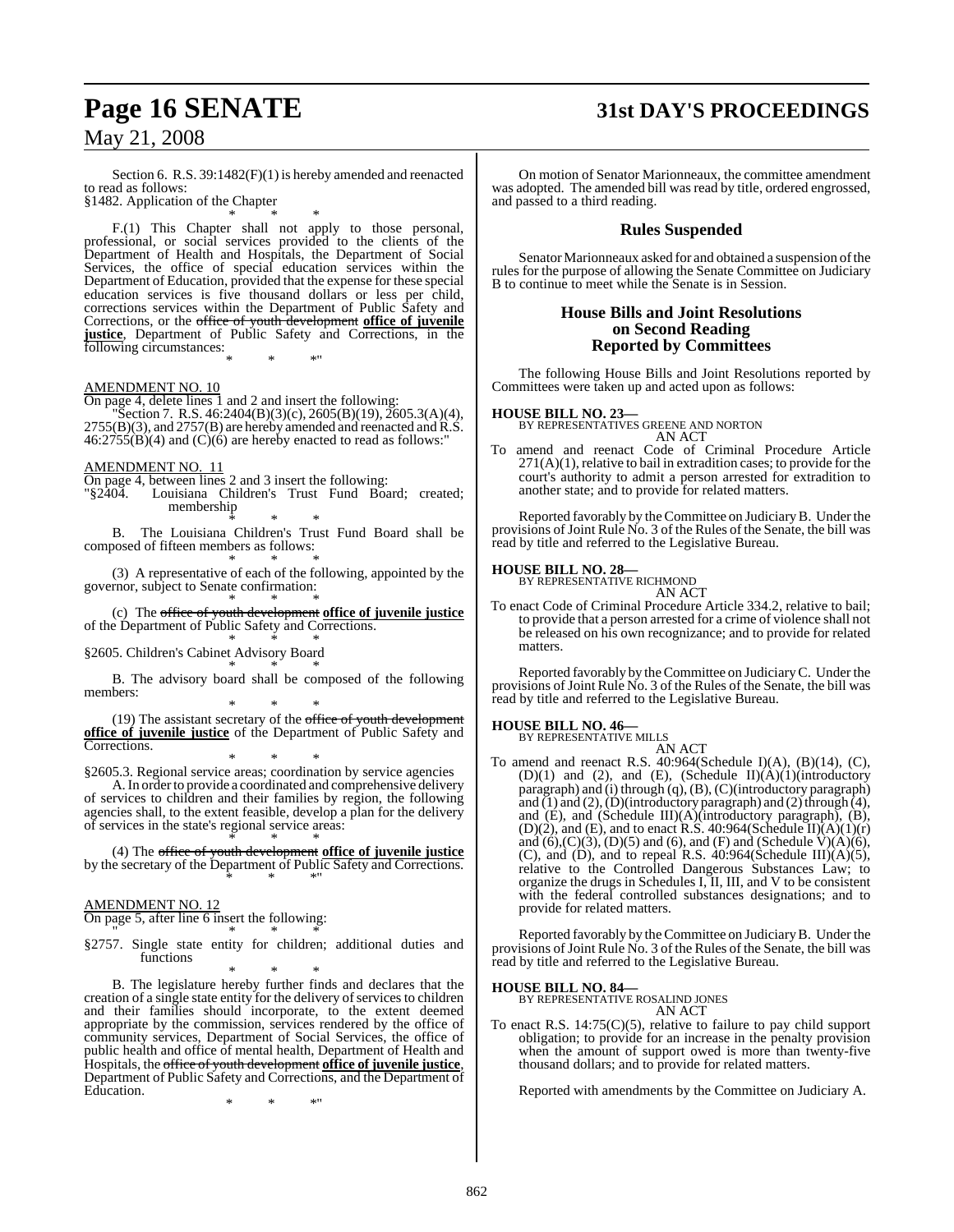# **31st DAY'S PROCEEDINGS Page 17 SENATE**

# May 21, 2008

#### **SENATE COMMITTEE AMENDMENTS**

Amendments proposed by Senate Committee on Judiciary A to Engrossed House Bill No. 84 by Representative Rosalind Jones

#### AMENDMENT NO. 1

On page 1, line 4, change "twenty-five" to "fifteen"

#### AMENDMENT NO. 2

On page 1, line 12, after "amount of the" change "obligation" to "arrearage" and change "twenty-five" to "fifteen"

On motion of Senator Quinn, the committee amendment was adopted. Under the provisions of Joint Rule No. 3 of the Rules of the Senate, the amended bill was read by title and referred to the Legislative Bureau.

### **HOUSE BILL NO. 93—** BY REPRESENTATIVE ST. GERMAIN

AN ACT

To amend and reenact R.S. 40:2531, relative to rights of police employees during investigations; to apply the rights of certain law enforcement officers under investigation to police employees; and to provide for related matters.

Reported with amendments by the Committee on Judiciary B.

#### **SENATE COMMITTEE AMENDMENTS**

Amendments proposed by Senate Committee on Judiciary B to Reengrossed House Bill No. 93 by Representative St. Germain

#### AMENDMENT NO. 1

On page 3, line 14, after "Commission" and before "for" insert ", or its executive director,"

#### AMENDMENT NO. 2

On page 3, line 16, after "Commission" and before "shall" insert ", or its executive director,"

#### AMENDMENT NO. 3

On page 3, line 19, after "Commission" and before "finds" insert ", or its executive director,

#### AMENDMENT NO. 4

On page 3, line 21, after "Commission" and before "shall" insert ", or its executive director,"

#### AMENDMENT NO. 5

On page 3, delete line 26 and insert the following: "a determination of the appointing authority to institute disciplinary action against the police employee or a"

On motion of Senator Marionneaux, the committee amendment was adopted. Under the provisions of Joint Rule No. 3 of the Rules of the Senate, the amended bill was read by title and referred to the Legislative Bureau.

### **HOUSE BILL NO. 116—** BY REPRESENTATIVE ROSALIND JONES

AN ACT

To amend and reenact R.S. 13:587.2(A), relative to divisions of court of the Fourth Judicial District; to authorize the judges of the court to designate a division of court as a specialty division; and to provide for related matters.

Reported favorably by theCommittee on Judiciary A. Under the provisions of Joint Rule No. 3 of the Rules of the Senate, the bill was read by title and referred to the Legislative Bureau.

#### **HOUSE BILL NO. 118—**

BY REPRESENTATIVES BALDONE AND WOOTON AN ACT

To amend and reenact R.S. 14:402(D)(5) and to enact R.S. 14:402(D)(9), relative to contraband; to amend the definition of "contraband" with respect to alcoholic beverages and certain pieces of communication equipment; and to provide for related matters.

Reported favorably by theCommittee on JudiciaryB. Under the provisions of Joint Rule No. 3 of the Rules of the Senate, the bill was read by title and referred to the Legislative Bureau.

**HOUSE BILL NO. 126—** BY REPRESENTATIVES BALDONE AND WOOTON AN ACT

To enact R.S.  $46:1844(N)(4)$ , relative to crime victims and witnesses; to provide with respect to duties of the Department of Public Safety and Corrections, corrections services; to provide with respect to providing a crime victim with a recent photograph of an inmate prior to his release; and to provide for related matters.

Reported favorably by the Committee on JudiciaryB. Under the provisions of Joint Rule No. 3 of the Rules of the Senate, the bill was read by title and referred to the Legislative Bureau.

#### **HOUSE BILL NO. 130—**

BY REPRESENTATIVE ROSALIND JONES AN ACT

To amend and reenact R.S. 13:587.2(A), relative to divisions of court of the Fourth Judicial District; to authorize the judges of the court to designate a division of court as a specialty division; and to provide for related matters.

Reported favorably by theCommittee on JudiciaryA. Under the provisions of Joint Rule No. 3 of the Rules of the Senate, the bill was read by title and referred to the Legislative Bureau.

#### **HOUSE BILL NO. 137—**

BY REPRESENTATIVE HILL AN ACT

To enact R.S. 14:70.7, relative to misappropriation without violence; to create the crime of the unlawful production, manufacturing, distribution, or possession of fraudulent documents for identification purposes; to provide for definitions; to provide for penalties; and to provide for related matters.

Reported with amendments by the Committee on Judiciary C.

#### **SENATE COMMITTEE AMENDMENTS**

Amendments proposed by Senate Committee on Judiciary C to Reengrossed House Bill No. 137 by Representative Hill

#### AMENDMENT NO. 1

On page 2, between lines 14 and 15 insert: (n) Student identification card."

On motion of Senator Amedee, the committee amendment was adopted. Under the provisions of Joint Rule No. 3 of the Rules of the Senate, the amended bill was read by title and referred to the Legislative Bureau.

#### **HOUSE BILL NO. 292—**

BY REPRESENTATIVES WHITE, BOBBY BADON, BALDONE, HENRY<br>BURNS, GALLOT,GISCLAIR, ELBERT GUILLORY, HARDY, HARRISON,<br>HAZEL, HENDERSON, HINES, LAFONTA, MARCHAND, NORTON,<br>NOWLIN, PETERSON, RICHARDSON, RICHMOND, ROY, SIMON, GARY<br>S

AN ACT

To enact Code of Criminal Procedure Article 893(E)(3), relative to the drug court division probation program; to provide for the dismissal of prosecutions upon successful completion; to provide for exceptions; and to provide for related matters.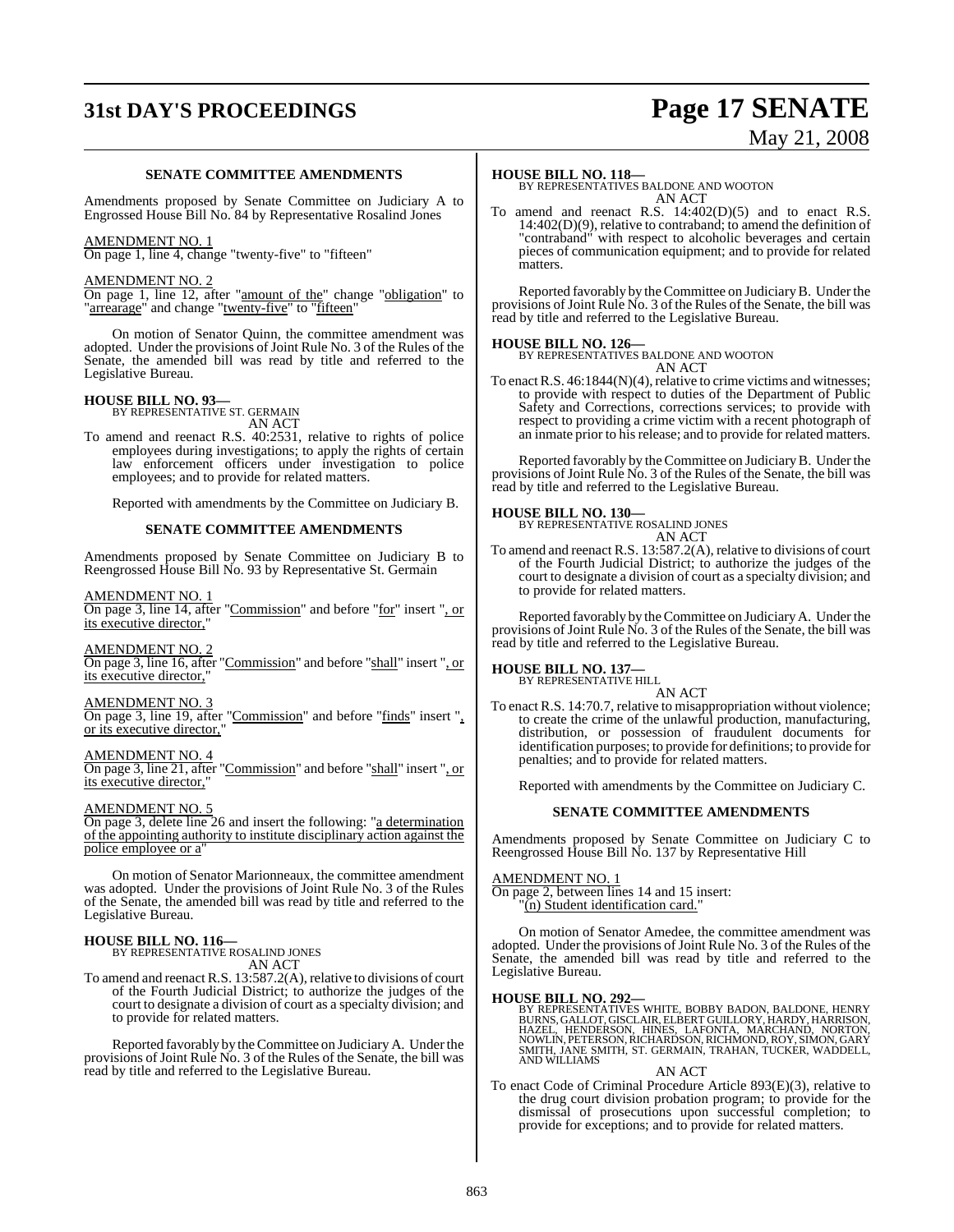### **Page 18 SENATE 31st DAY'S PROCEEDINGS**

### May 21, 2008

Reported favorably by the Committee on JudiciaryC. Under the provisions of Joint Rule No. 3 of the Rules of the Senate, the bill was read by title and referred to the Legislative Bureau.

# **HOUSE BILL NO. 322—** BY REPRESENTATIVE ROSALIND JONES

AN ACT

To amend and reenact the heading of Chapter 4 of Title VII of Book I of the Civil Code and Civil Code Article 214, Code of Civil Procedure Article 10(A)(1), and R.S. 9:461 and 462 and to enact Civil Code Articles 212 and 213, Code of Civil Procedure Article 74.5, and R.S. 9:463, 464, and 465, relative to adult adoption; to provide for the form for an adult adoption; to provide for the recordation; to provide for jurisdiction; to provide for venue; to provide for the effects of an adult adoption; to provide for the effective date of an adult adoption; to provide for birth certificates; to provide for the change of a name; and to provide for related matters.

Reported favorably by theCommittee on Judiciary A. Under the provisions of Joint Rule No. 3 of the Rules of the Senate, the bill was read by title and referred to the Legislative Bureau.

#### **HOUSE BILL NO. 418—**

BY REPRESENTATIVE MICKEY GUILLORY AN ACT

To amend and reenact R.S. 14:134.3(C), relative to the crime of abuse of office; to provide for an exception in the case of an elected official responding to his constituency; and to provide for related matters.

Reported favorably by theCommittee on JudiciaryC. Under the provisions of Joint Rule No. 3 of the Rules of the Senate, the bill was read by title and referred to the Legislative Bureau.

### **HOUSE BILL NO. 528—** BY REPRESENTATIVE LAMBERT

AN ACT

To amend and reenact R.S. 30:2366(C) and (D), relative to the Hazardous Materials Information Development, Preparedness, and Response Act; to provide for the one-call notification system for release notifications; to provide for notification requirements; and to provide for related matters.

Reported favorably by the Committee on Environmental Quality. Under the provisions of Joint Rule No. 3 of the Rules of the Senate, the bill was read by title and referred to the Legislative Bureau.

#### **HOUSE BILL NO. 539—**

BY REPRESENTATIVE LAMBERT AN ACT

To amend and reenact R.S. 30:2066(B) and to enact R.S. 30:2066(D), relative to fees paid in severe and extreme ozone nonattainment zones; to provide for feesto be paid with respect to the one-hour ozone national ambient air quality standard; to require the Department of Environmental Quality to adopt rules and regulations in response to certain actions by congress, the Environmental Protection Agency, or a court; and to provide for related matters.

Reported with amendments by theCommittee on Environmental Quality.

#### **SENATE COMMITTEE AMENDMENTS**

Amendments proposed by Senate Committee on Environmental Quality to Reengrossed House Bill No. 539 by Representative Lambert

AMENDMENT NO. 1

On page 1, line 20, delete "**whichever is less,**"

#### AMENDMENT NO. 2

On page 2, delete line 18 and insert: "**ensure that a minimum of such fee is collected pursuant to this Section but not greater than five thousand dollars per ton as**"

On motion of Senator Hebert, the committee amendment was adopted. Under the provisions of Joint Rule No. 3 of the Rules of the Senate, the amended bill was read by title and referred to the Legislative Bureau.

#### **HOUSE BILL NO. 567—**

BY REPRESENTATIVE PERRY

AN ACT

To amend and reenact R.S. 40:1149(B), relative to operators of water systems; to provide for the presence of certified operators while certain systems are in operation; and to provide for related matters.

Reported favorably by the Committee on Environmental Quality. Under the provisions of Joint Rule No. 3 of the Rules of the Senate, the bill was read by title and referred to the Legislative Bureau.

#### **HOUSE BILL NO. 631—**

BY REPRESENTATIVE SCHRODER AN ACT

To amend and reenact R.S. 15:440.5(C), relative to videotapes of protected persons in criminal prosecutions; to provide for the discovery, delivery, custody, and retention of viodeotaped statements of protected persons; to provide for damages for unauthorized disclosures; and to provide for related matters.

Reported favorably by the Committee on JudiciaryB. Under the provisions of Joint Rule No. 3 of the Rules of the Senate, the bill was read by title and referred to the Legislative Bureau.

#### **HOUSE BILL NO. 632—**

BY REPRESENTATIVE SCHRODER AN ACT

To enact R.S. 14:81.5, relative to new crimes; to create the crime of unlawful possession of videotapes of protected persons under R.S. 15:440.1 et seq.; to provide for definitions; to provide for penalties; and to provide for related matters.

Reported favorably by theCommittee on JudiciaryB. Under the provisions of Joint Rule No. 3 of the Rules of the Senate, the bill was read by title and referred to the Legislative Bureau.

### **HOUSE BILL NO. 634—** BY REPRESENTATIVE PONTI

AN ACT

To enact R.S. 46:1846, relative to crime victims; to prohibit communication between an offender or an immediate family member of an offender and a victim of a crime of violence or his immediate family member; to provide for exceptions; to provide for a definition; to provide for penalties; and to provide for related matters.

Reported favorably by the Committee on JudiciaryB. Under the provisions of Joint Rule No. 3 of the Rules of the Senate, the bill was read by title and referred to the Legislative Bureau.

**HOUSE BILL NO. 662—**

BY REPRESENTATIVE WILLMOTT AN ACT

To enact R.S. 14:202.1, relative to crimes; to create the crime of home improvement fraud; to define the crime; to provide for penalties; to provide for defenses; and to provide for related matters.

Reported favorably by theCommittee on JudiciaryC. Under the provisions of Joint Rule No. 3 of the Rules of the Senate, the bill was read by title and referred to the Legislative Bureau.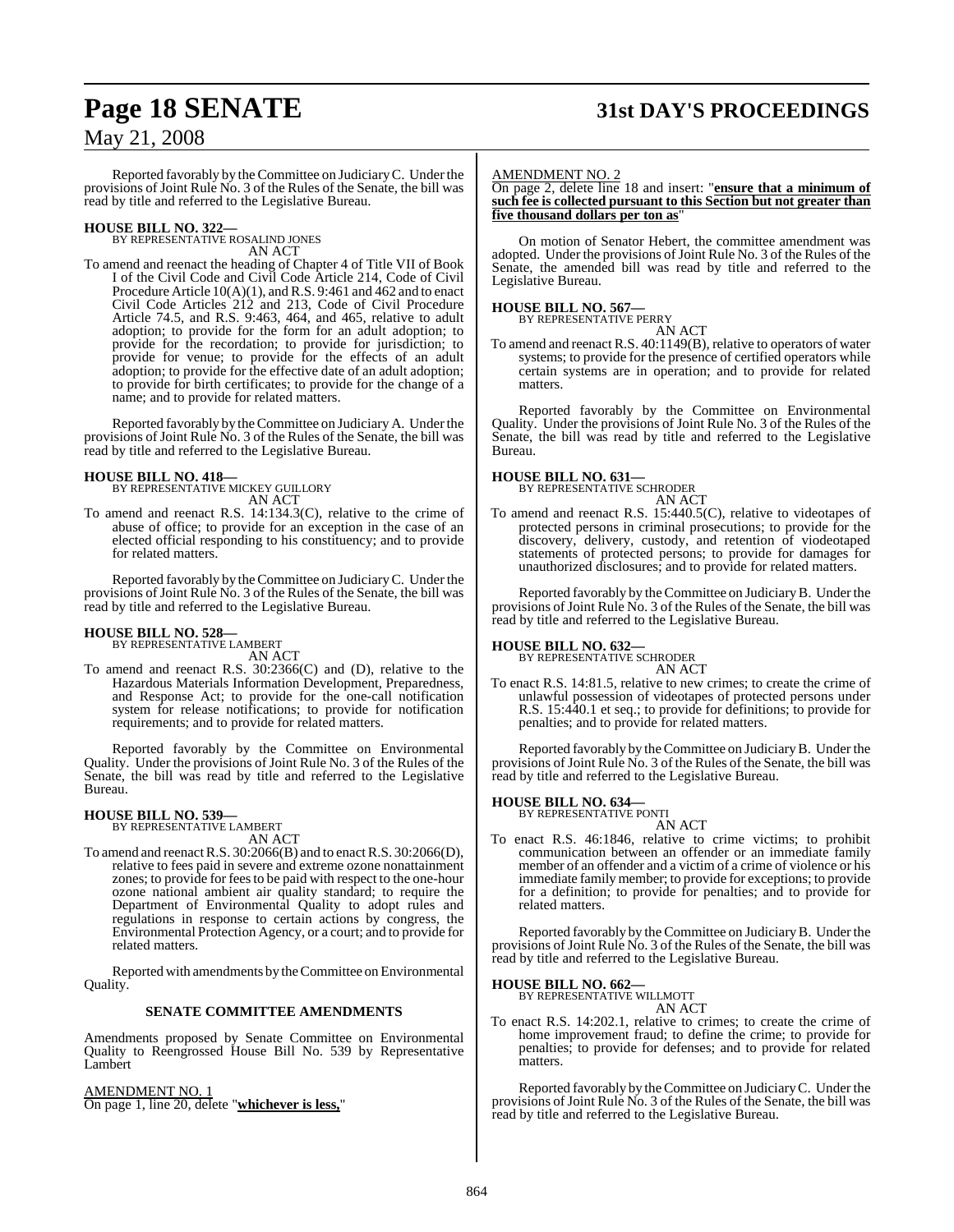# **31st DAY'S PROCEEDINGS Page 19 SENATE**

# May 21, 2008

**HOUSE BILL NO. 757—** BY REPRESENTATIVES TRAHAN, ELBERT GUILLORY, HOWARD, NORTON, AND SCHRODER AN ACT

To amend and reenact R.S.  $14:34.3(B)$  and  $38.2(B)$ , relative to crimes against a school teacher; to provide for penalties for the crimes of battery of and assault on a school teacher; and to provide for related matters.

Reported with amendments by the Committee on Judiciary C.

#### **SENATE COMMITTEE AMENDMENTS**

Amendments proposed by Senate Committee on Judiciary C to Reengrossed House Bill No. 757 by Representative Trahan

AMENDMENT NO. 1

On page 1, line 2, change "14:34.3(B) and 38.2(B)," to  $14:34.\overline{3}(A)(2)$  and (B) and  $38.\overline{2}(A)(2)(a)$  and (B),"

AMENDMENT NO. 2

On page 1, line 6, change "14:34.3(B) and 38.2(B)" to "14:34.3(A)(2) and  $(B)$  and  $38.2(A)(2)(a)$  and  $(B)$ "

#### AMENDMENT NO. 3

On page 1, between lines 8 and 9, insert the following:<br>"A.(1)  ${}^{\shortparallel}$ A.(1) \* \* \*

(2) For purposes of this Section, "school teacher" shall include any teacher or instructor, administrator, staff person, or employee of any public or private elementary, secondary, vocational-technical training, special, or post-secondary school or institution. **For purposes of this Section, "school teacher" shall also include any teacher aid and paraprofessional, school bus driver, food service worker, and other clerical, custodial, or maintenance personnel employed by a city, parish, or other local public school board.**"

#### AMENDMENT NO. 4

On page 1, between lines 15 and 16, insert the following:  $"A(1) \t\t * \t * \t * \t *$ 

 $(2)(a)$  For purposes of this Section, "school teacher" means any teacher, instructor, administrator, staff person, or employee of any public or private elementary, secondary, vocational-technical training, special, or postsecondary school or institution. **For purposes of this Section, "school teacher" shall also include any teacher aid and paraprofessional, school bus driver, food service worker, and other clerical, custodial, or maintenance personnel employed by a city, parish, or other local public school board.** \* \* \*"

On motion of Senator Amedee, the committee amendment was adopted. Under the provisions of Joint Rule No. 3 of the Rules of the Senate, the amended bill was read by title and referred to the Legislative Bureau.

#### **HOUSE BILL NO. 788—** BY REPRESENTATIVE DOWNS

AN ACT

To enact R.S. 48:235 and to repeal R.S. 30:2534, relative to the adopt-a-road program; to transfer the adopt-a-road program to the Department of Transportation and Development; to repeal the adopt-a-road program within the Department of Environmental Quality; and to provide for related matters.

Reported favorably by the Committee on Environmental Quality. Under the provisions of Joint Rule No. 3 of the Rules of the Senate, the bill was read by title and referred to the Legislative Bureau.

#### **HOUSE BILL NO. 867—** BY REPRESENTATIVE BALDONE

AN ACT

To amend and reenact R.S. 14:81.3(A) and (C) and R.S. 15:537(A), relative to the crime of computer-aided solicitation of a minor; to provide for the elements of the crime; to provide with respect to defenses; to provide that a person convicted of computeraided solicitation of a minorshall be ineligible for diminution of sentence for good behavior; and to provide for related matters.

Reported with amendments by the Committee on Judiciary C.

#### **SENATE COMMITTEE AMENDMENTS**

Amendments proposed by Senate Committee on Judiciary C to Reengrossed House Bill No. 867 by Representative Baldone

#### AMENDMENT NO. 1

On page 1, line 15, after "younger" insert "or reasonably believed to be at least two years younger"

On motion of Senator Amedee, the committee amendment was adopted. Under the provisions of Joint Rule No. 3 of the Rules of the Senate, the amended bill was read by title and referred to the Legislative Bureau.

#### **HOUSE BILL NO. 1120—**

BY REPRESENTATIVE LORUSSO AN ACT

To amend and reenact Section 2 of Act No. 38 of the First Extraordinary Session of 2006, relative to contracts let by the adjutant general and the Military Department; to extend the termination date of provisions authorizing the utilization of design-build; and to provide for related matters.

Reported with amendments by the Committee on Judiciary A.

#### **SENATE COMMITTEE AMENDMENTS**

Amendments proposed by Senate Committee on Judiciary A to Engrossed House Bill No. 1120 by Representative Lorusso

#### AMENDMENT NO. 1

On page 1, line 10, change "2012" to "2010"

On motion of Senator Quinn, the committee amendment was adopted. Under the provisions of Joint Rule No. 3 of the Rules of the Senate, the amended bill was read by title and referred to the Legislative Bureau.

#### **HOUSE BILL NO. 1123—**

BY REPRESENTATIVES LITTLE AND NORTON AN ACT

- To amend and reenact R.S. 14:103.1(C), relative to the crime of
- emanation of excessive sound or noise; to provide for increased penalties; and to provide for related matters.

Reported favorably by the Committee on JudiciaryC. Under the provisions of Joint Rule No. 3 of the Rules of the Senate, the bill was read by title and referred to the Legislative Bureau.

### **HOUSE BILL NO. 1126—** BY REPRESENTATIVE POPE

AN ACT

To amend and reenact R.S. 14:67.16(A)(1) and to enact R.S.  $14:67.16(A)(3)$ , relative to identity theft; to amend the definition of "disabled person"; to provide for the definition of "person"; and to provide for related matters.

Reported favorably by theCommittee on JudiciaryC. Under the provisions of Joint Rule No. 3 of the Rules of the Senate, the bill was read by title and referred to the Legislative Bureau.

#### **HOUSE BILL NO. 1136—** BY REPRESENTATIVE PEARSON

AN ACT

To amend and reenact R.S. 15:574.4(H)(4)(r) and to enact Code of Criminal Procedure Article  $895(\text{\AA})(13)$ , relative to conditions of parole or probation; to provide that as a condition of parole or probation a person on parole or probation agrees to searches of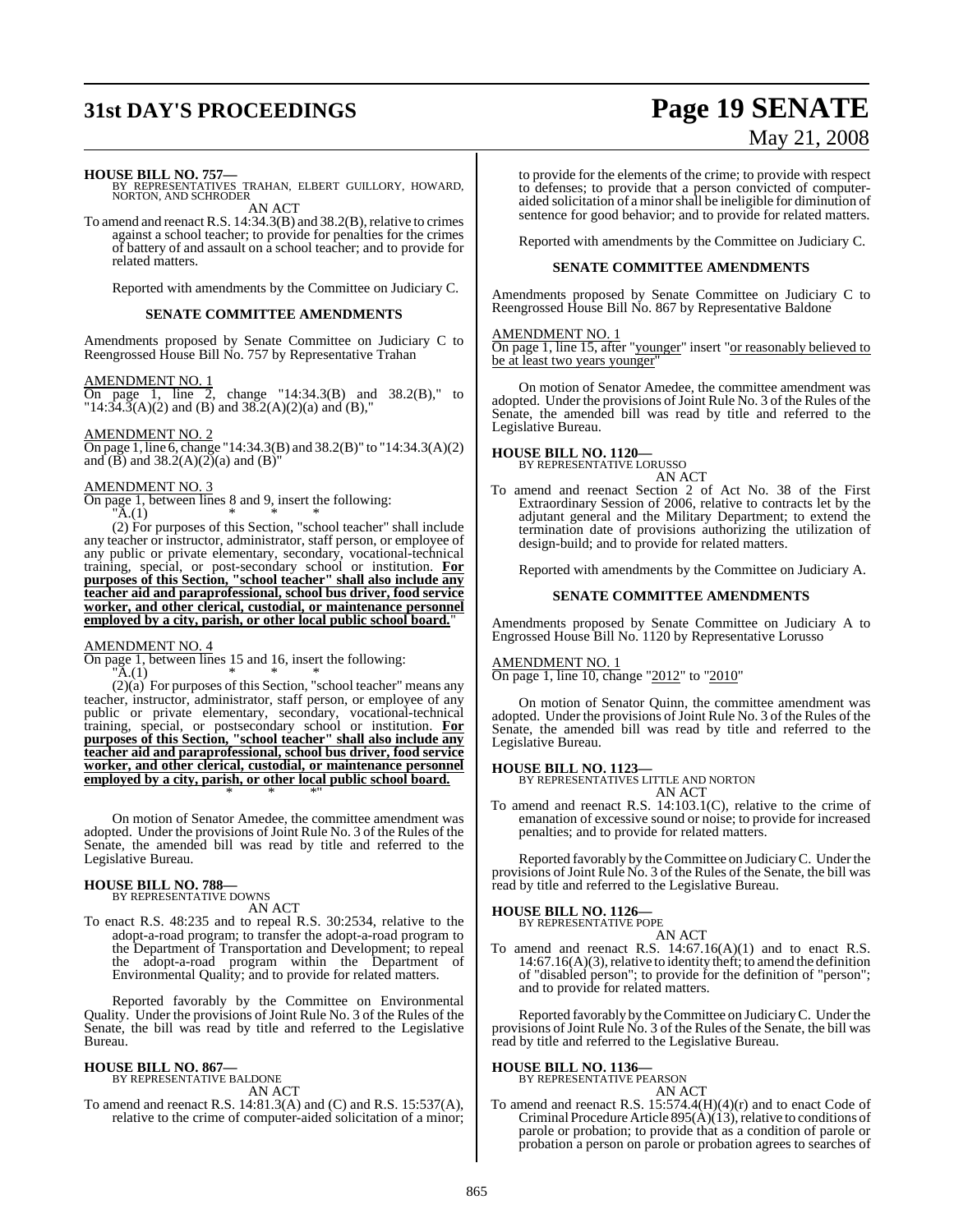# **Page 20 SENATE 31st DAY'S PROCEEDINGS**

### May 21, 2008

his person or property by law enforcement officers with or without an arrest orsearch warrant; to provide for definitions; and to provide for related matters.

Reported favorably by theCommittee on JudiciaryB. Under the provisions of Joint Rule No. 3 of the Rules of the Senate, the bill was read by title and referred to the Legislative Bureau.

# **HOUSE BILL NO. 1146—** BY REPRESENTATIVE LOPINTO

AN ACT

To amend and reenact R.S. 40:2405(C), relative to peace officer training requirements; to exempt certain part-time and reserve officersfrompeace officertraining requirements; and to provide for related matters.

Reported favorably by the Committee on JudiciaryB. Under the provisions of Joint Rule No. 3 of the Rules of the Senate, the bill was read by title and referred to the Legislative Bureau.

# **HOUSE BILL NO. 1148—** BY REPRESENTATIVE MORRELL

AN ACT

To enact R.S. 40:2531(D) and 2533(D), relative to the investigation of law enforcement officers; to provide for expungement of certain records; to provide for the investigative report; and to provide for related matters.

Reported favorably by theCommittee on JudiciaryB. Under the provisions of Joint Rule No. 3 of the Rules of the Senate, the bill was read by title and referred to the Legislative Bureau.

# **HOUSE BILL NO. 1196—** BY REPRESENTATIVE LAFONTA

AN ACT

To amend and reenact R.S. 30:2113(D), relative to the Louisiana Nuclear Energy and Radiation Control Law; to provide for prohibitions on transportation of certain radioactive waste; and to provide for related matters.

Reported favorably by the Committee on Environmental Quality. Under the provisions of Joint Rule No. 3 of the Rules of the Senate, the bill was read by title and referred to the Legislative Bureau.

### **HOUSE BILL NO. 1352— (Substitute for House Bill No. 44 by Representative Mickey Guillory)**<br>BY REPRESENTATIVE MICKEY GUILLORY

AN ACT

To amend and reenact R.S.  $14:56(A)$  and to enact R.S.  $14:56(B)(4)$ , relative to criminal damage to property; to provide that the crime of simple criminal damage to property shall include the intentional damaging to rental property; to authorize the court to order restitution in cases ofsimple criminal damage to property; and to provide for related matters.

Reported favorably by theCommittee on JudiciaryC. Under the provisions of Joint Rule No. 3 of the Rules of the Senate, the bill was read by title and referred to the Legislative Bureau.

### **Reconsideration**

On motion of Senator Marionneaux, pursuant to the previous notice given, the vote by which the following bill failed to pass on Tuesday, May 20, 2008, was reconsidered.

### **SENATE BILL NO. 186—** BY SENATOR MARIONNEAUX

AN ACT

To amend and reenact Civil Code Articles 3492, 3493 and 3497, and to enact R.S. 3:4278.1(G) and 4278.2(G), relative to liberative prescription; to increase the prescription period for certain delictual actions from one year to two years; to increase the prescriptive period for certain actions for harvesting and sale of timber without the consent of the owner; to provide relative to an action for damages caused by the harvesting of timber without the consent of the owner; and to provide for related matters.

On motion of Senator Marionneaux, the bill was read by title and returned to the Calendar, subject to call.

#### **Senate Bills and Joint Resolutions on Third Reading and Final Passage**

The following Senate Bills and Joint Resolutions on Third Reading and Final Passage were taken up and acted upon as follows:

### **SENATE BILL NO. 7—** BY SENATOR MURRAY

AN ACT

To amend and reenact R.S. 47:1992, relative to ad valorem property tax; to provide for procedures and time periodsin Orleans Parish related to inspection of assessment lists, review and complaints concerning assessments, certifications of such lists, and hearings of appeals of assessments; and to provide for related matters.

### **Floor Amendments Sent Up**

Senator Marionneaux sent up floor amendments which were read.

#### **SENATE FLOOR AMENDMENTS**

Amendments proposed by Senator Marionneaux on behalf of the Legislative Bureau to Engrossed Senate Bill No. 7 by Senator Murray

AMENDMENT NO. 1

On page 2, line 15, following "than" delete the remainder of the line

### AMENDMENT NO. 2

On page 2, line 16, following "June" and before "of that" insert "**first**"

#### <u>AMENDMENT NO. 3</u>

On page 4, line 8, following "for" delete remainder of the line and on line 9, delete "thereafter" and insert "**each tax year**"

#### AMENDMENT NO. 4

On page 4, line 14, following "**property**" and before "**lists**" change "**; the**" to "**. The**"

AMENDMENT NO. 5

On page 5, line 11, following "**assessment of**" and before "**property**" change "**real or personal**" to "**immovable or movable**"

On motion of Senator Marionneaux, the amendments were adopted.

The bill was read by title. Senator Murray moved the final passage of the amended bill.

### **ROLL CALL**

The roll was called with the following result:

YEAS

Mr. President Dupre McPherson<br>
Adley Erdey Michot Adley Erdey Michot Alario Gautreaux B Morrisl<br>Amedee Gautreaux N Mount Amedee Gautreaux N Mount Broome Hebert Murray<br>Cassidy Heitmeier Nevers Cassidy Heitmeier Nevers Cheek Jackson Quinn<br>Cravins LaFleur Shaw LaFleur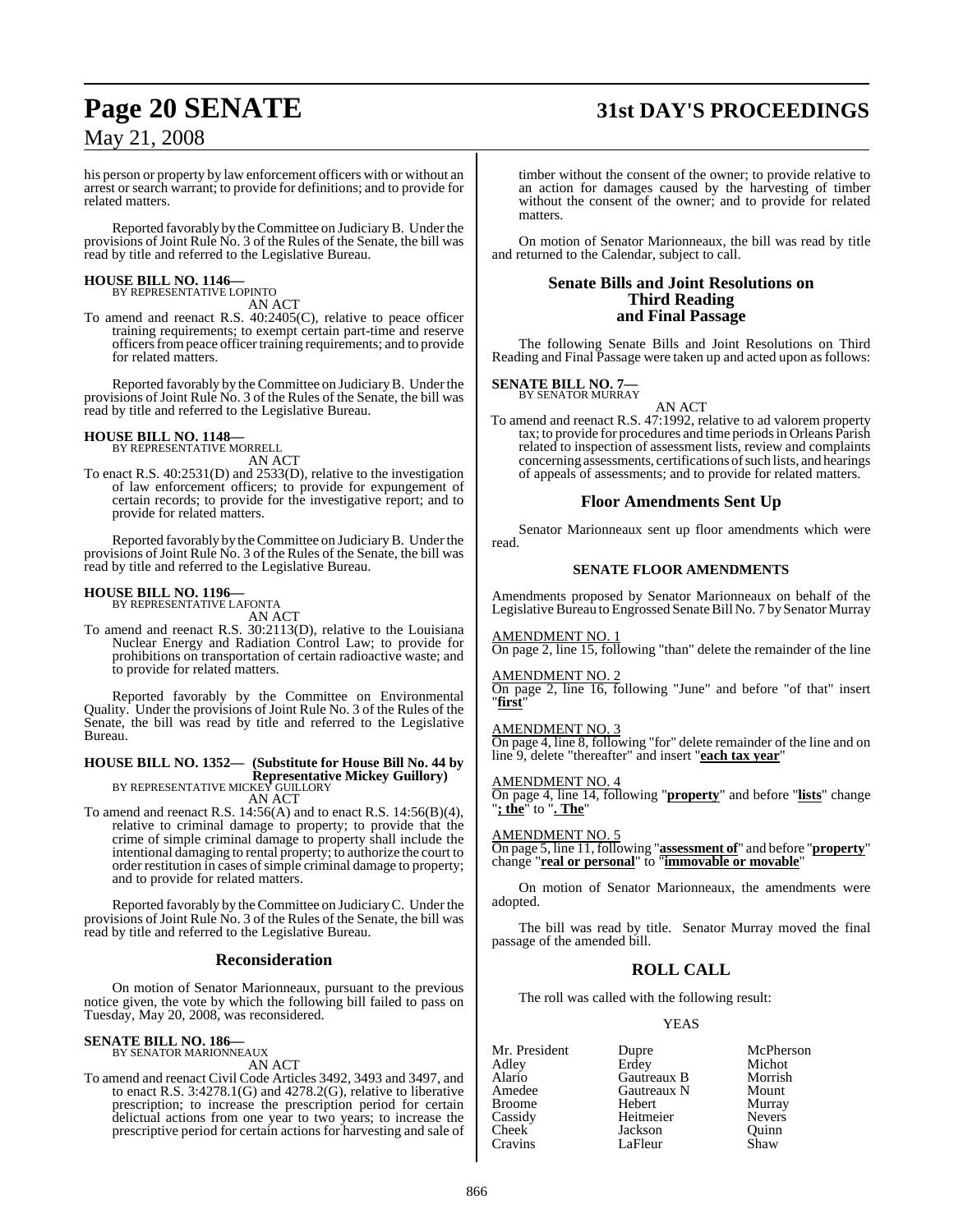## **31st DAY'S PROCEEDINGS Page 21 SENATE**

| Crowe<br>Donahue<br>Dorsey<br>Total - 33 | Long<br>Marionneaux<br>Martiny<br><b>NAYS</b> | Shepherd<br>Smith<br>Thompson |
|------------------------------------------|-----------------------------------------------|-------------------------------|
| Total $-0$                               | <b>ABSENT</b>                                 |                               |
| Duplessis<br>Gray                        | Kostelka<br>Riser                             | Walsworth                     |

The Chair declared the amended bill was passed, ordered reengrossed, and sent to the House. Senator Murray moved to reconsider the vote by which the bill was passed and laid the motion on the table.

Total - 5

**SENATE BILL NO. 42—**<br>BY SENATORS B. GAUTREAUX AND NEVERS AND REPRESENTATIVE<br>ROBIDEAUX AN ACT

To amend and reenactR.S. 11:102(B)(3)(introductory paragraph) and (d)(introductory paragraph), (i), (ii), (iii), and (iv) and to enact R.S.  $11:102(B)$  $(3)$  $(d)$  $(viii)$ , relative to employer contributions for the State Police Pension and Retirement System; to provide for the annual amortization payments to the system; to specify that the amortization period for certain changes, gains, and losses shall be thirty years from the year in which the change, gain, or loss occurs; to provide for amortization of outstanding balances of previously established amortization bases; to provide for level dollar payments; to provide for an effective date; and to provide for related matters.

The bill was read by title. Senator B. Gautreaux moved the final passage of the bill.

### **ROLL CALL**

The roll was called with the following result:

#### YEAS

| Mr. President | Erdey       | McPherson       |
|---------------|-------------|-----------------|
|               |             |                 |
| Adley         | Gautreaux B | Michot          |
| Alario        | Gautreaux N | Morrish         |
| Amedee        | Gray        | Mount           |
| <b>Broome</b> | Hebert      | Murray          |
| Cassidy       | Heitmeier   | <b>Nevers</b>   |
| Cheek         | Jackson     | Ouinn           |
| Cravins       | Kostelka    | Riser           |
| Crowe         | LaFleur     | Shaw            |
| Donahue       | Long        | Smith           |
| Dorsey        | Marionneaux | <b>Thompson</b> |
| Dupre         | Martiny     | Walsworth       |
| Total $-36$   |             |                 |
|               | <b>NAYS</b> |                 |
| Total - 0     |             |                 |
|               | ABSENT      |                 |

Duplessis Shepherd Total - 2

The Chair declared the bill was passed and sent to the House. Senator B. Gautreaux moved to reconsider the vote by which the bill was passed and laid the motion on the table.

#### **SENATE BILL NO. 50—** BY SENATOR CROWE

AN ACT

To amend and reenact R.S. 11:1757(B), relative to the Municipal Employees' Retirement System; to provide for benefit payment options; to provide for designation of beneficiary; to allow

# May 21, 2008

change of such designation; to provide conditions for such change; to provide for an effective date; and to provide for related matters.

The bill was read by title. Senator Crowe moved the final passage of the bill.

### **ROLL CALL**

The roll was called with the following result:

#### YEAS

| Mr. President<br>Adley<br>Alario<br>Amedee<br><b>Broome</b><br>Cassidy | Erdey<br>Gautreaux B<br>Gautreaux N<br>Gray<br>Hebert<br>Heitmeier | McPherson<br>Michot<br>Morrish<br>Murray<br><b>Nevers</b><br>Ouinn |
|------------------------------------------------------------------------|--------------------------------------------------------------------|--------------------------------------------------------------------|
| Cheek                                                                  | Jackson                                                            | Riser                                                              |
| Cravins                                                                | Kostelka                                                           | Shaw                                                               |
| Crowe                                                                  | LaFleur                                                            | Shepherd                                                           |
| Donahue                                                                | Long                                                               | Smith                                                              |
| Dorsey                                                                 | Marionneaux                                                        | Thompson                                                           |
| Dupre                                                                  | Martiny                                                            | Walsworth                                                          |
| Total - 36                                                             |                                                                    |                                                                    |
|                                                                        | <b>NAYS</b>                                                        |                                                                    |
| Total - 0                                                              | ABSENT                                                             |                                                                    |

Duplessis Mount Total - 2

The Chair declared the bill was passed and sent to the House. Senator Crowe moved to reconsider the vote by which the bill was passed and laid the motion on the table.

#### **SENATE BILL NO. 106—**

BY SENATOR MORRISH

AN ACT To enact R.S. 39:51.1, relative to the General Appropriation Bill and other appropriation bills; to provide a procedure for the submission of certain information by certain nongovernmental entities; to provide for an effective date; and to provide for related matters.

On motion of Senator Morrish, the bill was read by title and returned to the Calendar, subject to call.

### **SENATE BILL NO. 109—** BY SENATOR MORRISH

AN ACT To amend and reenact R.S. 39:128(B)(1) and (2), relative to certain higher education capital outlay projects; to increase the threshold for exclusion of certain higher education projects from the capital outlay budget; to increase the exemption threshold for professional service contracts which are related to certain higher education capital outlay projects; and to provide for related matters.

### **Floor Amendments Sent Up**

Senator Morrish sent up floor amendments which were read.

#### **SENATE FLOOR AMENDMENTS**

Amendments proposed by Senator Morrish to Engrossed Senate Bill No. 109 by Senator Morrish

#### AMENDMENT NO. 1

On page 2, lines 3 and 4, delete "including but not limited to the provisions of R.S. 38:2316,"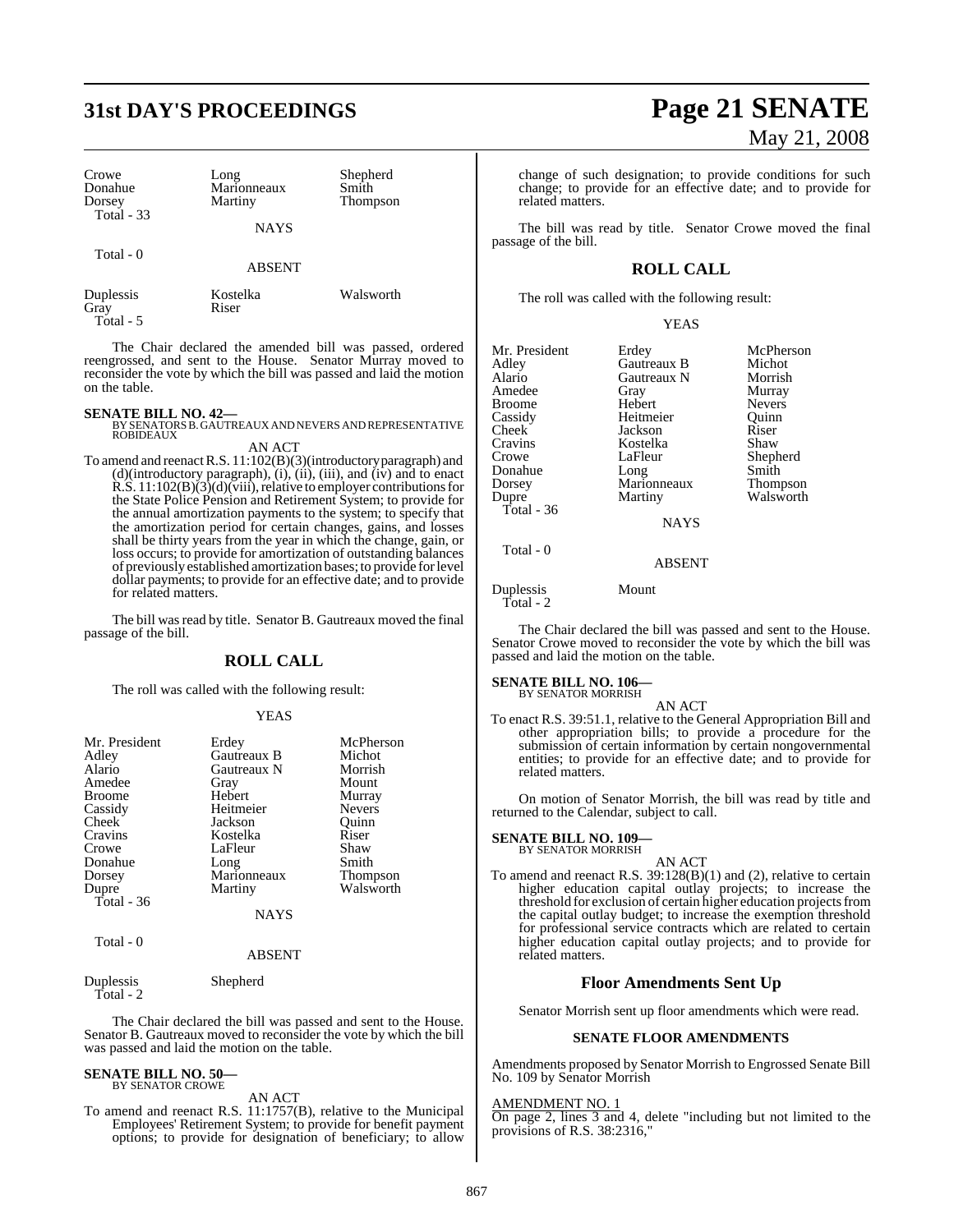### May 21, 2008

#### On motion of Senator Morrish, the amendments were adopted.

The bill was read by title. Senator Morrish moved the final passage of the amended bill.

#### **ROLL CALL**

The roll was called with the following result:

#### YEAS

| Mr. President | Erdey       | McPherson       |
|---------------|-------------|-----------------|
| Adley         | Gautreaux B | Morrish         |
| Alario        | Gautreaux N | Mount           |
| Amedee        | Gray        | Murray          |
| <b>Broome</b> | Hebert      | <b>Nevers</b>   |
| Cassidy       | Heitmeier   | Ouinn           |
| Cheek         | Jackson     | Riser           |
| Cravins       | Kostelka    | Shaw            |
| Crowe         | LaFleur     | Shepherd        |
| Donahue       | Long        | Smith           |
| Dorsey        | Marionneaux | <b>Thompson</b> |
| Dupre         | Martiny     | Walsworth       |
| Total - 36    |             |                 |
|               | NAYS        |                 |
|               |             |                 |

#### ABSENT

Duplessis Michot Total - 2

Total - 0

The Chair declared the amended bill was passed, ordered reengrossed, and sent to the House. Senator Morrish moved to reconsider the vote by which the bill was passed and laid the motion on the table.

#### **SENATE BILL NO. 201—** BY SENATOR ALARIO

AN ACT

To amend and reenact R.S. 11:1002(12), relative to the Louisiana School Employees' Retirement System; to provide for definitions; to include in the definition of earnable compensation for such system any pay received by a school bus driver for school-related extracurricular activities; to provide for an effective date; and to provide for related matters.

The bill was read by title. Senator Alario moved the final passage of the bill.

#### **ROLL CALL**

The roll was called with the following result:

#### YEAS

| Mr. President | Erdey       | Michot          |
|---------------|-------------|-----------------|
| Adley         | Gautreaux B | Morrish         |
| Alario        | Gautreaux N | Mount           |
| Amedee        | Gray        | Murray          |
| <b>Broome</b> | Hebert      | Nevers          |
| Cassidy       | Heitmeier   | Ouinn           |
| Cheek         | Jackson     | Riser           |
| Cravins       | Kostelka    | Shaw            |
| Crowe         | LaFleur     | Shepherd        |
| Donahue       | Long        | Smith           |
| Dorsey        | Marionneaux | <b>Thompson</b> |
| Dupre         | Martiny     | Walsworth       |
| Total - 36    |             |                 |
|               | <b>NAYS</b> |                 |
| Total - 0     |             |                 |

ABSENT

## **Page 22 SENATE 31st DAY'S PROCEEDINGS**

Duplessis McPherson Total - 2

The Chair declared the bill was passed and sent to the House. Senator Alario moved to reconsider the vote by which the bill was passed and laid the motion on the table.

#### **SENATE BILL NO. 262—** BY SENATOR JACKSON

AN ACT

To enact R.S. 39:2(49) and 36(A)(6), relative to the contents and format of the executive budget; to provide for certain comparative statements; to provide for an effective date; and to provide for related matters.

The bill was read by title. Senator Jackson moved the final passage of the bill.

#### **ROLL CALL**

The roll was called with the following result:

#### YEAS

| Mr. President     | Gautreaux B   | Morrish       |
|-------------------|---------------|---------------|
| Adlev             | Gautreaux N   | Mount         |
| Alario            | Gray          | Murray        |
| Amedee            | Hebert        | <b>Nevers</b> |
| Broome            | Heitmeier     | Quinn         |
| Cassidy           | Jackson       | Riser         |
| Cheek             | Kostelka      | Shaw          |
| Cravins           | LaFleur       | Shepherd      |
| Crowe             | Long          | Smith         |
| Donahue           | Marionneaux   | Thompson      |
| Dorsey            | Martiny       | Walsworth     |
| Dupre             | McPherson     |               |
| Erdey             | Michot        |               |
| <b>Total - 37</b> |               |               |
|                   | <b>NAYS</b>   |               |
| Total - 0         |               |               |
|                   | <b>ABSENT</b> |               |
|                   |               |               |

Duplessis Total - 1

The Chair declared the bill was passed and sent to the House. Senator Jackson moved to reconsider the vote by which the bill was passed and laid the motion on the table.

#### **SENATE BILL NO. 280—** BY SENATOR CROWE

AN ACT To enact Subpart A-2 of Part X of Chapter 26 of Title 17 of the Louisiana Revised Statutes of 1950, to be comprised of R.S. 17:3397.7, relative to stimulus to economic and educational development; to create the UNO Slidell Technology Park Fund as a special fund in the state treasury; to provide for the deposit of certain monies into the fund; to provide for the uses of the monies in the fund; to provide for an effective date; and to provide for related matters.

The bill was read by title. Senator Crowe moved the final passage of the bill.

#### **ROLL CALL**

The roll was called with the following result:

#### YEAS

| Mr. President | Gautreaux B | Morrish |
|---------------|-------------|---------|
| Adley         | Gautreaux N | Mount   |
| Alario        | Grav        | Murray  |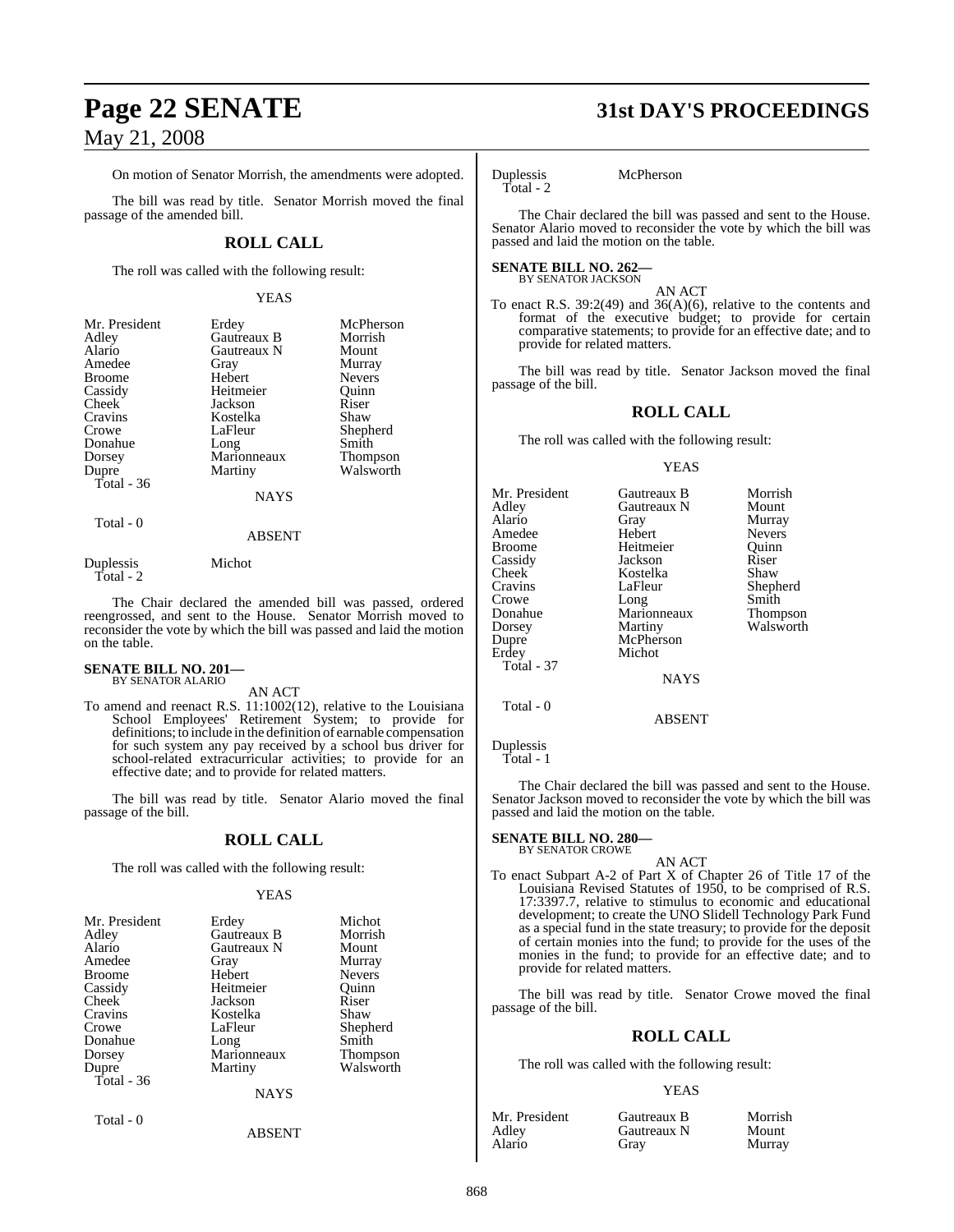# **31st DAY'S PROCEEDINGS Page 23 SENATE**

| Amedee        | Hebert      | <b>Nevers</b>   |
|---------------|-------------|-----------------|
| <b>Broome</b> | Heitmeier   | Ouinn           |
| Cassidy       | Jackson     | Riser           |
| Cheek         | Kostelka    | Shaw            |
| Cravins       | LaFleur     | Shepherd        |
| Crowe         | Long        | Smith           |
| Donahue       | Marionneaux | <b>Thompson</b> |
| Dorsey        | Martiny     | Walsworth       |
| Dupre         | McPherson   |                 |
| Erdey         | Michot      |                 |
| Total - 37    |             |                 |
|               | <b>NAYS</b> |                 |
| $Total = 0$   |             |                 |

ABSENT

Duplessis Total - 1

The Chair declared the bill was passed and sent to the House. Senator Crowe moved to reconsider the vote by which the bill was passed and laid the motion on the table.

#### **SENATE BILL NO. 337—**

BY SENATORS MICHOT AND WALSWORTH AN ACT

To amend and reenact R.S. 46:2761(A), relative to uncompensated care payments; to provide for the type of data to be reported; to provide for reporting; to provide for legislative audits; and to provide for related matters.

#### **Floor Amendments Sent Up**

Senator Marionneaux sent up floor amendments which were read.

#### **SENATE FLOOR AMENDMENTS**

Amendments proposed by Senator Marionneaux on behalf of the Legislative Bureau to Reengrossed Senate Bill No. 337 by Senator Michot

#### AMENDMENT NO. 1

On page 2, line 7, change "**Department of Health and Hospitals**" to "**department**"

On motion of Senator Marionneaux, the amendments were adopted.

#### **Floor Amendments Sent Up**

Senator Michot sent up floor amendments which were read.

#### **SENATE FLOOR AMENDMENTS**

Amendments proposed bySenator Michot to Reengrossed Senate Bill No. 337 by Senator Michot

AMENDMENT NO. 1

On page 1, line 17 change "**of sixty beds or less**" to "**included in the Rural Hospital Preservation Act**"

#### AMENDMENT NO. 2

On page 2, line 9 after "**legislature.**" and before "In addition," insert the following: "**Hospitals defined under the Rural Hospital Preservation Actshall continue to report the data collected on the Department of Health and Hospitals' form "Schedule of Uncompensated Care Cost" in accordance with the state plan as approved by the Centers for Medicare and Medicaid Services. The secretary of the Department of Health and Hospitals shall provide an annual report of the submitted information and related payments to the governor and the legislature and shall make such data available on the public on the Department of Health and Hospitals' web site.**"

# May 21, 2008

Morrish<br>Mount

**Murray** Nevers Quinn<br>Riser

Shepherd Smith Thompson Walsworth

On motion of Senator Michot, the amendments were adopted.

The bill was read by title. Senator Michot moved the final passage of the amended bill.

### **ROLL CALL**

The roll was called with the following result:

#### YEAS

| Gautreaux B | Morris |
|-------------|--------|
| Gautreaux N | Mount  |
| Gray        | Murray |
| Hebert      | Nevers |
| Heitmeier   | Ouinn  |
| Jackson     | Riser  |
| Kostelka    | Shaw   |
| LaFleur     | Shephe |
| Long        | Smith  |
| Marionneaux | Thomp  |
| Martiny     | Walsw  |
| McPherson   |        |
| Michot      |        |
|             |        |
| <b>NAYS</b> |        |
|             |        |

NAYS

ABSENT

Duplessis Total - 1

Total - 0

The Chair declared the amended bill was passed, ordered reengrossed, and sent to the House. Senator Michot moved to reconsider the vote by which the bill was passed and laid the motion on the table.

#### **SENATE BILL NO. 437—**

BY SENATOR WALSWORTH AN ACT

To amend and reenact R.S. 39:126, relative to capital outlay projects; to provide for certain change orders to be approved by the Joint Legislative Committee on the Budget; and to provide for related matters.

The bill was read by title. Senator Walsworth moved the final passage of the bill.

### **ROLL CALL**

The roll was called with the following result:

#### YEAS

Mr. President Gautreaux B Morrish<br>Adley Gautreaux N Mount Cassidy Dupre McPherson<br>Erdey Michot Total - 37

Adley Gautreaux N<br>Alario Gray Gray Murray<br>Hebert Nevers Amedee Hebert Nevers<br>Broome Heitmeier Ouinn Heitmeier Quinn<br>
Jackson Riser Cheek Kostelka Shaw<br>Cravins LaFleur Sheph Cravins LaFleur Shepherd Crowe Long Smith Donahue Marionneaux Thompson Dorsey Martiny Walsworth Michot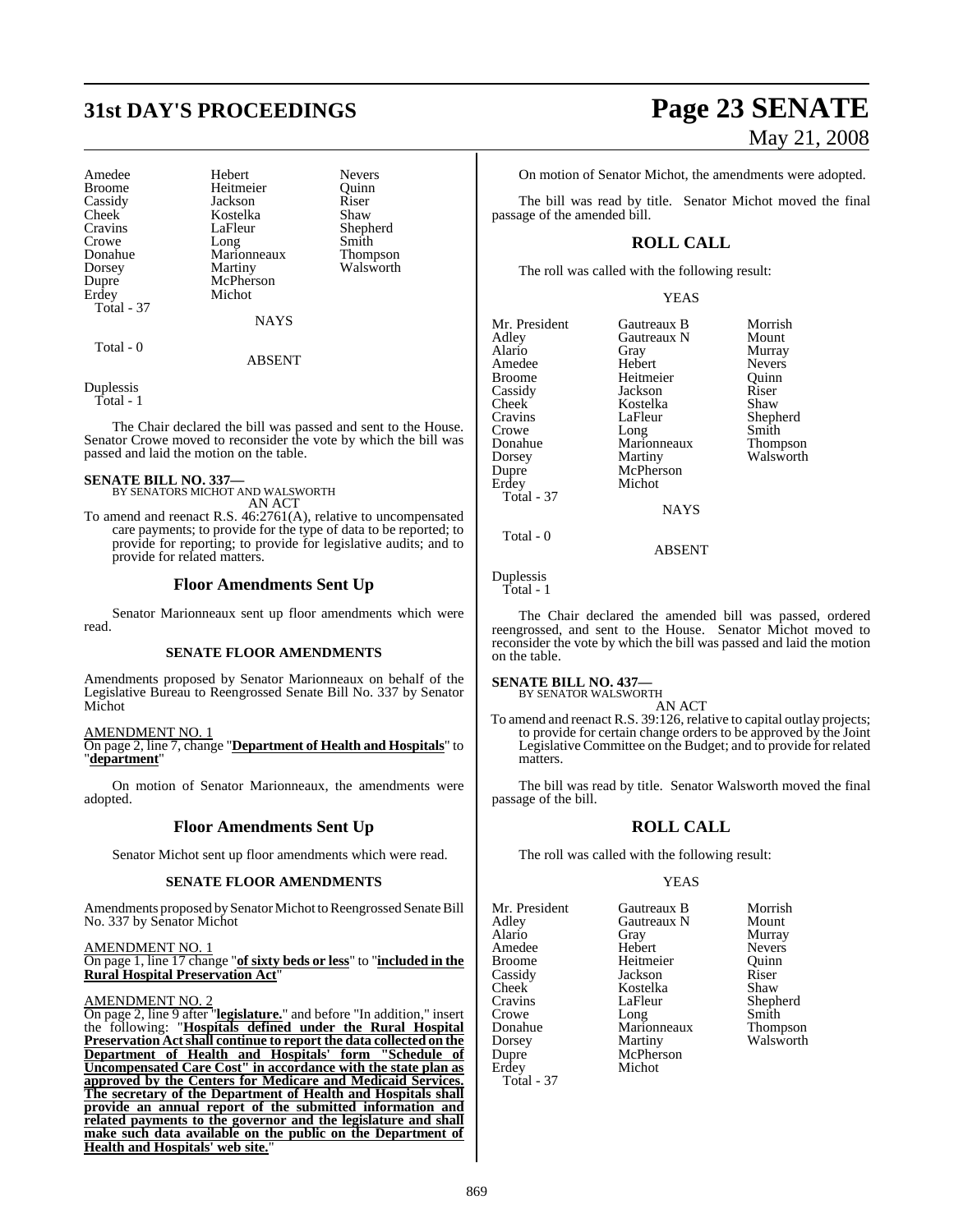### May 21, 2008

#### **NAYS**

Total - 0

#### ABSENT

Duplessis

Total - 1

The Chair declared the bill was passed and sent to the House. Senator Walsworth moved to reconsider the vote by which the bill was passed and laid the motion on the table.

# **SENATE BILL NO. 465—** BY SENATOR WALSWORTH

AN ACT

To amend and reenact R.S. 17:270(A) and 271, and R.S.  $32:402.1(A)(1)$ , and (C), and  $407(A)(3)$  and (5), and to enact R.S. 32:402.1(D), relative to driver education programs; to increase the number of hours of driving experience required in a driver education program; to provide for the requirements to obtain a Class "E" learner's license and intermediate license; to require certain applicants with suspended licenses to complete driver education courses under certain circumstances; to provide for effectiveness; and to provide for related matters.

#### **Floor Amendments Sent Up**

Senator Walsworth sent up floor amendments which were read.

#### **SENATE FLOOR AMENDMENTS**

Amendments proposed by Senator Walsworth to Engrossed Senate Bill No. 465 by Senator Walsworth

#### AMENDMENT NO. 1

On page 6, between lines 25 and 26 insert as follows:

"Section 3. If an applicant can show that he enrolled and began attending a driver education and training programwhich provided not less than six hours of actual driving experience prior to January 1, 2009, and if the applicant successfully completes that program, then the applicant shall be deemed to have met the requirements of R.S. 32:402.1, even if the program was not completed until after January 1, 2009. The applicant shall be required to submit proof to the Department of Public Safety and Corrections that he successfully completed the program prior to the issuance of a license."

#### AMENDMENT NO. 2

On page 6, line 26, change "Section 3. Sections 1 and 2" to "Section 4. Sections 1, 2, and 3"

#### AMENDMENT NO. 3

On page 7, line 1, change "Section 4. Section 3" to "Section 5. Section 4"

On motion of Senator Walsworth, the amendments were adopted.

The bill was read by title. Senator Walsworth moved the final passage of the amended bill.

### **ROLL CALL**

The roll was called with the following result:

#### YEAS

| Gautreaux B | Morrish       |
|-------------|---------------|
| Gautreaux N | Mount         |
| Gray        | Murray        |
| Hebert      | <b>Nevers</b> |
| Heitmeier   | Ouinn         |
| Jackson     | Riser         |
| Kostelka    | Shaw          |
| LaFleur     | Shepherd      |
|             |               |

## **Page 24 SENATE 31st DAY'S PROCEEDINGS**

Crowe Long Smith<br>Donahue Marionneaux Thompson Donahue Marionneaux<br>Dorsey Martiny Dorsey Martiny Walsworth<br>
Dunre McPherson Erdey Total - 37

McPherson<br>Michot

**NAYS** 

ABSENT

Duplessis Total - 1

Total - 0

The Chair declared the amended bill was passed, ordered reengrossed, and sent to the House. Senator Walsworth moved to reconsider the vote by which the bill was passed and laid the motion on the table.

#### **SENATE BILL NO. 520—**

BY SENATOR MORRISH

AN ACT To amend and reenact R.S. 9:1149.4, relative to the immobilization of manufactured homes; to prohibit certain actionsto collect tax on the purchase of certain manufactured homes used as residences; and to provide for related matters.

#### **Floor Amendments Sent Up**

Senator Marionneaux sent up floor amendments which were read.

#### **SENATE FLOOR AMENDMENTS**

Amendments proposed by Senator Marionneaux on behalf of the Legislative Bureau to Engrossed Senate Bill No. 520 by Senator Morrish

#### AMENDMENT NO. 1

On page 1, line 2, before ", relative" change "To amend and reenact R.S. 9:1149.4" to "To enact R.S. 9:1149.4(C)"

#### AMENDMENT NO. 2

On page 1, line 6, following "Section 1." and before "to read" change "R.S. 9:1149.4 is hereby amended and reenacted" to "R.S. 9:1149.4(C) is hereby enacted"

#### AMENDMENT NO. 3

On page 2, line 24, following "**in**" and before "**of this Section**" change "**Subsection (C)(1)**" to "**Paragraph (C)(1)**"

On motion of Senator Marionneaux, the amendments were adopted.

The bill was read by title. Senator Morrish moved the final passage of the amended bill.

### **ROLL CALL**

The roll was called with the following result:

#### YEAS

Mr. President Gautreaux B Morrish<br>Adley Gautreaux N Mount Adley Gautreaux N<br>Alario Gray Gray Murray<br>Hebert Nevers Amedee Hebert Nevers<br>Broome Heitmeier Quinn Broome Heitmeier Quinn Cassidy Jackson Riser Cheek Kostelka<br>Cravins LaFleur LaFleur Shepherd<br>Long Smith Crowe Long Smith Donahue Marionneaux<br>Dorsey Martiny Martiny Walsworth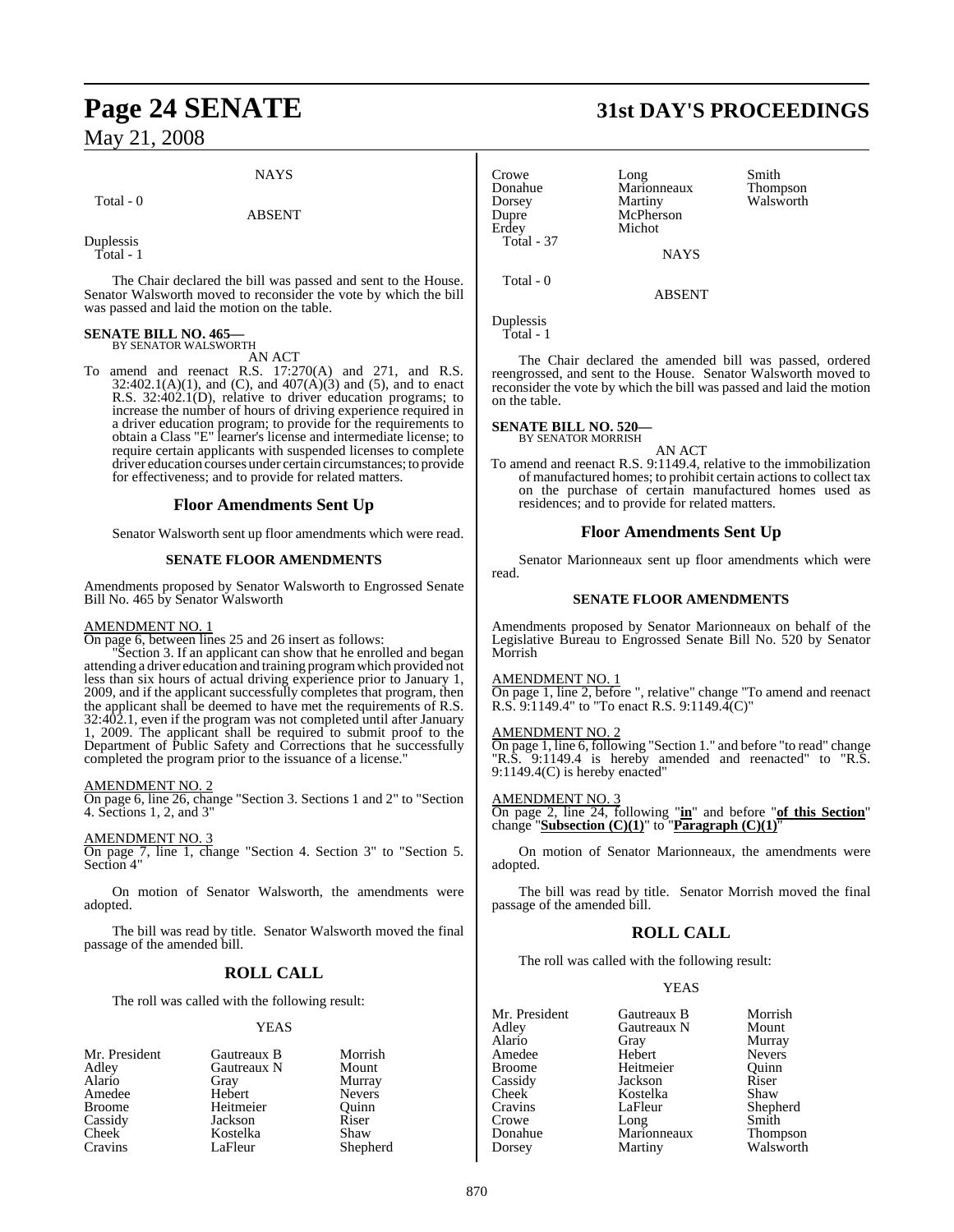Dupre McPherson<br>Erdey Michot Total - 37

Michot

Total - 0

**NAYS** 

ABSENT

Duplessis Total - 1

The Chair declared the amended bill was passed, ordered reengrossed, and sent to the House. Senator Morrish moved to reconsider the vote by which the bill was passed and laid the motion on the table.

### **SENATE BILL NO. 537—** BY SENATOR NEVERS

AN ACT

To enact R.S. 17:3129.8, relative to education; to provide for the articulation of credits earned in secondary and postsecondary educational institutions; to provide for an effective date; to provide for reporting requirements; and to provide for related matters.

The bill was read by title. Senator Nevers moved the final passage of the bill.

### **ROLL CALL**

The roll was called with the following result:

#### YEAS

|                   |             | Morrish         |
|-------------------|-------------|-----------------|
| Mr. President     | Gautreaux B |                 |
| Adley             | Gautreaux N | Mount           |
| Alario            | Gray        | Murray          |
| Amedee            | Hebert      | <b>Nevers</b>   |
| Broome            | Heitmeier   | Ouinn           |
| Cassidy           | Jackson     | Riser           |
| Cheek             | Kostelka    | Shaw            |
| Cravins           | LaFleur     | Shepherd        |
| Crowe             | Long        | Smith           |
| Donahue           | Marionneaux | <b>Thompson</b> |
| Dorsey            | Martiny     | Walsworth       |
| Dupre             | McPherson   |                 |
| Erdey             | Michot      |                 |
| <b>Total - 37</b> |             |                 |
|                   | <b>NAYS</b> |                 |
| Total - 0         |             |                 |

ABSENT

Duplessis Total - 1

The Chair declared the bill was passed and sent to the House. Senator Nevers moved to reconsider the vote by which the bill was passed and laid the motion on the table.

### **SENATE BILL NO. 743—** BY SENATOR CHEEK

AN ACT

To enact R.S. 32:299.1 relative to the operation of off-road vehicles; to require reports of accidents of certain persons; and to provide for related matters.

The bill was read by title. Senator Cheek moved the final passage of the bill.

# **31st DAY'S PROCEEDINGS Page 25 SENATE** May 21, 2008

### **ROLL CALL**

The roll was called with the following result:

YEAS

| Mr. President | Gautreaux B | Morrish         |
|---------------|-------------|-----------------|
| Adley         | Gautreaux N | Mount           |
| Alario        | Gray        | Murray          |
| Amedee        | Hebert      | <b>Nevers</b>   |
| Broome        | Heitmeier   | Ouinn           |
| Cassidy       | Jackson     | Riser           |
| Cheek         | Kostelka    | Shaw            |
| Cravins       | LaFleur     | Shepherd        |
| Crowe         | Long        | Smith           |
| Donahue       | Marionneaux | <b>Thompson</b> |
| Dorsey        | Martiny     | Walsworth       |
| Dupre         | McPherson   |                 |
| Erdey         | Michot      |                 |
| Total - 37    |             |                 |
|               | <b>NAYS</b> |                 |
|               |             |                 |

Total - 0

Duplessis

Total - 1

The Chair declared the bill was passed and sent to the House. Senator Cheek moved to reconsider the vote by which the bill was passed and laid the motion on the table.

ABSENT

#### **SENATE BILL NO. 755** BY SENATOR HEBERT

AN ACT To enact R.S. 40:600.66(B), relative to the Louisiana Road Home Housing Corporation Act; to provide for the powers and responsibilities of the Road Home Corporation and the Louisiana Land Trust; to provide for the binding effect on certain appraisals; to prohibit certain forced sales of property; to provide for retroactive application; and to provide for related matters.

The bill was read by title. Senator Hebert moved the final passage of the bill.

### **ROLL CALL**

The roll was called with the following result:

#### YEAS

| Mr. President      | Gautreaux B   | Morrish       |
|--------------------|---------------|---------------|
| Adley              | Gautreaux N   | Mount         |
| Alario             | Gray          | Murray        |
| Amedee             | Hebert        | <b>Nevers</b> |
| Broome             | Heitmeier     | Ouinn         |
| Cassidy            | Jackson       | Riser         |
| Cheek <sup>-</sup> | Kostelka      | Shaw          |
| Cravins            | LaFleur       | Shepherd      |
| Crowe              | Long          | Smith         |
| Donahue            | Marionneaux   | Thompson      |
| Dorsey             | Martiny       | Walsworth     |
| Dupre              | McPherson     |               |
| Erdey              | Michot        |               |
| <b>Total - 37</b>  |               |               |
|                    | <b>NAYS</b>   |               |
| Total - 0          |               |               |
|                    | <b>ABSENT</b> |               |
| $D$ unlaccic       |               |               |

Duplessis Total - 1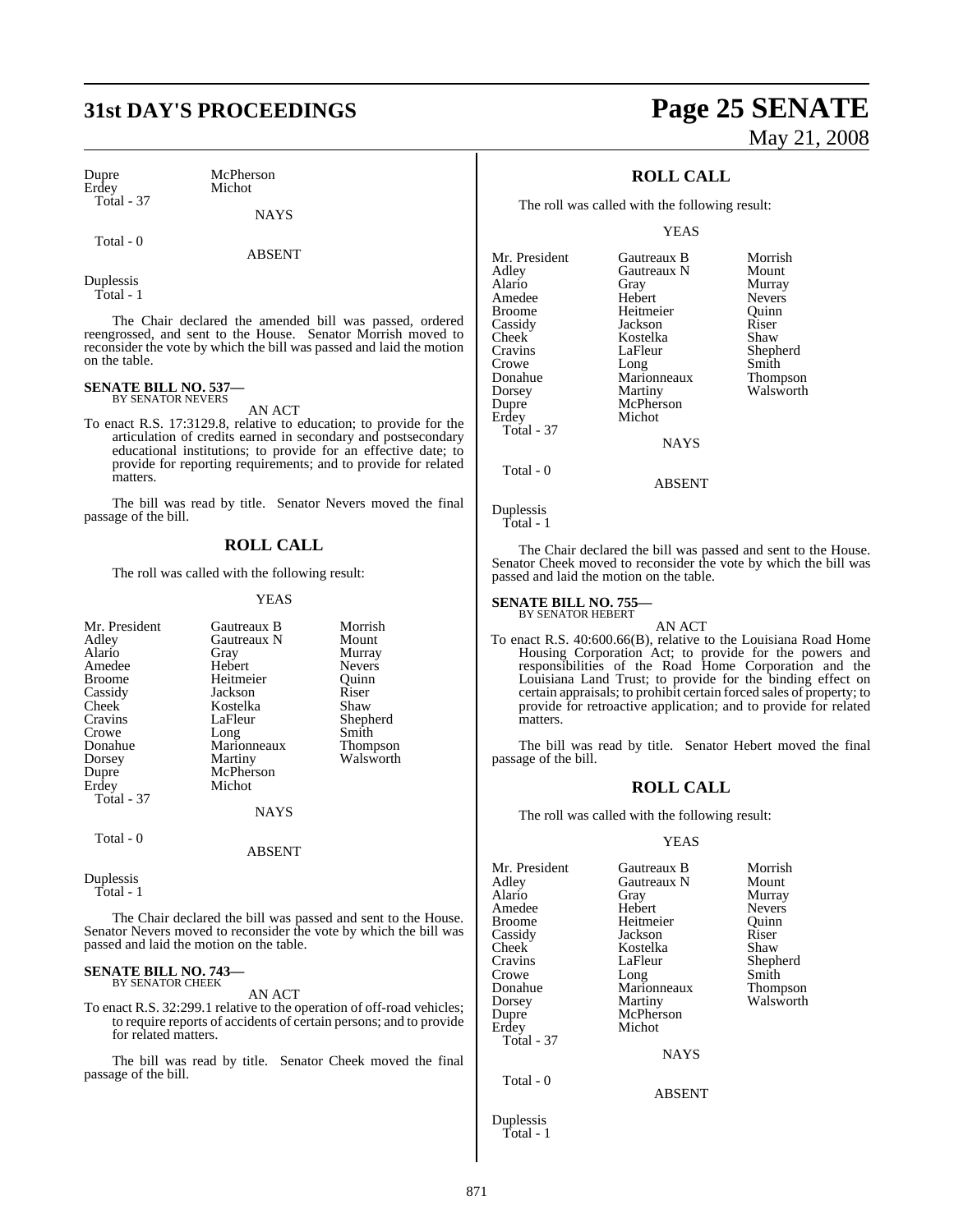### May 21, 2008

The Chair declared the bill was passed and sent to the House. Senator Hebert moved to reconsider the vote by which the bill was passed and laid the motion on the table.

### **Senate Bills and Joint Resolutions on Third Reading and Final Passage, Subject to Call**

The following Senate Bills and Joint Resolutions on Third Reading and Final Passage, subject to call, were taken up and acted upon as follows:

### **Called from the Calendar**

Senator Hebert asked that Senate Bill No. 538 be called from the Calendar at this time for its final passage.

### **SENATE BILL NO. 538—** BY SENATOR HEBERT

AN ACT

To amend and reenact R.S. 22:1430.23(D), relative to the Louisiana Citizens Property Insurance Corporation Policy Take-Out Program; to provide with respect to removing the Louisiana Insurance Guaranty Association from the approval process on policy bundles; and to provide for related matters.

The bill was read by title. Senator Hebert moved the final passage of the bill.

### **ROLL CALL**

The roll was called with the following result:

#### YEAS

| Mr. President<br>Adley<br>Alario<br>Amedee<br><b>Broome</b><br>Cassidy<br>Cheek<br>Cravins<br>Crowe<br>Donahue<br>Dorsey<br>Dupre<br>Total $-35$ | Erdey<br>Gautreaux B<br>Gray<br>Hebert<br>Heitmeier<br>Jackson<br>Kostelka<br>LaFleur<br>Long<br>Martiny<br>McPherson<br>Michot | Morrish<br>Mount<br>Murray<br>Nevers<br>Ouinn<br>Riser<br>Shaw<br>Shepherd<br>Smith<br><b>Thompson</b><br>Walsworth |
|--------------------------------------------------------------------------------------------------------------------------------------------------|---------------------------------------------------------------------------------------------------------------------------------|---------------------------------------------------------------------------------------------------------------------|
|                                                                                                                                                  | <b>NAYS</b>                                                                                                                     |                                                                                                                     |
| Marionneaux                                                                                                                                      |                                                                                                                                 |                                                                                                                     |

Total - 1

#### ABSENT

Duplessis Gautreaux N Total - 2

The Chair declared the bill was passed and sent to the House. Senator Hebert moved to reconsider the vote by which the bill was passed and laid the motion on the table.

### **Called from the Calendar**

Senator Hebert asked that Senate Bill No. 555 be called from the Calendar at this time for its final passage.

#### **SENATE BILL NO. 555** BY SENATOR HEBERT

AN ACT

To amend and reenact R.S. 22:1384(A)(3), relative to the Louisiana Insurance Guaranty Association; to modify the authority of the commissioner of insurance with respect to the board of

### **Page 26 SENATE 31st DAY'S PROCEEDINGS**

commissioners of the association relative to certificates of authority of insurers; and to provide for related matters.

The bill was read by title. Senator Hebert moved the final passage of the bill.

### **ROLL CALL**

The roll was called with the following result:

| Mr. President<br>Adley<br>Alario<br>Amedee<br><b>Broome</b><br>Cassidy<br>Cheek<br>Cravins<br>Crowe<br>Donahue<br>Dorsey<br>Dupre<br>Erdey<br><b>Total - 37</b> | Gautreaux B<br>Gautreaux N<br>Gray<br>Hebert<br>Heitmeier<br>Jackson<br>Kostelka<br>LaFleur<br>Long<br>Marionneaux<br>Martiny<br>McPherson<br>Michot | Morrish<br>Mount<br>Murray<br><b>Nevers</b><br>Ouinn<br>Riser<br>Shaw<br>Shepherd<br>Smith<br>Thompson<br>Walsworth |
|-----------------------------------------------------------------------------------------------------------------------------------------------------------------|------------------------------------------------------------------------------------------------------------------------------------------------------|---------------------------------------------------------------------------------------------------------------------|
|                                                                                                                                                                 | <b>NAYS</b>                                                                                                                                          |                                                                                                                     |
|                                                                                                                                                                 |                                                                                                                                                      |                                                                                                                     |

Total - 0

Duplessis Total - 1

The Chair declared the bill was passed and sent to the House. Senator Hebert moved to reconsider the vote by which the bill was passed and laid the motion on the table.

ABSENT

### **Called from the Calendar**

Senator Broome asked that Senate Bill No. 224 be called from the Calendar at this time for its reconsideration.

#### **SENATE BILL NO. 224—** BY SENATOR SHEPHERD

#### AN ACT

To enact R.S. 40:531(E), and (F) relative to commissioners for local housing authorities; to provide for the appointment of tenant commissioners to local housing authorities; to prohibit certain persons from serving as a commissioner; to authorize the payment of per diem to commissioners; to provide for an effective date; and to provide for related matters.

The bill was read by title. Senator Broome moved the final passage of the bill.

### **ROLL CALL**

The roll was called with the following result:

### YEAS

Mr. President Dupre Morrish<br>
Adley Erdey Murray Adley Erdey Murray Amedee Gray Broome Hebert Riser Cassidy Heitmeier<br>Cheek Jackson Cravins LaFleur Smith<br>Crowe Marionneaux Thompson Crowe Marionneaux<br>
Donahue Martiny Donahue Martiny Walsworth<br>Dorsey Michot Michot Total - 32

Gautreaux B Nevers<br>Gray Ouinn Shepherd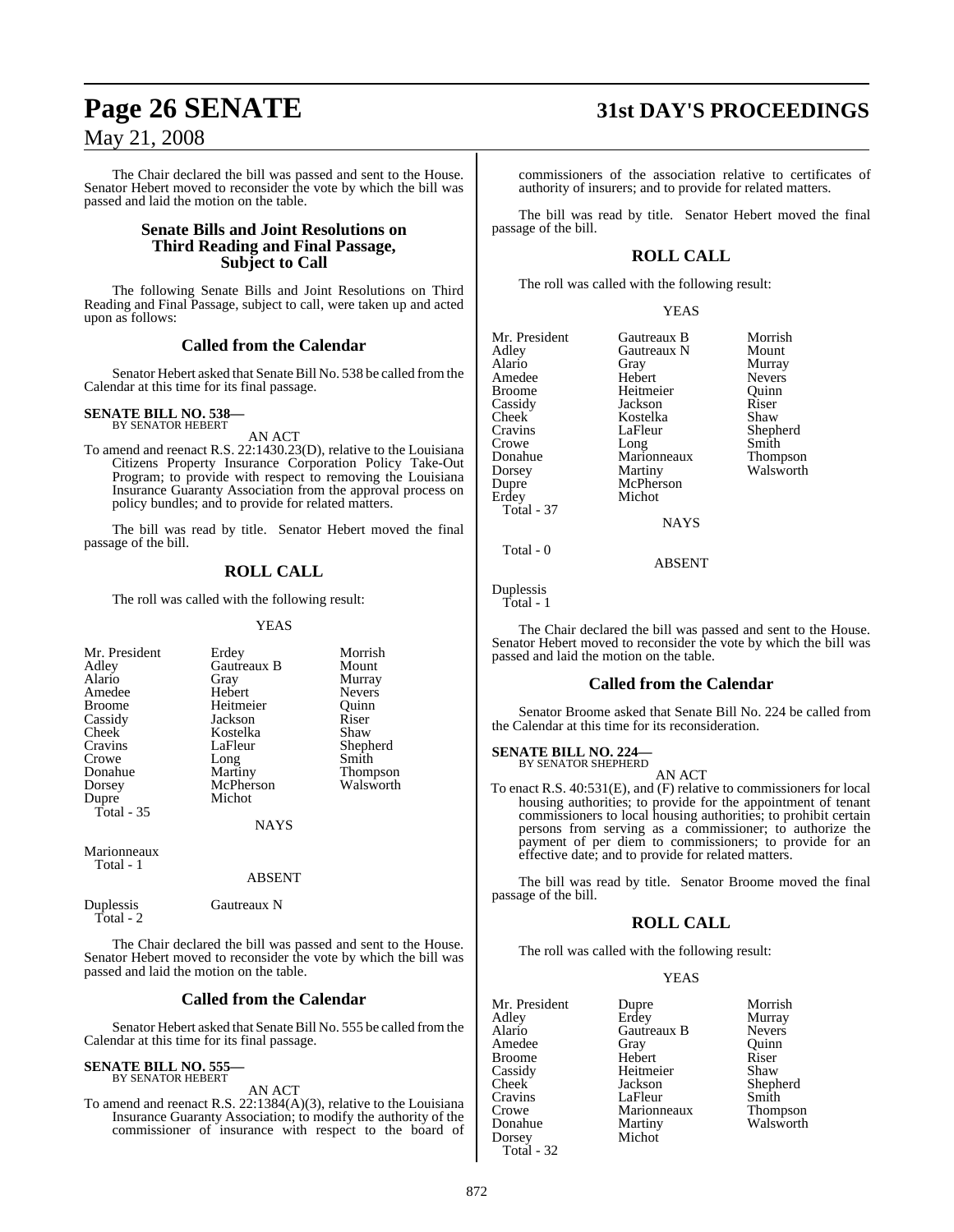### **31st DAY'S PROCEEDINGS Page 27 SENATE**

NAYS

Total - 0

#### ABSENT

| Duplessis   | Kostelka | McPherson |
|-------------|----------|-----------|
| Gautreaux N | Long     | Mount     |
| Total - 6   |          |           |

The Chair declared the bill was passed and sent to the House. Senator Broome moved to reconsider the vote by which the bill was passed and laid the motion on the table.

#### **Senator Broome in the Chair**

### **Called from the Calendar**

Senator Kostelka asked that Senate Bill No. 64 be called from the Calendar at this time for its final passage.

#### **SENATE BILL NO. 64—**

BY SENATORS KOSTELKA, DONAHUE AND WALSWORTH AN ACT

To amend and reenact R.S. 18:134(E), 541, and 542, relative to election day hours of operation; to shorten the time that polls are open on election day; to change the hours that each registrar of voter's office is required to be open on election day; and to provide for related matters.

The bill was read by title. Senator Kostelka moved the final passage of the bill.

### **ROLL CALL**

The roll was called with the following result:

#### YEAS

| Adley<br>Cassidy<br>Cheek<br>Crowe<br>Donahue<br>Kostelka<br>Total - 16       | Long<br>Martiny<br>Michot<br>Morrish<br><b>Nevers</b><br>Ouinn<br><b>NAYS</b>         | Riser<br>Shaw<br>Smith<br>Walsworth                    |
|-------------------------------------------------------------------------------|---------------------------------------------------------------------------------------|--------------------------------------------------------|
|                                                                               |                                                                                       |                                                        |
| Alario<br>Amedee<br><b>Broome</b><br>Cravins<br>Dorsey<br>Dupre<br>Total - 17 | Gautreaux B<br>Gautreaux N<br>Gray<br>Hebert<br>Heitmeier<br>LaFleur<br><b>ABSENT</b> | Marionneaux<br>Mount<br>Murray<br>Shepherd<br>Thompson |
| Mr. President<br>Duplessis<br>Total - 5                                       | Erdey<br>Jackson                                                                      | McPherson                                              |

The Chair declared the bill failed to pass.

#### **Notice of Reconsideration**

Senator Kostelka, pursuant to Senate Rule Number 11.12, gave notice that before the expiration of the Morning Hour of the next succeeding legislative day of the Senate, he would move to reconsider the vote by which the bill failed to pass.

# May 21, 2008

### **Called from the Calendar**

Senator Adley asked that Senate Bill No. 329 be called from the Calendar at this time for its final passage.

#### **SENATE BILL NO. 329—** BY SENATOR ADLEY

AN ACT

To enact R.S. 47:337.101, relative to the Uniform Local Sales Tax Code; to provide for a mandatory arbitration procedure initiated by rule to the board of directors of the Louisiana Association of Tax Administrators to determine whether a law, rule, regulation, policy, or interpretation of local sales and use tax law, ordinance, rules, or regulations violates the requirement of uniformity of interpretation; and to provide for related matters.

#### **Floor Amendments Sent Up**

Senator Adley sent up floor amendments which were read.

#### **SENATE FLOOR AMENDMENTS**

Amendments proposed by Senator Adley to Engrossed Senate Bill No. 329 by Senator Adley

#### AMENDMENT NO. 1

On page 1, line 2, after "provide for" delete the remainder of the line and delete lines 3 and 4, and insert "procedures to determine whether a law, rule,"

#### AMENDMENT NO. 2

On page 1, line 10, after "**337.101.**" delete the remainder of the line and insert "**Procedures to seek uniformity of interpretation of common or local sales tax law**"

### AMENDMENT NO. 3

On page 1, line 11, after "**A.**" insert "**(1)**"

#### AMENDMENT NO. 4

On page 2, between lines 6 and 7, insert the following:

"**(2) Such taxpayer or collector may proceed to seek uniformity of interpretation of common sales tax law or local sales tax law in accordance with any remedies available under applicable law, including the following procedures:**

**(a) A rule to seek uniformity of interpretation of common sales tax law or local sales tax law in any court of competent jurisdiction.**

**(b) A declaratory judgment to seek uniformity of interpretation of common sales tax law or local sales tax law in any court of competent jurisdiction.**

**(c) The arbitration proceeding to seek uniformity of interpretation of common sales tax law or local sales tax law in accordance with Subsection (B) of this Section.**"

#### AMENDMENT NO. 5

On page 2, line 7, after "**collector may**" delete the remainder of the line and insert "**submit a written request to seek**"

AMENDMENT NO. 6 On page 2, line 8, delete "**mandatory**"

#### AMENDMENT NO. 7

On page 2, line 9, after "**Section.**" delete the remainder of the line and insert "**The written request shall be**"

### AMENDMENT NO. 8

On page 2, line 10, change "**provided**" to "**submitted**"

#### AMENDMENT NO. 9

On page 2, between lines 14 and 15, insert the following: "**(2) The party to whom the request for arbitration is made shall have ten days after receipt ofsuch request in which to notify**

**the requesting party in writing of the acceptance or rejection of the request for arbitration. Any request for arbitration not**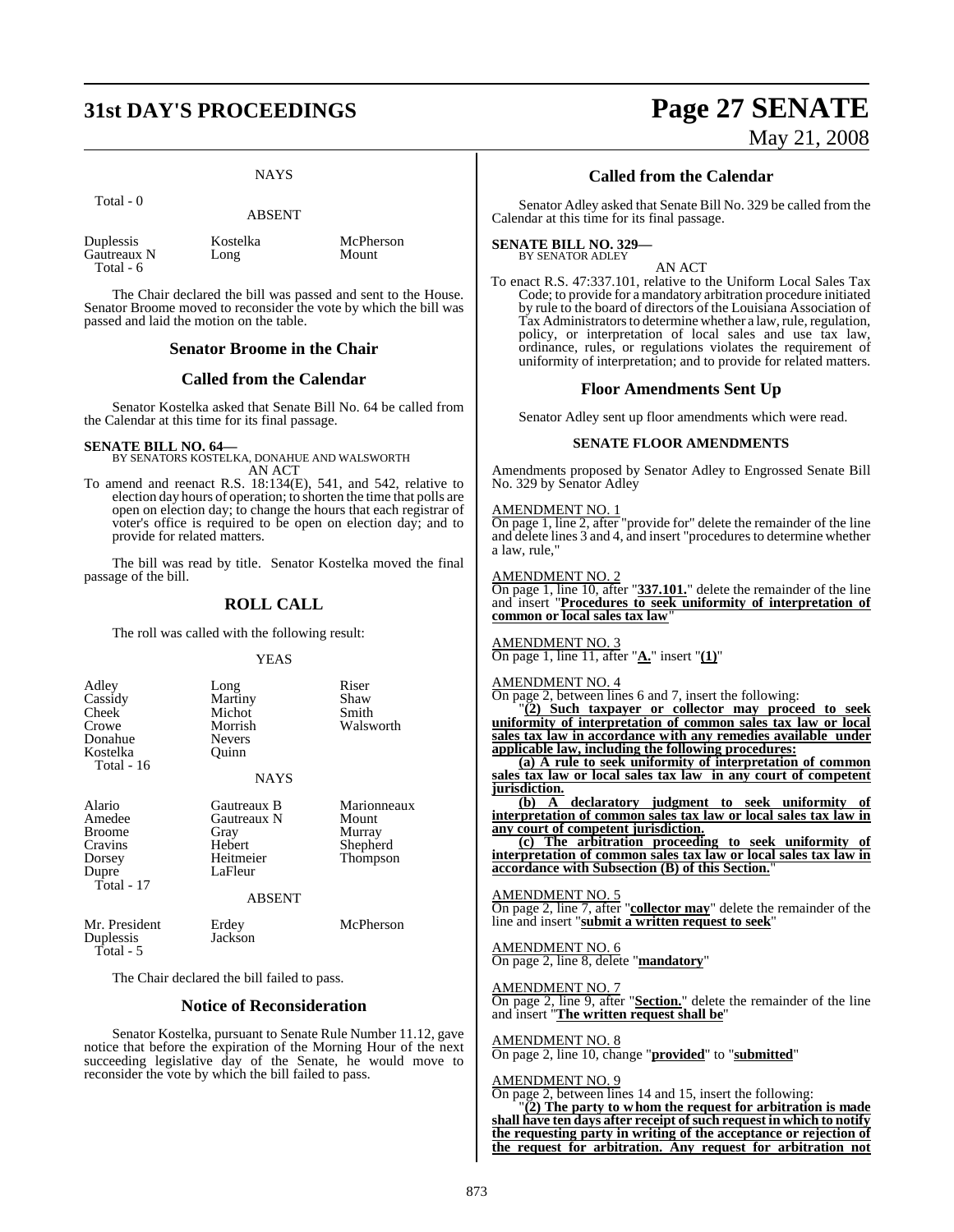### **Page 28 SENATE 31st DAY'S PROCEEDINGS**

### May 21, 2008

**accepted within the ten day time period shall be deemed rejected, unless such party is granted an extension of time to respond.**"

#### AMENDMENT NO. 10

On page 2, line 15, change "**(2) The filing of such rule**" to "**(3) Timely acceptance of the request for arbitration**"

#### AMENDMENT NO. 11

On page 2, delete lines 22 through 26, and insert the following:

"**C.(1)(a) Upon receipt of the notification of the accepted requestfor arbitration,the requesting party shall provide written notification to the secretary of the Department of Revenue of the pending arbitration proceeding.**

**(b) Acceptance of the request for arbitration shall require the taxpayer and the collector to each select one arbitrator from the registry of arbitrators provided for in Subparagraph (d) of this Paragraph within ten days of receipt of the notification of the accepted request for arbitration. The two arbitrators selected shall then**"

AMENDMENT NO. 12

On page 2, line 29, change "**(b)**" to "**(c)**" and change "**, or both, fail or refuse**" to "**fails or refuses**"

AMENDMENT NO. 13 On page 3, line 1, delete "**mandatory**"

#### AMENDMENT NO. 14 On page 3, at the end of line 2, insert "**such party,**"

AMENDMENT NO. 15

On page 3, delete line 3, and insert "**the opposing party shall appoint an arbitrator on behalf of such**"

#### AMENDMENT NO. 16

On page 3, between lines 4 and 5, insert the following:

"**(d)(i) Arbitrators for the panel shall be selected from the registry of arbitrators compiled in accordance with this Subsection.**

**(ii) The Board of Directors of the Louisiana Association of Tax Administrators shall annually appoint not less than ten arbitrators to the registry, each of whom shall be board certified tax administrators. In the event there are less than ten certified tax administrators available for such appointment, the Board of Directors may select any local sales tax administrator with at least five years experience in sales and use tax, provided such local sales tax administrator is not a party to the arbitration proceeding.**

**(iii) The Business and Industry Committee of the Louisiana Association of Tax Administrators, the Louisiana Association of Business and Industry, and the Louisiana Society of CPAsjointly shall appoint not less than ten arbitrators to the registry, each of whom shall possess at least five years of experience in the area of sales and use tax compliance.**"

#### AMENDMENT NO. 17

On page 3, between lines 12 and 13, insert the following:

"**(c) All records, documentation, testimony, and other submissions related to the arbitration proceeding shall be subject to the provisions of R.S. 47:1508 et seq.**"

### AMENDMENT NO. 18

On page 3, line 13, after "**(3)**" insert "**(a)(i)**"

#### AMENDMENT NO. 19

On page 3, line 15, after "**written decision.**" insert the following: "(**ii) Decisions of the panel relating to common sales tax law shall require consultation with the Department of Revenue prior to the rendering or issuance of the decision.** 

 $(b)$ 

AMENDMENT NO. 20 On page 3, line 21, delete "**mandatory**"

#### AMENDMENT NO. 21

On page 3, at the end of line 22, delete the period "**.**" and insert "**, provided that each party shall bear its own respective costs of providing the necessary documentation, witnesses, travel, or other costs and expenses of the arbitration proceeding.**"

AMENDMENT NO. 22 On page 3, delete lines 23 through 25

AMENDMENT NO. 23 On page 3, line 26, change "**(2)**" to "**(5)**"

AMENDMENT NO. 24

On page 4, line 13, change "**(c) The**" to "**(c) A copy of the**"

#### AMENDMENT NO. 25

On page 4, delete lines 15 through 22, and insert the following: "**(d) The decision of the panel shall be binding on the parties.**"

On motion of Senator Adley, the amendments were adopted.

The bill was read by title. Senator Adley moved the final passage of the amended bill.

#### **ROLL CALL**

The roll was called with the following result:

#### YEAS

|             | Michot                         |
|-------------|--------------------------------|
| Gautreaux N | Morrish                        |
| Gray        | Mount                          |
| Hebert      | Murray                         |
| Heitmeier   | <b>Nevers</b>                  |
| Jackson     | Ouinn                          |
| Kostelka    | Riser                          |
| LaFleur     | Shaw                           |
|             | Shepherd                       |
| Marionneaux | Smith                          |
|             | <b>Thompson</b>                |
| McPherson   | Walsworth                      |
|             |                                |
| NAYS        |                                |
|             | Gautreaux B<br>Long<br>Martiny |

Total - 0

ABSENT

Mr. President Duplessis Total - 2

The Chair declared the amended bill was passed, ordered reengrossed, and sent to the House. Senator Adley moved to reconsider the vote by which the bill was passed and laid the motion on the table.

#### **Called from the Calendar**

Senator Gray asked that Senate Bill No. 391 be called from the Calendar at this time for its final passage.

### **SENATE BILL NO. 391—** BY SENATOR GRAY

#### AN ACT

To amend and reenact R.S. 11:3384(B), relative to the Firefighters' Pension and Relief Fund in the city of New Orleans; to increase the accrual rate of retirement benefits for members with twelve or more years of service; to provide for an effective date; and to provide for related matters.

The bill was read by title. Senator Gray moved the final passage of the bill.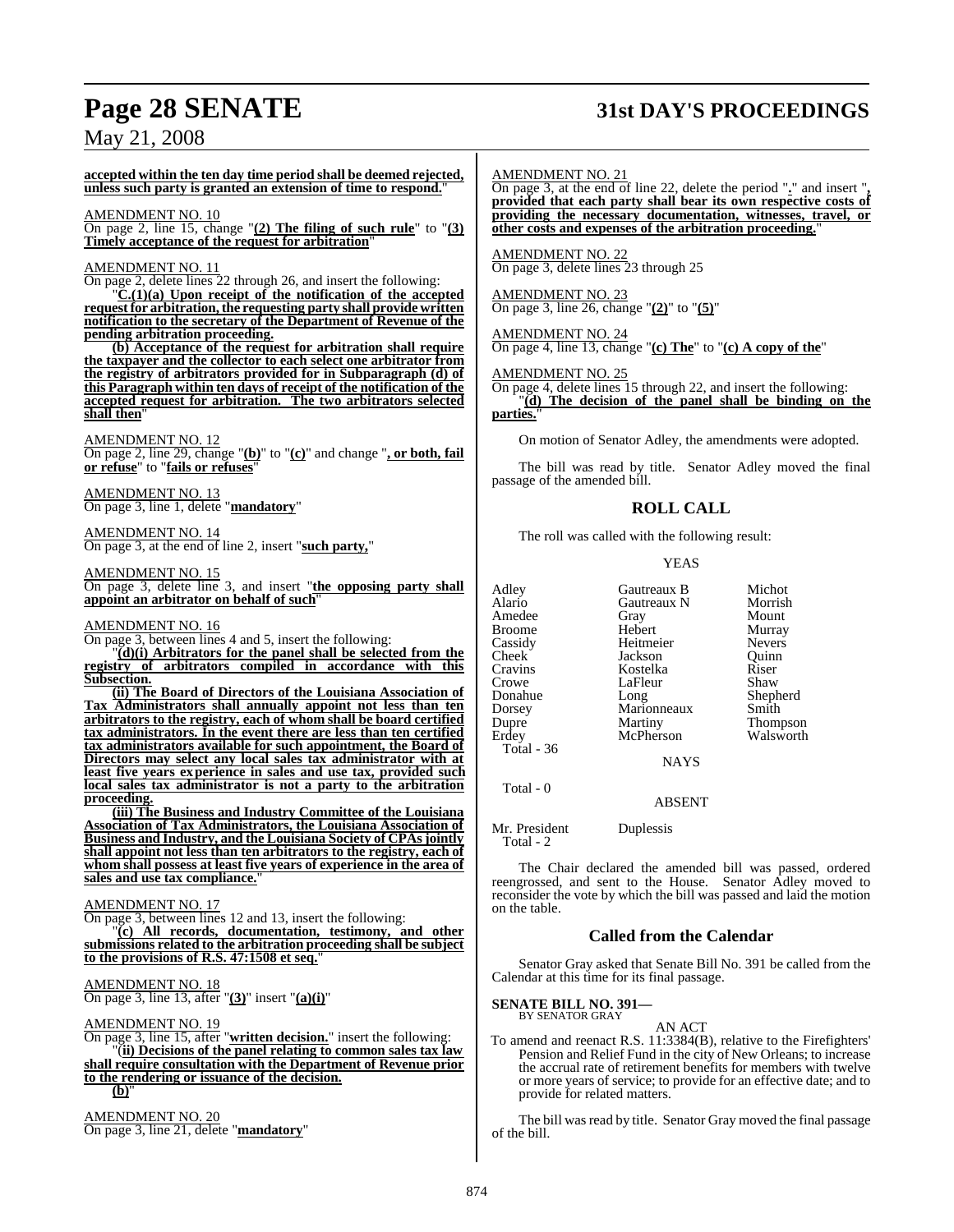### **31st DAY'S PROCEEDINGS Page 29 SENATE**

### **ROLL CALL**

The roll was called with the following result:

#### YEAS

| Adley<br>Alario<br>Amedee<br><b>Broome</b><br>Cassidy<br>Cheek<br>Cravins<br>Crowe<br>Donahue<br>Dorsey<br>Dupre<br>Total $-33$ | Erdey<br>Gautreaux B<br>Gautreaux N<br>Hebert<br>Heitmeier<br>Jackson<br>LaFleur<br>Long<br>Marionneaux<br>McPherson<br>Michot<br><b>NAYS</b> | Morrish<br>Mount<br>Murray<br><b>Nevers</b><br>Ouinn<br>Riser<br>Shaw<br>Shepherd<br>Smith<br>Thompson<br>Walsworth |
|---------------------------------------------------------------------------------------------------------------------------------|-----------------------------------------------------------------------------------------------------------------------------------------------|---------------------------------------------------------------------------------------------------------------------|
| Total - 0                                                                                                                       | <b>ABSENT</b>                                                                                                                                 |                                                                                                                     |
| Mr. President<br>Duplessis<br>Total - 5                                                                                         | Gray<br>Kostelka                                                                                                                              | Martiny                                                                                                             |

The Chair declared the bill was passed and sent to the House. Senator Gray moved to reconsider the vote by which the bill was passed and laid the motion on the table.

#### **Called from the Calendar**

Senator Gray asked that Senate Bill No. 394 be called from the Calendar at this time for its final passage.

#### **SENATE BILL NO. 394—** BY SENATOR GRAY

AN ACT

To amend and reenact R.S. 11:3385.1(L), relative to the Deferred Retirement Option Plan for the Firefighters' Pension and Relief Fund in the city of New Orleans; relative to the election to participate in such plan on a retroactive basis; to delete the requirement that a member receive a career-ending service injury while participating in the plan in order to participate in the plan on a retroactive basis; to provide for an effective date; and to provide for related matters.

The bill was read by title. Senator Gray moved the final passage of the bill.

### **ROLL CALL**

The roll was called with the following result:

#### YEAS

| Adley         | Gautreaux B | Mount         |
|---------------|-------------|---------------|
| Alario        | Gautreaux N | Murray        |
| Amedee        | Gray        | <b>Nevers</b> |
| <b>Broome</b> | Hebert      | Ouinn         |
| Cassidy       | Heitmeier   | Riser         |
| Cheek         | Jackson     | Shaw          |
| Cravins       | LaFleur     | Shepherd      |
| Crowe         | Long        | Smith         |
| Donahue       | Marionneaux | Thompson      |
| Dorsey        | McPherson   | Walsworth     |
| Dupre         | Michot      |               |
| Erdey         | Morrish     |               |
| Total - 34    |             |               |

# May 21, 2008

**NAYS** 

ABSENT

Mr. President Kostelka<br>Duplessis Martiny Duplessis Total - 4

Total - 0

The Chair declared the bill was passed and sent to the House. Senator Gray moved to reconsider the vote by which the bill was passed and laid the motion on the table.

#### **Called from the Calendar**

Senator Walsworth asked that Senate Bill No. 788 be called from the Calendar at this time for its final passage.

**SENATE BILL NO. 788—** BY SENATOR WALSWORTH

AN ACT

To enact R.S. 29:723(7), (8), (9), (10), (11) and (12) and 725.3 through 725.6, relative to the Governor's Office of Homeland Security and Emergency Preparedness; to provide for definitions; to provide for the creation of the office of interoperability; to provide for an assistant deputy director of interoperability; to establish the interoperability committee, regional parish office of emergency preparedness directors committee, and first responders committee under the unified command group to design, construct, administer, and maintain a statewide shared communications system for first responders and to design, construct, administer, and maintain a statewide communication interoperability plan; and to provide for related matters.

#### **Floor Amendments Sent Up**

Senator Marionneaux sent up floor amendments which were read.

#### **SENATE FLOOR AMENDMENTS**

Amendments proposed by Senator Marionneaux on behalf of the Legislative Bureau to Engrossed Senate Bill No. 788 by Senator Walsworth

AMENDMENT NO. 1 On page 1, line 6, before ", regional" change "committee" to "subcommittee"

AMENDMENT NO. 2 On page 1, line 7, following "the" and before "to" change "unified command group" to "Unified Command Group"

AMENDMENT NO. 3 On page 2, line 6, change "**safety agencies**" to "**services**"

AMENDMENT NO. 4

On page 2, line 6, following "**public**" and before "**to**" change "**services**" to "**safety agencies**"

AMENDMENT NO. 5

On page 2, line 11, following "**emergency**" and before "**adopted**" insert "**and**"

AMENDMENT NO. 6 On page 2, line 11, following "**by the**" change "**State**" to "**state**"

#### AMENDMENT NO. 7

On page 2, line 16, following "**the**" and before the end of the line change "**Interoperability Subcommittee**" to "**interoperability subcommittee**"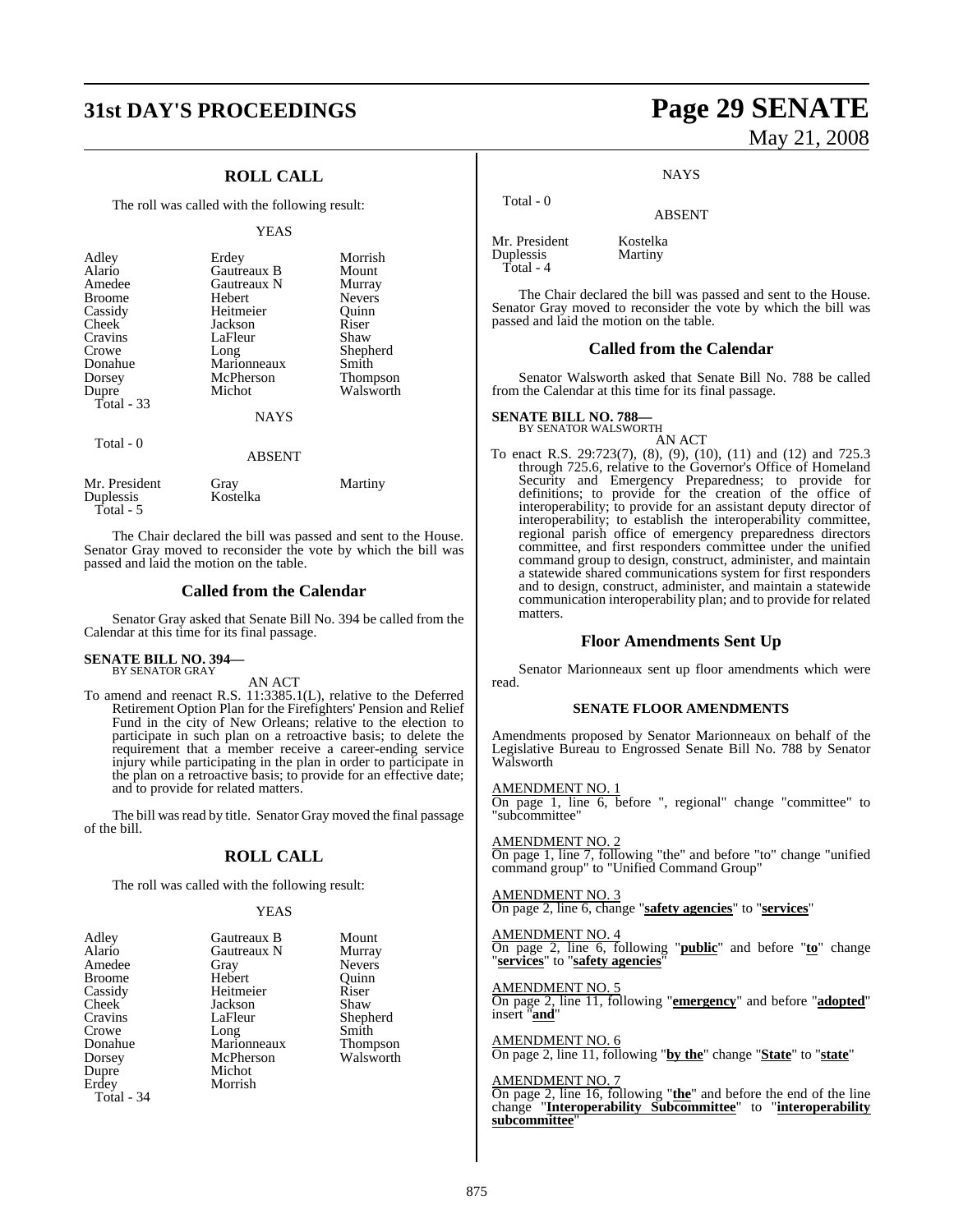### May 21, 2008

# **Page 30 SENATE 31st DAY'S PROCEEDINGS**

AMENDMENT NO. 8 On page 2, line 17, following "**(12)**" and before "**or**" change "**State unified command group**" to "**State Unified Command Group**" AMENDMENT NO. 9 On page 2, line 20,following "**incident**" and before "**ensuring**" insert "**and**" AMENDMENT NO. 10 On page 2, line 21, following "**involved**" and before "**in**" insert "**,**" AMENDMENT NO. 11 On page 2, line 21, following "**involved**" and before "**all decisions**" delete "**in which**" AMENDMENT NO. 12 On page 3, line 28, following "**state**" change "**unified command group**" to "**Unified Command Group**" AMENDMENT NO. 13 On page 4, line 16, at the beginning of the line change "**relating**" to "**including**" AMENDMENT NO. 14 On page 4, line 22, change "**unified command group**" to "**Unified Command Group**" AMENDMENT NO. 15 On page 4, line 23, change "**unified command group**" to "**Unified Command Group**" AMENDMENT NO. 16 On page 4, line 23, change "**UCG,**" to "**"UCG,"**" AMENDMENT NO. 17 On page 4, line 25, change "**state unified command group**" to "**UCG**" AMENDMENT NO. 18 On page 5, line 2, change "**during other times than**" to "**other than during**" AMENDMENT NO. 19 On page 5, line 11, following "**limited**" change "**to the following items:**" to "**to, the following:**" AMENDMENT NO. 20 On page 6, lines 17 and 18, change "**Regional Parish Homeland Security and Emergency Preparedness Directors Committee**" to "**regional parish homeland security and emergency preparedness directors committee**" AMENDMENT NO. 21 On page 7, line 5, following "**justice**" and before "**,**" change "**system**" to "**systems**" AMENDMENT NO. 22 On page 7, line 20, following "**subcommittee**" and before "**established**" change "**shall be**" to "**is hereby**" AMENDMENT NO. 23 On page 7, line 20, following "**established**" and before "**composed**" insert "**and shall be**" AMENDMENT NO. 24 On page 8, line 2, at the beginning of the line, insert "**Emergency**" AMENDMENT NO. 25 On page 8, line 6, following "**Security**" and before "**and**" insert "**and Emergency Preparedness**" AMENDMENT NO. 27 **subcommittee**" AMENDMENT NO. 28 AMENDMENT NO. 29 change "**directors**" to "**director**" AMENDMENT NO. 30 adopted. AMENDMENT NO. 1 AMENDMENT NO. 2 AMENDMENT NO. 3 AMENDMENT NO. 4 adopted. AMENDMENT NO. 1 "interoperability plan" AMENDMENT NO. 2 AMENDMENT NO. 3 "**interoperability plan**" AMENDMENT NO. 4 AMENDMENT NO. 5 "**interoperability plan**"

AMENDMENT NO. 26 On page 8, line 11, following "**and**" and before "**Preparedness**" insert "**Emergency**"

On page 8, line 20, change "**Regional Parish OEP Directors Subcommittee**" to "**regional parish OEP parish directors**

On page 8, lines 20 and 21, change "**shall be established composed**" to "**is hereby established and shall be composed**"

On page 8, line 22, following "**preparedness**" and before "**, or**"

On page 8, line 24, at the end of the line insert "**Emergency**"

On motion of Senator Marionneaux, the amendments were

### **Floor Amendments Sent Up**

Senator Walsworth sent up floor amendments which were read.

#### **SENATE FLOOR AMENDMENTS**

Amendments proposed by Senator Walsworth to Engrossed Senate Bill No. 788 by Senator Walsworth

On page 5, at the beginning of line 2, add "**B.**"

On page 5, line 26, change "**The committee**" to "**(a) The UCG**"

On page 5, line 29, change "**(a)**" to "**(b)**"

On page 6, line 3, change "**(b)**" to "**(c)**"

On motion of Senator Walsworth, the amendments were

### **Floor Amendments Sent Up**

Senator Walsworth sent up floor amendments which were read.

### **SENATE FLOOR AMENDMENTS**

Amendments proposed by Senator Walsworth to Engrossed Senate Bill No. 788 by Senator Walsworth

On page 1 line 8 delete "shared" and change "system" to

On page 1 line 10 delete "communication"

On page 2 line 13 delete "**shared**" and change "**system**" to

On page 3 line 13 delete "**communication**"

On page 3 line 14 delete "**shared**" and change "**system**" to

AMENDMENT NO. 6 On page 4 line 3 delete "**communication**" and delete "**shared**"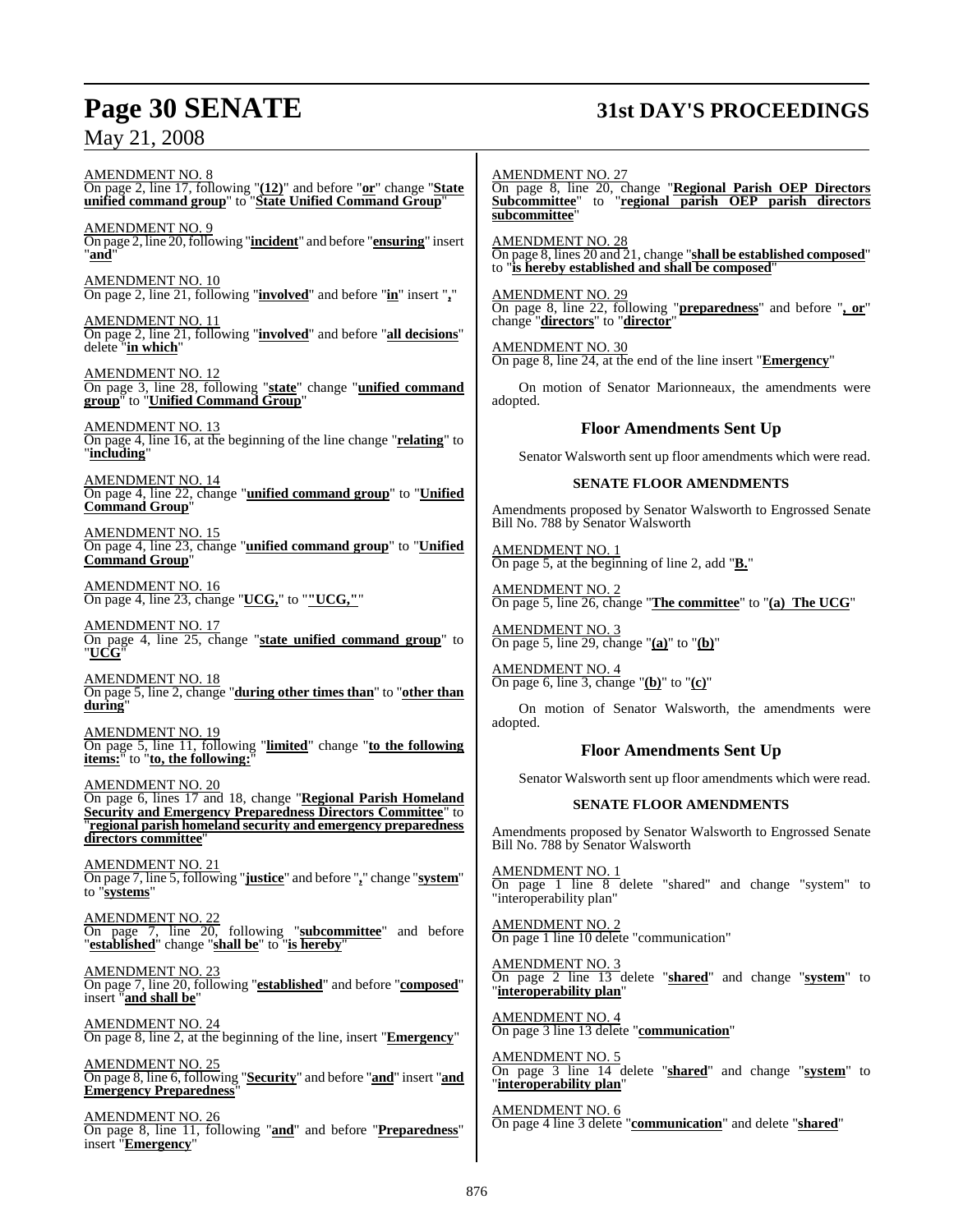## **31st DAY'S PROCEEDINGS Page 31 SENATE**

# May 21, 2008

AMENDMENT NO. 7 On page 4 line 4 change "**system**" to "**interoperability plan**"

AMENDMENT NO. 8 On page 4 line 9 delete "**communication**"

AMENDMENT NO. 9 On page 4 line 10 delete "**shared**" and change "**system**" to "**interoperability plan**"

AMENDMENT NO. 10 On page 5 line 15 delete "**communications**"

AMENDMENT NO. 11 On page 5 line 19 delete "**communication**"

AMENDMENT NO. 12 On page 6 line 1 delete "**shared**" and change "**system**" to "**interoperability plan**"

AMENDMENT NO. 13 On page 6 line 2 delete "**communication**"

AMENDMENT NO. 14 On page 6 line 6 delete "**communications**"

AMENDMENT NO. 15

On page 6 deletes lines 7 and 8 and insert: "**(6) There shall be three permanent subcommittees of the UCG as provided for in this Paragraph. In addition, the UCG may establish other subcommittees as it deems advisable and feasible. Except as provided in Subparagraph (a) of this Paragraph, only the UCG may take official action.**"

AMENDMENT NO. 16 On page 6 line 15 between "**the**" and "**Association**" insert "**Louisiana**"

AMENDMENT NO. 17 On page 6 delete line 21 and insert: "**(9) Executive director of the Governor's Office of Indian**

**Affairs, or his designee. (10) A representative of the Association of Public Safety Communications Officials.**"

AMENDMENT NO. 18 On page 6 line 22 change "**(10)**" to "**(11)**"

AMENDMENT NO. 19 On page 6 line 26 delete "**shared**" and change "**system**" to "**interoperability plan**"

AMENDMENT NO. 20 On page 7 line 3 after "**statewide**" and before "**plan**" insert "**communications interoperability**"

AMENDMENT NO. 21 On page 7 line 10 delete "**shared**" and change "**system**" to "**interoperability plan**"

AMENDMENT NO. 22 On page 7 between lines 10 and 11 insert: "**(6) Recommending additions or deletionsto the UCG on the statewide interoperability plan, but shall have no authority to change the plan.**"

AMENDMENT NO. 23 On page 7 line 23 between "**the**" and "**Association**" insert "**Louisiana**"

```
AMENDMENT NO. 24
```
On page 9 after line 12 insert:

"**(7) The UCG may recommend additions or deletions to the interoperability subcommittee on the statewide communications interoperability plan for first responders, but shall have no authority to change the system.**"

On motion of Senator Walsworth, the amendments were adopted.

The bill was read by title. Senator Walsworth moved the final passage of the amended bill.

### **ROLL CALL**

The roll was called with the following result:

YEAS

| Adley<br>Alario<br>Amedee<br>Broome<br>Cassidy<br>Cheek<br>Cravins<br>Crowe<br>Donahue<br>Dorsey<br>Dupre<br>Total - 33 | Erdey<br><b>Gautreaux B</b><br>Gautreaux N<br>Gray<br>Hebert<br>Heitmeier<br>Jackson<br>Long<br>Marionneaux<br>Martiny<br>McPherson<br><b>NAYS</b> | Michot<br>Morrish<br>Mount<br>Murray<br><b>Nevers</b><br>Ouinn<br>Riser<br>Shaw<br>Smith<br>Thompson<br>Walsworth |
|-------------------------------------------------------------------------------------------------------------------------|----------------------------------------------------------------------------------------------------------------------------------------------------|-------------------------------------------------------------------------------------------------------------------|
| Total - 0                                                                                                               | <b>ABSENT</b>                                                                                                                                      |                                                                                                                   |
|                                                                                                                         |                                                                                                                                                    |                                                                                                                   |

Duplessis Total - 5

Mr. President Kostelka Shepherd<br>
Duplessis LaFleur

The Chair declared the amended bill was passed, ordered reengrossed, and sent to the House. Senator Walsworth moved to reconsider the vote by which the bill was passed and laid the motion on the table.

#### **Called from the Calendar**

Senator Gray asked that Senate Bill No. 461 be called from the Calendar at this time for its final passage.

**SENATE BILL NO. 461—** BY SENATOR GRAY

#### AN ACT

To amend and reenact Code of Criminal Procedure Art. 795, relative to challenges in jury trials; to provide relative to time for challenges and method; to provide relative to peremptory challenges based on race or gender and restrictions; and to provide for related matters.

#### **Floor Amendments Sent Up**

Senator Marionneaux sent up floor amendments which were read.

#### **SENATE FLOOR AMENDMENTS**

Amendments proposed by Senator Marionneaux on behalf of the Legislative Bureau to Engrossed Senate Bill No. 461 by Senator Gray

AMENDMENT NO. 1

On page 1, line 9, following "method;" and before "peremptory" delete "racially based"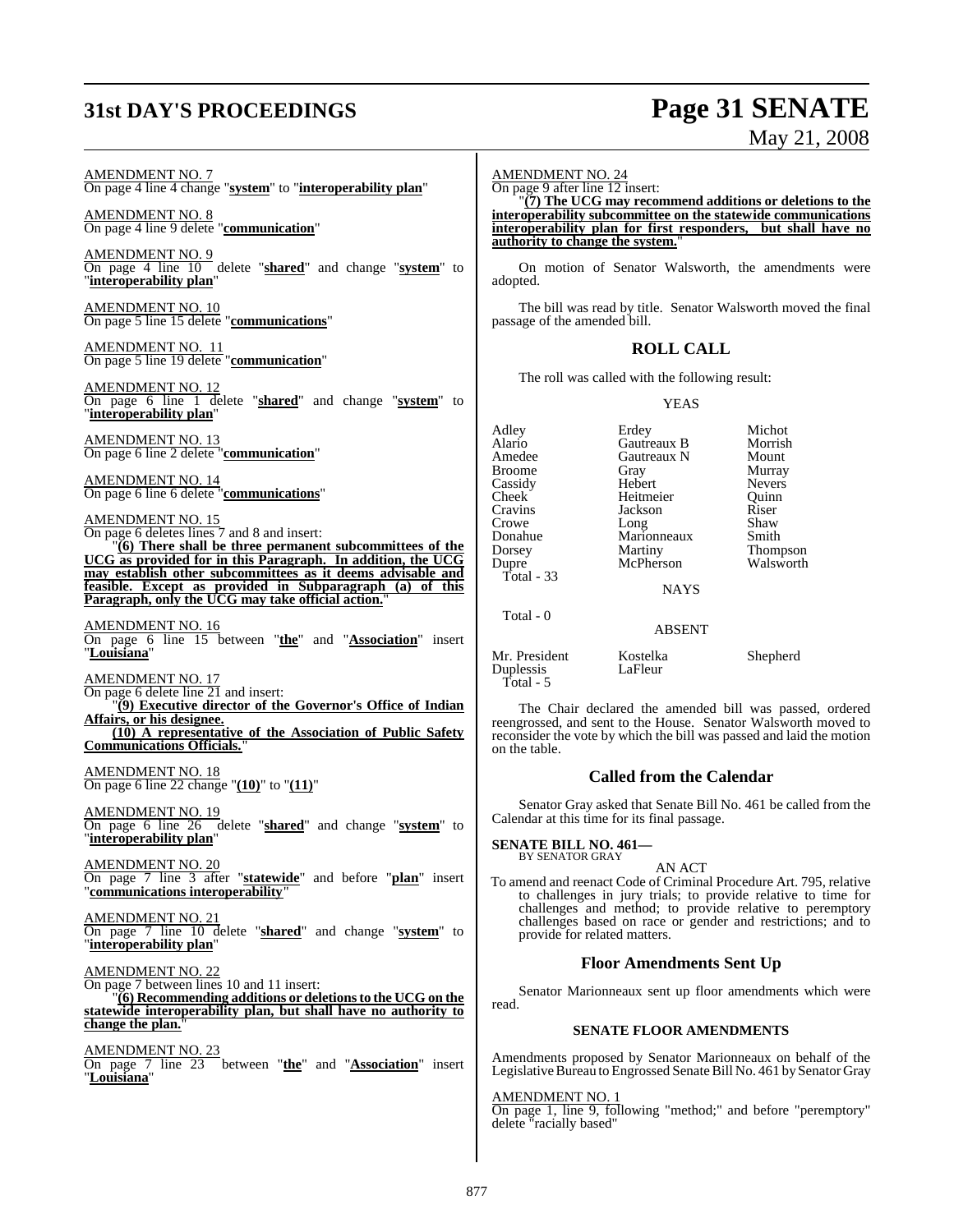### May 21, 2008

#### AMENDMENT NO. 2

On page 2, line 10, following "satisfactory" and before "neutral reason" delete "racially" and insert "race or gender"

#### AMENDMENT NO. 3

On page 2, line 17, following "**the**" and before "**was**" change "**strike**" to "**challenge**"

On motion of Senator Marionneaux, the amendments were adopted.

### **Floor Amendments Sent Up**

Senator Gray sent up floor amendments which were read.

### **SENATE FLOOR AMENDMENTS**

Amendments proposed by Senator Gray to Engrossed Senate Bill No. 461 by Senator Gray

AMENDMENT NO. 1

On page 2, at the beginning of line 7, delete "based soley **or in part** upon" and insert "**motivated in substantial part by**"

#### AMENDMENT NO. 2

On page 2, line 8, after "juror" delete the remainder of the line and insert "**and was motivated in substantial part by the race or gender of the juror**"

AMENDMENT NO. 3 On page 2, at the beginning of line 9, delete "**or gender**"

AMENDMENT NO. 4 On page 2, line 10, after "satisfactory" and before "neutral" delete "racially" and insert "**race or gender**"

AMENDMENT NO. 5 On page 2, line 15, afer "a" delete "**satisfactory race or gender**" and insert "**race or gender**"

#### AMENDMENT NO. 6

On page 2, line 17, after "**was**" delete the remainder of the line and insert "**motivated in substantial part by the race or gender of the juror**.

AMENDMENT NO. 7 On page 2, lines 22 and 23, delete "**under Paragraph D**"

On motion of Senator Gray, the amendments were adopted.

The bill was read by title. Senator Gray moved the final passage of the amended bill.

### **ROLL CALL**

The roll was called with the following result:

#### YEAS

| Adley       | Gray        | Mount         |
|-------------|-------------|---------------|
| Alario      | Hebert      | Murray        |
| Amedee      | Heitmeier   | <b>Nevers</b> |
| Cassidy     | Jackson     | Ouinn         |
| Cheek       | Kostelka    | Riser         |
| Crowe       | LaFleur     | Shaw          |
| Donahue     | Long        | Shephe        |
| Dorsey      | Marionneaux | Smith         |
| Dupre       | Martiny     | Thomp         |
| Erdey       | McPherson   | Walsw         |
| Gautreaux B | Michot      |               |
| Gautreaux N | Morrish     |               |
| Total - 34  |             |               |
|             |             |               |

Murray<br>Nevers Shepherd Thompson<br>Walsworth

# **Page 32 SENATE 31st DAY'S PROCEEDINGS**

#### **NAYS**

ABSENT

Mr. President Cravins<br>Broome Dupless Total - 4

Total - 0

Duplessis

The Chair declared the amended bill was passed, ordered reengrossed, and sent to the House. Senator Gray moved to reconsider the vote by which the bill was passed and laid the motion on the table.

### **Called from the Calendar**

Senator McPherson asked that Senate Bill No. 51 be called from the Calendar at this time for its reconsideration.

### **SENATE BILL NO. 51—** BY SENATORS MCPHERSON, ERDEY, B. GAUTREAUX, SHAW AND LAFLEUR

AN ACT

To enact R.S. 32:292.1, relative to motor vehicles; to authorize the transportation and storage of lawfully possessed firearms in privately owned motor vehicles; to provide exceptions; and to provide for related matters.

### **Floor Amendments Sent Up**

Senator McPherson sent up floor amendments which were read.

#### **SENATE FLOOR AMENDMENTS**

Amendments proposed by Senator McPherson to Engrossed Senate Bill No. 51 by Senator McPherson

AMENDMENT NO. 1

On page 2, line 16, after "**(a)**" insert "**access is**" and delete the remainder of the line, delete lines 17 and 18, and insert: "**restricted or limited through the use of a fence, gate, security station, signage, or other means of restricting or limiting general public access onto the parking area.**"

AMENDMENT NO. 2 On page 2, line 19, change "**(c)**" to "**(b)**"

#### AMENDMENT NO. 3

On page 2, at the beginning of line 20, delete "**immediately adjacent to or adjoining**" and insert "**reasonably close to**"

On motion of Senator McPherson, the amendments were adopted.

The bill was read by title. Senator McPherson moved the final passage of the amended bill.

### **ROLL CALL**

The roll was called with the following result:

### YEAS

Adley Gautreaux N Mount Amedee Heitmeier<br>Cheek Kostelka Gautreaux B Total - 28

Alario Hebert Murray Cheek Kostelka Shaw LaFleur<br>Long Donahue Long Smith<br>Dorsey Marionneaux Thompson Dorsey Marionneaux<br>
Dupre Martiny Dupre Martiny Walsworth<br>
Erdey McPherson McPherson<br>Morrish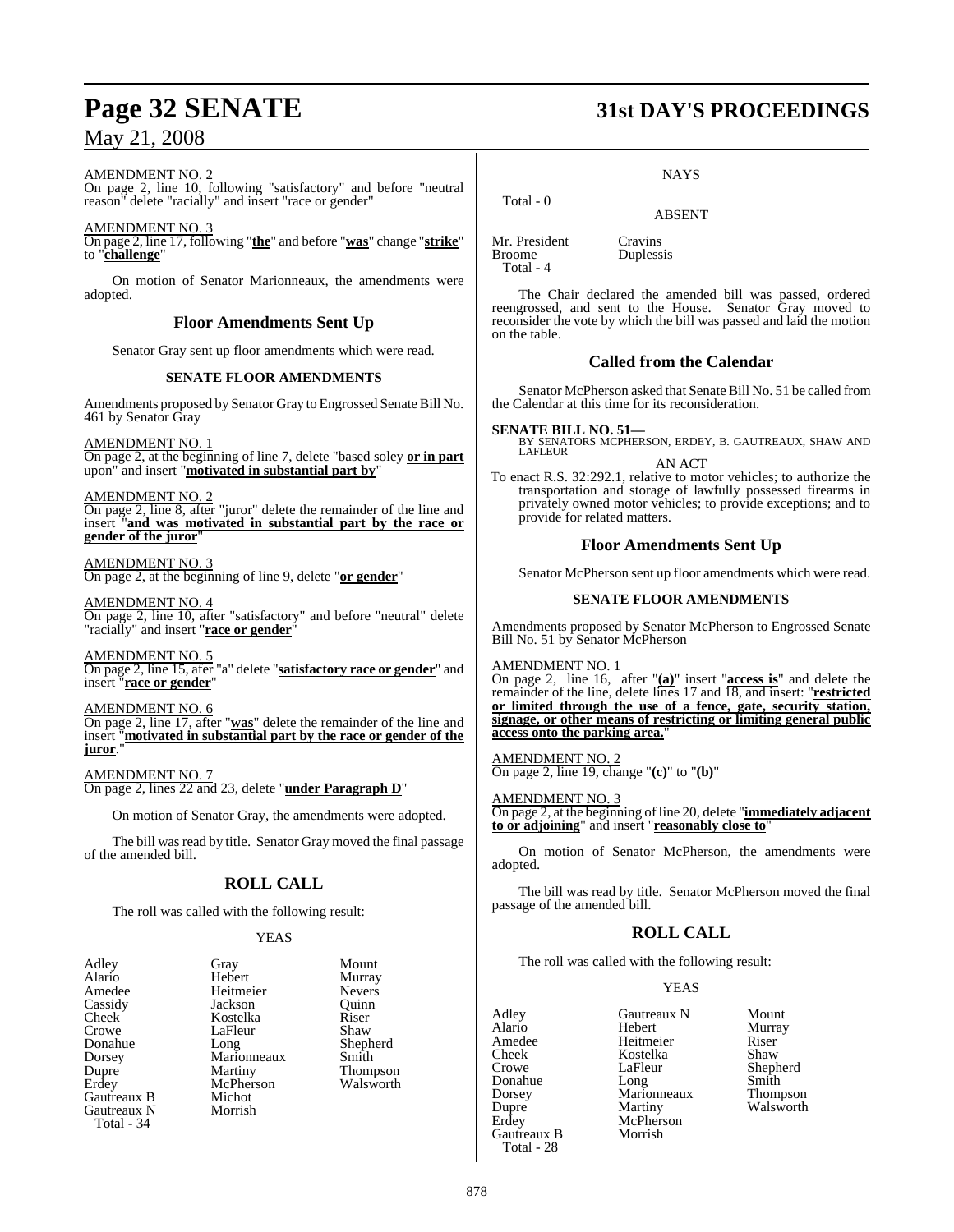## **31st DAY'S PROCEEDINGS Page 33 SENATE**

### **NAYS**

Broome Jackson Gray Nevers Total - 4

### ABSENT

Cassidy Duplessis Quinn Total - 6

Mr. President Cravins Michot

The Chair declared the amended bill was passed, ordered reengrossed, and sent to the House. Senator McPherson moved to reconsider the vote by which the bill was passed and laid the motion on the table.

### **Called from the Calendar**

Senator Shepherd asked that Senate Bill No. 448 be called from the Calendar at this time for its final passage.

#### **SENATE BILL NO. 448—** BY SENATOR SHEPHERD

AN ACT

To amend and reenact R.S. 40:1149(A) and (C) and to enact R.S. 40:1149(D), relative to water supply and sewerage systems; to provide for certified operators; and to provide for related matters.

### **Floor Amendments Sent Up**

Senator Shepherd sent up floor amendments which were read.

#### AMENDMENT NO. 1

On page 2, line 3 after "**their**" delete the rest of the line and delete lines 4 through 6 and insert the following: "**municipal and public works contractors and other related classifications of contractors properly licensed by the Louisiana State Licensing Board of Contractors who construct, install or repair water, sewer or drainage line work to successfully complete a course provided and approved by the Sewerage and Water Board of New Orleans or the Department of Health and Hospitals, which includes, but is not limited to all of the following:**

**(1) The practices involved in the installation and the rehabilitation of the wastewater collection system including gravity sewers, sewer service lines, sewer force mains and manholes.**

**(2) Water distribution system including valves, a network of pipes, water service lines, meters and fire hydrants.**"

On motion of Senator Shepherd, the amendments were adopted.

#### **Floor Amendments Sent Up**

Senator Shepherd sent up floor amendments which were read.

#### **SENATE FLOOR AMENDMENTS**

Amendments proposed by Senator Shepherd to Engrossed Senate Bill No. 448 by Senator Shepherd

#### AMENDMENT NO. 1

On page 1, delete lines 10 through 17 and on page 2, line 2, change "C." to "**D.**"

#### AMENDMENT NO. 2

On page 2, delete lines 7 through 11, and insert in lieu thereof: "\* \* \*"

On motion of Senator Shepherd, the amendments were adopted.

The bill was read by title. Senator Shepherd moved the final passage of the amended bill.

# May 21, 2008

### **ROLL CALL**

The roll was called with the following result:

Marionneaux<br>Michot

**NAYS** 

#### YEAS

**A** Gautreaux N Murray<br> **Hebert** Nevers

Adley Gautreaux B Mount Amedee Hebert Nevers Broome Heitmeier Riser<br>Cassidy Jackson Shaw Cassidy Jackson<br>Donahue LaFleur Donahue LaFleur Shepherd<br>Dorsey Marionneaux Smith Dupre Michot Thompson<br>Erdey Morrish Walsworth Total - 27 Kostelka

Cravins<br>Crowe

Total - 10

Total - 1

Cheek Gray<br>Cravins Long

ABSENT

Martiny

Mr. President Duplessis McPherson<br>Cheek Gray Quinn

Walsworth

The Chair declared the amended bill was passed, ordered reengrossed, and sent to the House. Senator Shepherd moved to reconsider the vote by which the bill was passed and laid the motion on the table.

### **Notice Regarding Vote**

Senator Crowe stated he appeared as absent on the vote on Senate Bill No. 448. He had intended to vote yea on the bill. He asked that the Official Journal so state.

### **Rules Suspended**

Senator Mount asked for and obtained a suspension of the rules for the purpose of reverting to the Morning Hour.

### **Messages from the House**

The following Messages from the House were received and read as follows:

### **Message from the House**

#### **CONCURRING IN SENATE CONCURRENT RESOLUTIONS**

#### May 21, 2008

To the Honorable President and Members of the Senate:

I am directed to inform your honorable body that the House of Representatives has finally concurred in the following Senate Concurrent Resolutions:

### **SENATE CONCURRENT RESOLUTION NO. 79—**

BY SENATOR MOUNT A CONCURRENT RESOLUTION

To commend St. Louis High School Girls Track and Field Team for winning the Class 3-A Track and Field State Championship.

Reported without amendments.

Respectfully submitted, ALFRED W. SPEER Clerk of the House of Representatives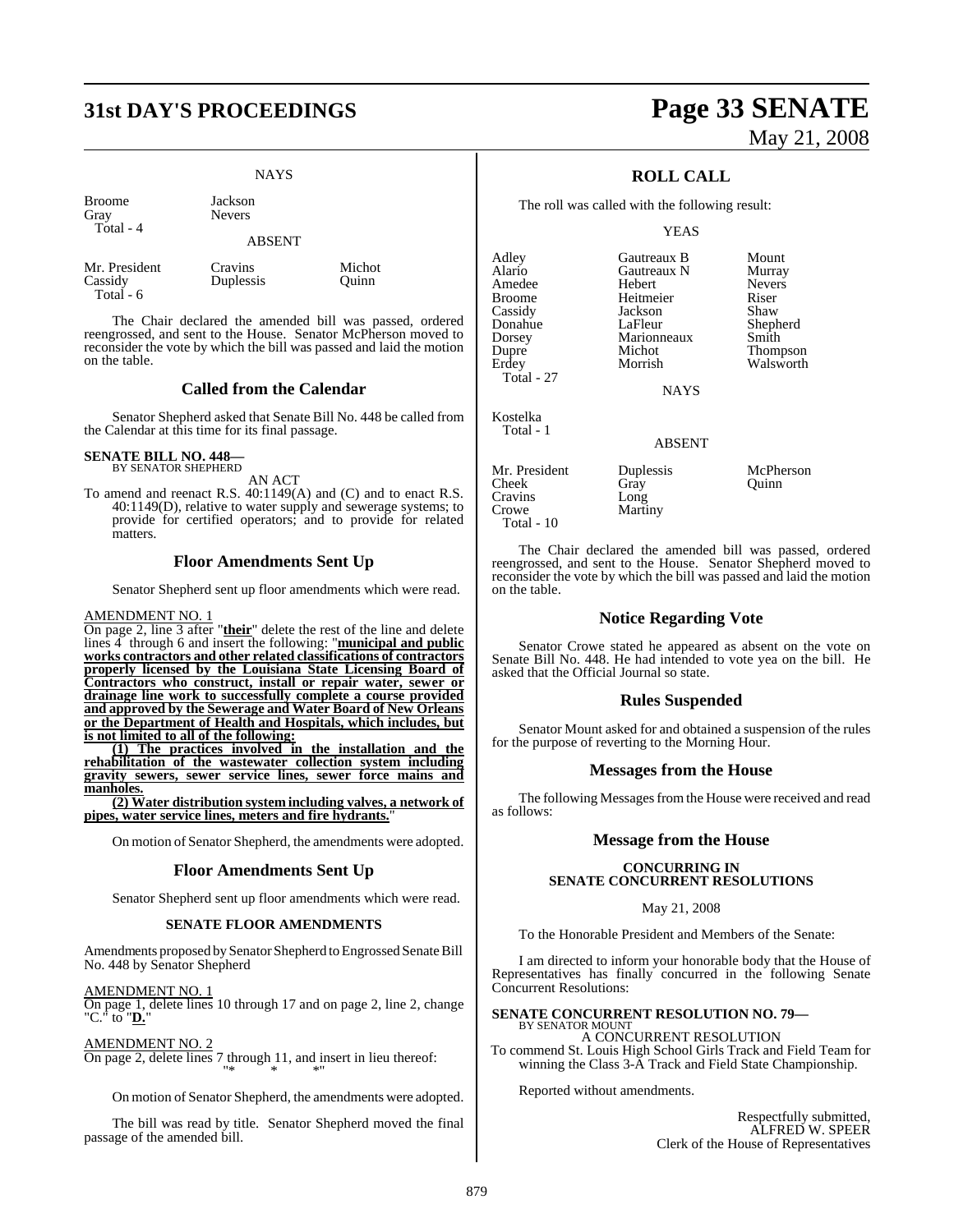## **Page 34 SENATE 31st DAY'S PROCEEDINGS**

### May 21, 2008

#### **Introduction of Senate Resolutions**

Senator LaFleur asked for and obtained a suspension of the rules for the purpose of introducing and reading the following Senate Resolutions a first and second time and acting upon them as follows:

#### **SENATE RESOLUTION NO. 80—** BY SENATOR LAFLEUR

A RESOLUTION

To commend the Tunica-Biloxi Tribe of Louisiana for its many contributions made to the state with its history, culture, and people, and to proclaim May 22, 2008, as Tunica-Biloxi Day at the Senate.

On motion of Senator LaFleur, the resolution was read by title and adopted.

#### **SENATE RESOLUTION NO. 81—** BY SENATOR LAFLEUR

A RESOLUTION

To commend the efforts of the organizers of the Louisiana Hugh O'Brian Youth Leadership seminars and to recognize May 23, 2008, as Hugh O'Brian Youth Leadership Day in the state of Louisiana.

On motion of Senator LaFleur, the resolution was read by title and adopted.

## **SENATE RESOLUTION NO. 82—** BY SENATOR BROOME

A RESOLUTION

To commend and recognize Marvin Sapp for his distinguished vocal style.

On motion of Senator Broome, the resolution was read by title and adopted.

#### **SENATE RESOLUTION NO. 83—** BY SENATOR CASSIDY

A RESOLUTION

To commend Sandra Gail Futrell Kirkpatrick upon the occasion of her retirement.

On motion of Senator Cassidy, the resolution was read by title and adopted.

#### **SENATE RESOLUTION NO. 84—** BY SENATOR SMITH

A RESOLUTION

To commend Ron Yule, a fiddle player and author from DeRidder, Louisiana, upon receiving the Dr. Donald J. Millet Memorial Award from the Southwest Louisiana Historical Association.

On motion of Senator Smith, the resolution was read by title and adopted.

#### **Messages from the House**

The following Messages from the House were received and read as follows:

#### **Message from the House**

#### **ASKING CONCURRENCE IN HOUSE BILLS AND JOINT RESOLUTIONS**

#### May 21, 2008

To the Honorable President and Members of the Senate:

I am directed to inform your honorable body that the House of Representatives has finally passed and asks your concurrence in the following House Bills and Joint Resolutions:

#### **HOUSE BILL NO. 500—**

BY REPRESENTATIVE ARNOLD AN ACT

To amend and reenact R.S. 34:1121(B)(introductory paragraph) and (3) and (9), relative to the composition of the Pilotage Fee Commission; to add an alternate at-large member to the commission; to provide for the level of participation of the alternate; and to provide for related matters.

#### **HOUSE BILL NO. 1018—**

BY REPRESENTATIVES TUCKER, TRAHAN, AND LEGER AN ACT

To enact R.S. 17:1874, relative to state funds; to establish the Workforce Training Rapid Response Fund as a special fund in the state treasury; to provide for the dedication, deposit, use, and investment on monies in the fund; to provide for an effective date; and to provide for related matters.

### **HOUSE BILL NO. 1169—** BY REPRESENTATIVE RITCHIE

AN ACT

To amend and reenact R.S. 47:1838(introductory paragraph), relative to the Louisiana Tax Commission; to authorize the continued assessment and collection of fees assessed in connection with services performed by the commission; and to provide for related matters.

#### **HOUSE BILL NO. 1176—**

BY REPRESENTATIVE RICHMOND AN ACT

To amend and reenact R.S. 37:832(A)(2) and (B)(1), relative to the membership of the Louisiana State Board of Embalmers and Funeral Directors; to add two members to the board; to provide for the appointment of the members of the board; and to provide for related matters.

#### **HOUSE BILL NO. 1188—**

BY REPRESENTATIVE GREENE

- AN ACT To enact R.S. 47:1671, relative to authorized signatures on tax returns, agreements, and other documents; to require persons who sign a document to have authority or power to execute the document; to provide for the validity of returns, agreements, forms, and other documents executed or entered into, or filed,
	- with the secretary of the Department of Revenue; to provide a conclusive presumption of authority of person signing return, agreement, form, or other document on behalf of a person or other legal entity; to provide for an effective date; and to provide for related matters.

#### **HOUSE BILL NO. 1201—**

BY REPRESENTATIVE PERRY

- AN ACT
- To amend and reenact R.S. 39:1532, relative to the office of risk management; to require reporting on the payment and satisfaction of certain claims and judgments; to provide for an effective date; and to provide for related matters.

# **HOUSE BILL NO. 1262—** BY REPRESENTATIVE DANAHAY

- AN ACT
- To amend and reenact R.S. 37:3516(A)(1) and (2) and 3517(A), relative to private investigator licensing fees; to provide for an increase in licensing feesfor private investigators; to provide for an increase in the delinquent renewal fee on a private investigator business; and to provide for related matters.

### **HOUSE BILL NO. 385—** BY REPRESENTATIVE KLECKLEY

AN ACT To amend and reenact R.S.  $22:1430.12(A)(2)$  and (C) and R.S. 44:4.1(B)(10), relative to the Louisiana Citizens Property Insurance Corporation; to provide for information required for ratemaking; to provide for confidentiality; to provide for the effective date ofrate changes; and to provide for related matters.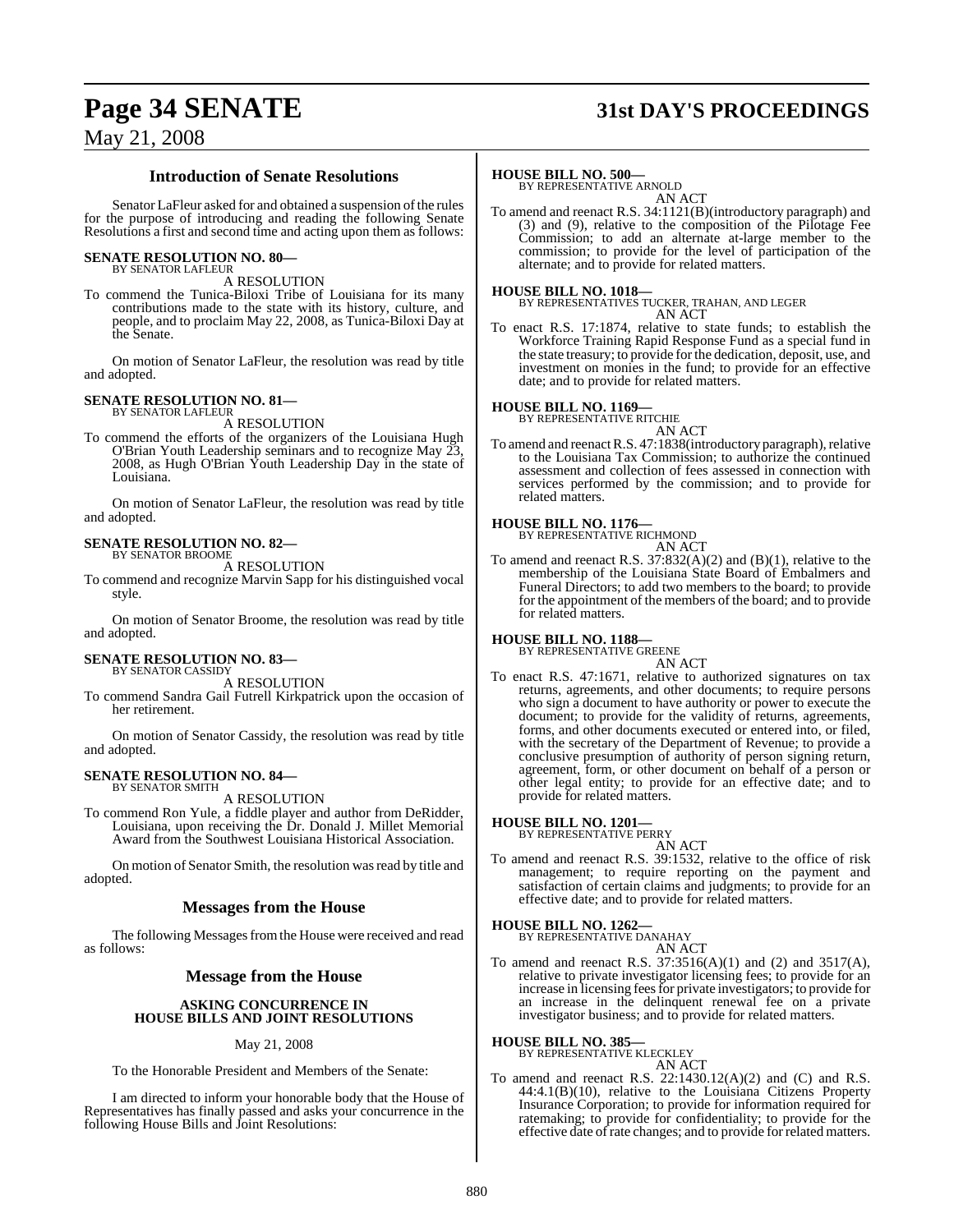# **31st DAY'S PROCEEDINGS Page 35 SENATE**

# May 21, 2008

#### **HOUSE BILL NO. 987—** BY REPRESENTATIVE GALLOT

AN ACT

To amend and reenact R.S. 18:564(D), relative to assistance in voting; to provide relative to evidence of disability to be presented by a voter in order to be entitled to vote with assistance; and to provide for related matters.

### **HOUSE BILL NO. 1181—** BY REPRESENTATIVE LORUSSO

AN ACT

To amend and reenact R.S. 42:1102(18), relative to the Code of Governmental Ethics; to provide an exception to the definition of "public employee" for certain specified members of the National Guard; and to provide for related matters.

### **HOUSE BILL NO. 1184—** BY REPRESENTATIVE LEGER

AN ACT

To amend and reenact R.S. 17:3390(D)(1) and to enact R.S. 17:3390(D)(3), relative to certain entities that support public institutions of higher education; to provide relative to certain requirements regarding the financial affairs of such entities; to provide relative to audits; to provide for the preparation of certain certificates and financial statements under certain circumstances; to provide for the content of such certificates and financial statements; to provide for effectiveness; and to provide for related matters.

**HOUSE BILL NO. 1203—** BY REPRESENTATIVES HAZEL, HOWARD, AND DOWNS AN ACT

To amend and reenact R.S. 14:67.12, relative to the theft of timber; to provide for the elements of the offense; to provide for criminal penalties for the theft of timber; and to provide for related matters.

> Respectfully submitted, ALFRED W. SPEER Clerk of the House of Representatives

#### **House Bills and Joint Resolutions**

Senator Mount asked for and obtained a suspension of the rules to take up at this time the following House Bills and Joint Resolutions just received from the House which were taken up, read a first and second time by their titles and acted upon as follows:

### **HOUSE BILL NO. 385—** BY REPRESENTATIVE KLECKLEY

AN ACT

To amend and reenact R.S. 22:1430.12(A)(2) and (C) and R.S. 44:4.1(B)(10), relative to the Louisiana Citizens Property Insurance Corporation; to provide for information required for ratemaking; to provide for confidentiality; to provide for the effective date of rate changes; and to provide for related matters.

The bill was read by title and referred by the President to the Committee on Insurance.

### **HOUSE BILL NO. 500—** BY REPRESENTATIVE ARNOLD

AN ACT

To amend and reenact R.S. 34:1121(B)(introductory paragraph) and (3) and (9), relative to the composition of the Pilotage Fee Commission; to add an alternate at-large member to the commission; to provide for the level of participation of the alternate; and to provide for related matters.

The bill was read by title and referred by the President to the Committee on Commerce, Consumer Protection, and International Affairs.

#### **HOUSE BILL NO. 987—**

BY REPRESENTATIVE GALLOT AN ACT

To amend and reenact R.S. 18:564(D), relative to assistance in voting; to provide relative to evidence of disability to be presented by a voter in order to be entitled to vote with assistance; and to provide for related matters.

The bill was read by title and referred by the President to the Committee on Senate and Governmental Affairs.

#### **HOUSE BILL NO. 1018—**

BY REPRESENTATIVES TUCKER, TRAHAN, AND LEGER AN ACT

To enact R.S. 17:1874, relative to state funds; to establish the Workforce Training Rapid Response Fund as a special fund in the state treasury; to provide for the dedication, deposit, use, and investment on monies in the fund; to provide for an effective date; and to provide for related matters.

The bill was read by title and referred by the President to the Committee on Finance.

### **HOUSE BILL NO. 1169—** BY REPRESENTATIVE RITCHIE

AN ACT

To amend and reenact R.S. 47:1838(introductory paragraph), relative to the Louisiana Tax Commission; to authorize the continued assessment and collection of fees assessed in connection with services performed by the commission; and to provide for related matters.

The bill was read by title and referred by the President to the Committee on Revenue and Fiscal Affairs.

### **HOUSE BILL NO. 1176—** BY REPRESENTATIVE RICHMOND

AN ACT

To amend and reenact R.S. 37:832(A)(2) and (B)(1), relative to the membership of the Louisiana State Board of Embalmers and Funeral Directors; to add two members to the board; to provide for the appointment of the members of the board; and to provide for related matters.

The bill was read by title and referred by the President to the Committee on Commerce, Consumer Protection, and International Affairs.

### **HOUSE BILL NO. 1181—** BY REPRESENTATIVE LORUSSO

AN ACT

To amend and reenact R.S. 42:1102(18), relative to the Code of Governmental Ethics; to provide an exception to the definition of "public employee" for certain specified members of the National Guard; and to provide for related matters.

The bill was read by title and referred by the President to the Committee on Senate and Governmental Affairs.

### **HOUSE BILL NO. 1184—** BY REPRESENTATIVE LEGER

AN ACT

To amend and reenact R.S. 17:3390(D)(1) and to enact R.S. 17:3390(D)(3), relative to certain entities that support public institutions of higher education; to provide relative to certain requirements regarding the financial affairs of such entities; to provide relative to audits; to provide for the preparation of certain certificates and financial statements under certain circumstances; to provide for the content of such certificates and financial statements; to provide for effectiveness; and to provide for related matters.

The bill was read by title and referred by the President to the Committee on Education.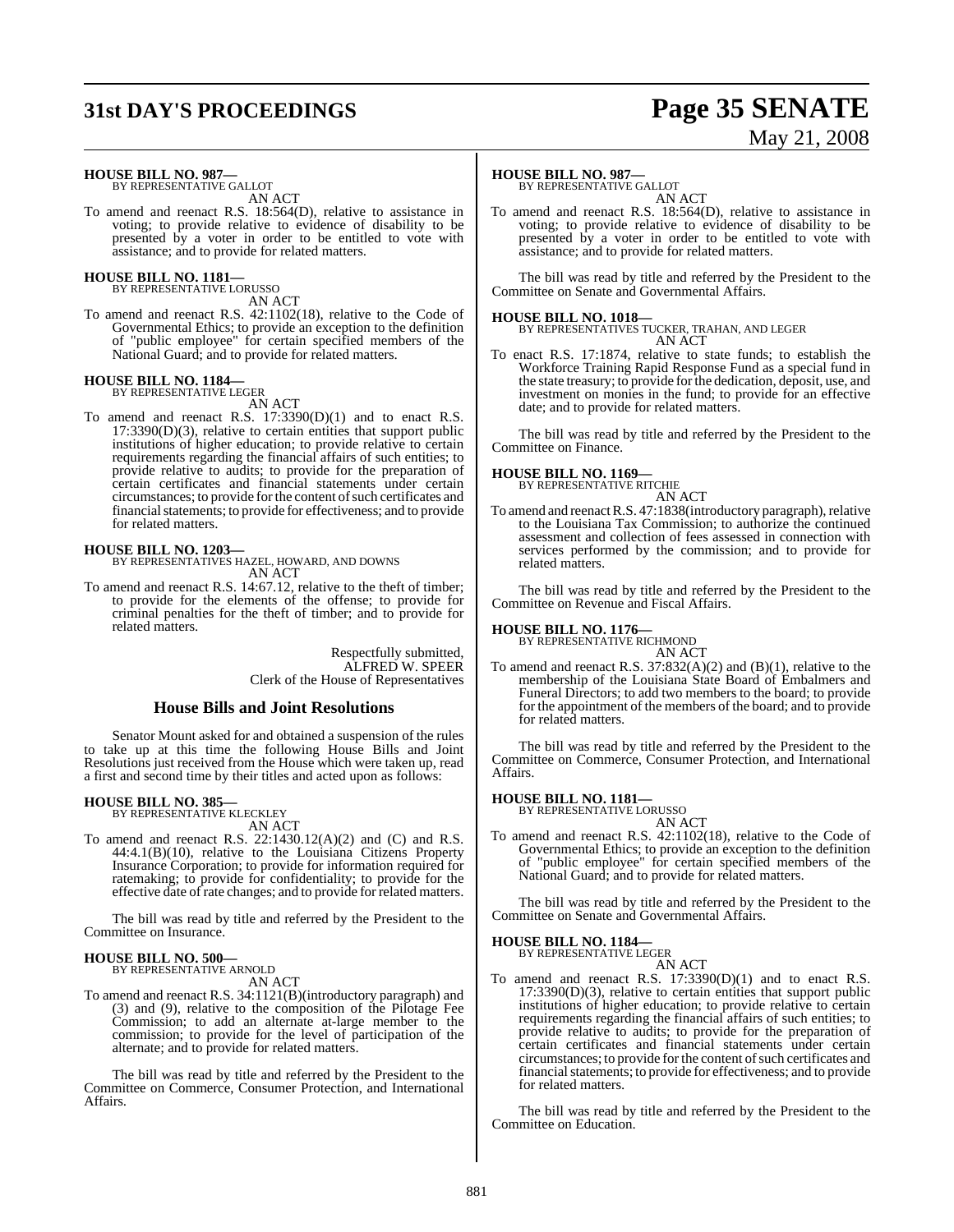# **Page 36 SENATE 31st DAY'S PROCEEDINGS**

### May 21, 2008

#### **HOUSE BILL NO. 1188—** BY REPRESENTATIVE GREENE

AN ACT

To enact R.S. 47:1671, relative to authorized signatures on tax returns, agreements, and other documents; to require persons who sign a document to have authority or power to execute the document; to provide for the validity of returns, agreements, forms, and other documents executed or entered into, or filed, with the secretary of the Department of Revenue; to provide a conclusive presumption of authority of person signing return, agreement, form, or other document on behalf of a person or other legal entity; to provide for an effective date; and to provide for related matters.

The bill was read by title and referred by the President to the Committee on Revenue and Fiscal Affairs.

### **HOUSE BILL NO. 1201—** BY REPRESENTATIVE PERRY

AN ACT

To amend and reenact R.S. 39:1532, relative to the office of risk management; to require reporting on the payment and satisfaction of certain claims and judgments; to provide for an effective date; and to provide for related matters.

The bill was read by title and referred by the President to the Committee on Finance.

#### **HOUSE BILL NO. 1203—**

BY REPRESENTATIVES HAZEL, HOWARD, AND DOWNS AN ACT

To amend and reenact R.S. 14:67.12, relative to the theft of timber; to provide for the elements of the offense; to provide for criminal penalties for the theft of timber; and to provide for related matters.

The bill was read by title and referred by the President to the Committee on Judiciary C.

### **HOUSE BILL NO. 1262—** BY REPRESENTATIVE DANAHAY

AN ACT

To amend and reenact R.S.  $37:3516(A)(1)$  and  $(2)$  and  $3517(A)$ , relative to private investigator licensing fees; to provide for an increase in licensing feesfor private investigators; to provide for an increase in the delinquent renewal fee on a private investigator business; and to provide for related matters.

The bill was read by title and referred by the President to the Committee on Commerce, Consumer Protection, and International Affairs.

### **Messages from the House**

The following Messages from the House were received and read as follows:

#### **Message from the House**

#### **ASKING CONCURRENCE IN HOUSE CONCURRENT RESOLUTIONS**

May 21, 2008

To the Honorable President and Members of the Senate:

I am directed to inform your honorable body that the House of Representatives has finally passed and asks your concurrence in the following House Concurrent Resolutions:

**HOUSE CONCURRENT RESOLUTION NO. 152—** BY REPRESENTATIVE JOHNSON AND SENATOR LAFLEUR A CONCURRENT RESOLUTION To commend the Tunica-Biloxi Tribe of Louisiana for its many

contributions to the state and to proclaim Thursday, May 22, 2008, as Tunica-Biloxi Day.

> Respectfully submitted, ALFRED W. SPEER Clerk of the House of Representatives

#### **House Concurrent Resolutions**

Senator LaFleur asked for and obtained a suspension of the rules to take up at this time the following House Concurrent Resolutions just received from the House which were taken up, read a first and second time by their titles and acted upon as follows:

# **HOUSE CONCURRENT RESOLUTION NO. 152—** BY REPRESENTATIVE JOHNSON AND SENATOR LAFLEUR A CONCURRENT RESOLUTION

To commend the Tunica-Biloxi Tribe of Louisiana for its many contributions to the state and to proclaim Thursday, May 22, 2008, as Tunica-Biloxi Day.

The resolution was read by title. Senator LaFleur moved to concur in the House Concurrent Resolution.

#### **ROLL CALL**

The roll was called with the following result:

#### YEAS

Adley Gautreaux N Michot<br>Alario Gray Morrisł Amedee Hebert Mount Broome Heitmeier Murray Cassidy Kostelka Nevers Dorsey Long Shaw Erdey Martiny Thompson<br>Gautreaux B McPherson Walsworth Gautreaux B Total - 30

Total - 0

Total - 8

Gray Morrish<br>
Hebert Mount LaFleur Riser<br>Long Shaw Marionneaux Smith<br>
Martiny Thompson

Mr. President Donahue<br>Cheek Dunlessis Cheek Duplessis<br>Cravins Jackson

ABSENT

Jackson

**NAYS** 

The Chair declared the Senate had concurred in the House Concurrent Resolution and ordered it returned to the House.

#### **Reports of Committees**

The following reports of committees were received and read:

#### **REPORT OF COMMITTEE ON**

#### **COMMERCE, CONSUMER PROTECTION AND INTERNATIONAL AFFAIRS**

Senator Ann D. Duplessis, Chairman on behalf of the Committee on Commerce, Consumer Protection and International Affairs, submitted the following report: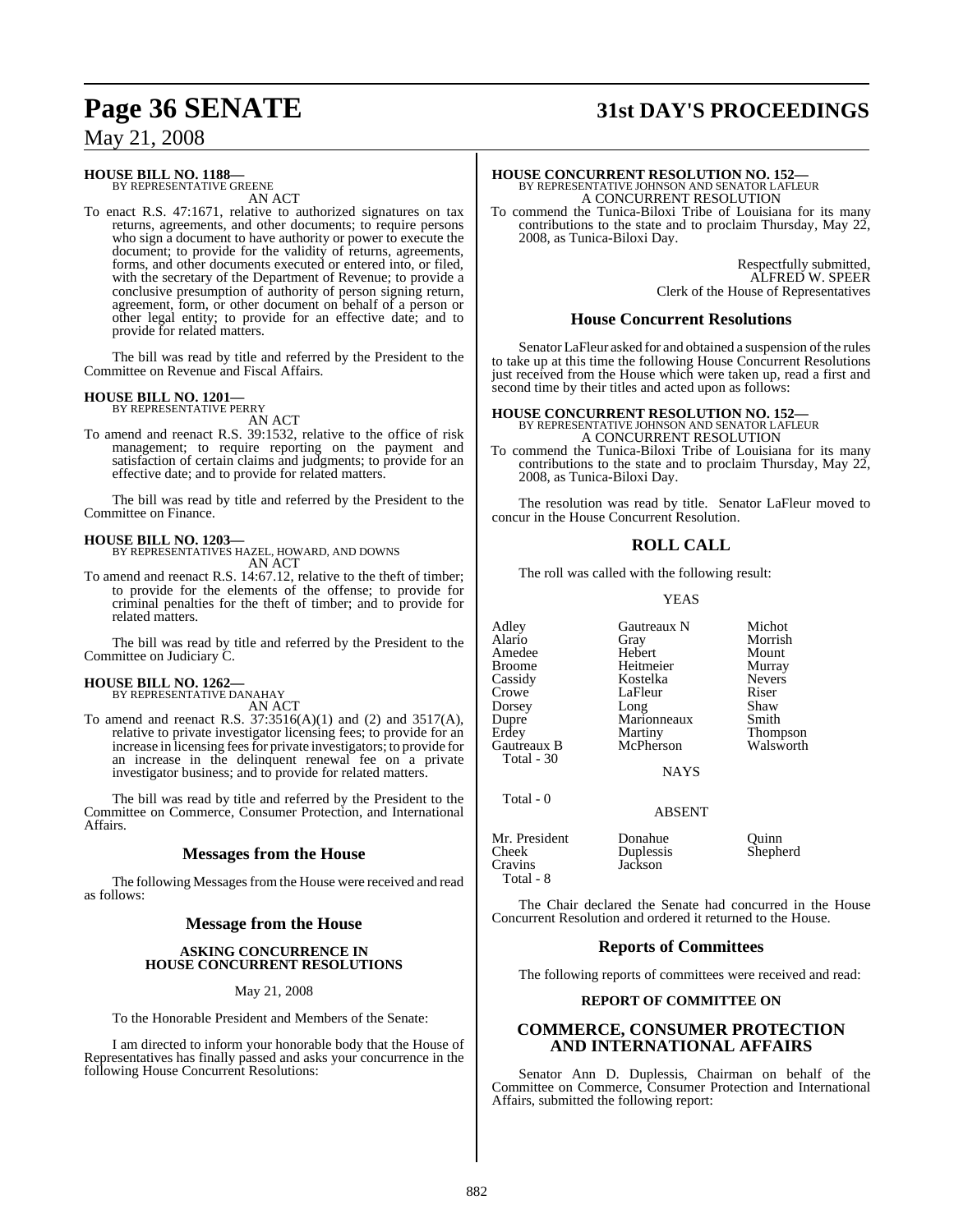## **31st DAY'S PROCEEDINGS Page 37 SENATE**

#### May 21, 2008

To the President and Members of the Senate:

I am directed by your Committee on Commerce, Consumer Protection and International Affairs to submit the following report:

#### **SENATE BILL NO. 587—** BY SENATOR BROOME

AN ACT

To enact R.S. 6:1086(D) and (E) and to amend and reenact R.S. 9:3572.11(B)(6), relative to residential mortgage brokers and lenders; relative to loan brokerage statements; to provide with respect to licensure requirement; to provide with respect to disclosure of foreclosure procedures; and to provide for related matters.

Reported by substitute.

### **HOUSE CONCURRENT RESOLUTION NO. 60—** BY REPRESENTATIVES MORRELL, LEGER, AND PETERSON A CONCURRENT RESOLUTION

To direct the Ernest N. Morial-New Orleans Exhibition Hall Authority, the New Orleans Metropolitan Convention and Visitors Bureau, and other public bodies to recognize the official name of the Ernest N. Morial Convention Center-New Orleans though an alternative form may be used for marketing purposes.

Reported favorably.

#### **HOUSE BILL NO. 91—**

BY REPRESENTATIVE ARNOLD AN ACT

To amend and reenact R.S. 6:2(16) and 4 and to enact R.S. 6:2(17), relative to financial institution employment references; to provide that trust companies may release certain information to other financial institutions; and to provide for related matters.

Reported favorably.

### **HOUSE BILL NO. 156—** BY REPRESENTATIVE ARNOLD

AN ACT

To enact R.S. 37:3395.1, relative to the Louisiana Real Estate Appraisers Board; to create the Peer Review Committee within the Louisiana Real Estate Appraisers Board; to provide for powers and duties of the committee; to provide for reimbursement of expenses and mileage; to provide for exclusion from liability or damages; and to provide for related matters.

Reported favorably.

# **HOUSE BILL NO. 192—** BY REPRESENTATIVE ARNOLD

AN ACT

To amend and reenact R.S.  $37:1437(C)(2)(a)$  and (c),  $(5)(b)$ , and (6)(a), relative to licensing by the Louisiana Real Estate Commission; to provide for changes to the initial licensing requirements of a real estate broker; to provide for changes to post-license educational requirements of real estate brokers and salespersons; to remove free courses offered by the commission; and to provide for related matters.

Reported with amendments.

#### **HOUSE BILL NO. 219—** BY REPRESENTATIVE ARNOLD

AN ACT

To repeal R.S. 13:3737, relative to the quality review privilege of accountants.

Reported favorably.

#### **HOUSE BILL NO. 320—**

BY REPRESENTATIVE ARNOLD AN ACT

To amend and reenact R.S. 56:1948.6(C), relative to the Louisiana Byways Program; to provide relative to the official logo; and to provide for related matters.

Reported favorably.

#### **HOUSE BILL NO. 363—** BY REPRESENTATIVE LEBAS

AN ACT To amend and reenact R.S. 37:1479(A) and (B), relative to the licensing of home inspectors; to provide for the expiration of licenses; to provide for the renewal of licenses; and to provide

for related matters. Reported favorably.

**HOUSE BILL NO. 508—** BY REPRESENTATIVE ARNOLD AN ACT

To amend and reenact R.S. 37:77(H), 83(A), (B), and (C), and 86(C) and to enact R.S. 37:73(18), relative to the Louisiana Accountancy Act; to provide for a definition; to provide for changes to the acceptance of peer reviews by the board; to provide that peer reviews are privileged; to provide for changes to unlawful acts by certified public accountants; and to provide for related matters.

Reported favorably.

**HOUSE BILL NO. 728—** BY REPRESENTATIVE SIMON

AN ACT

To amend and reenact R.S. 37:146(B), (C), and (D) and to enact R.S. 37:146.1, relative to qualifications for examination of architects; to provide for additional qualifications for examinations for applicants; to provide for the ability for the board to adopt rules; to provide for licensing for architects; and to provide for related matters.

Reported favorably.

Respectfully submitted, ANN D. DUPLESSIS Chairman

#### **REPORT OF COMMITTEE ON**

### **JUDICIARY B**

Senator Daniel R. Martiny, Chairman on behalf of the Committee on Judiciary B, submitted the following report:

#### May 21, 2008

To the President and Members of the Senate:

I am directed by your Committee on Judiciary B to submit the following report:

#### **SENATE BILL NO. 729—** BY SENATOR DORSEY

AN ACT

To amend and reenact R.S. 27:93(A)(11), relative to gaming; to authorize the governing authority of East Baton Rouge Parish to levy a fee not to exceed six percent of the monthly net gaming proceeds from each riverboat located within its jurisdiction; and to provide for related matters.

Reported favorably.

# May 21, 2008